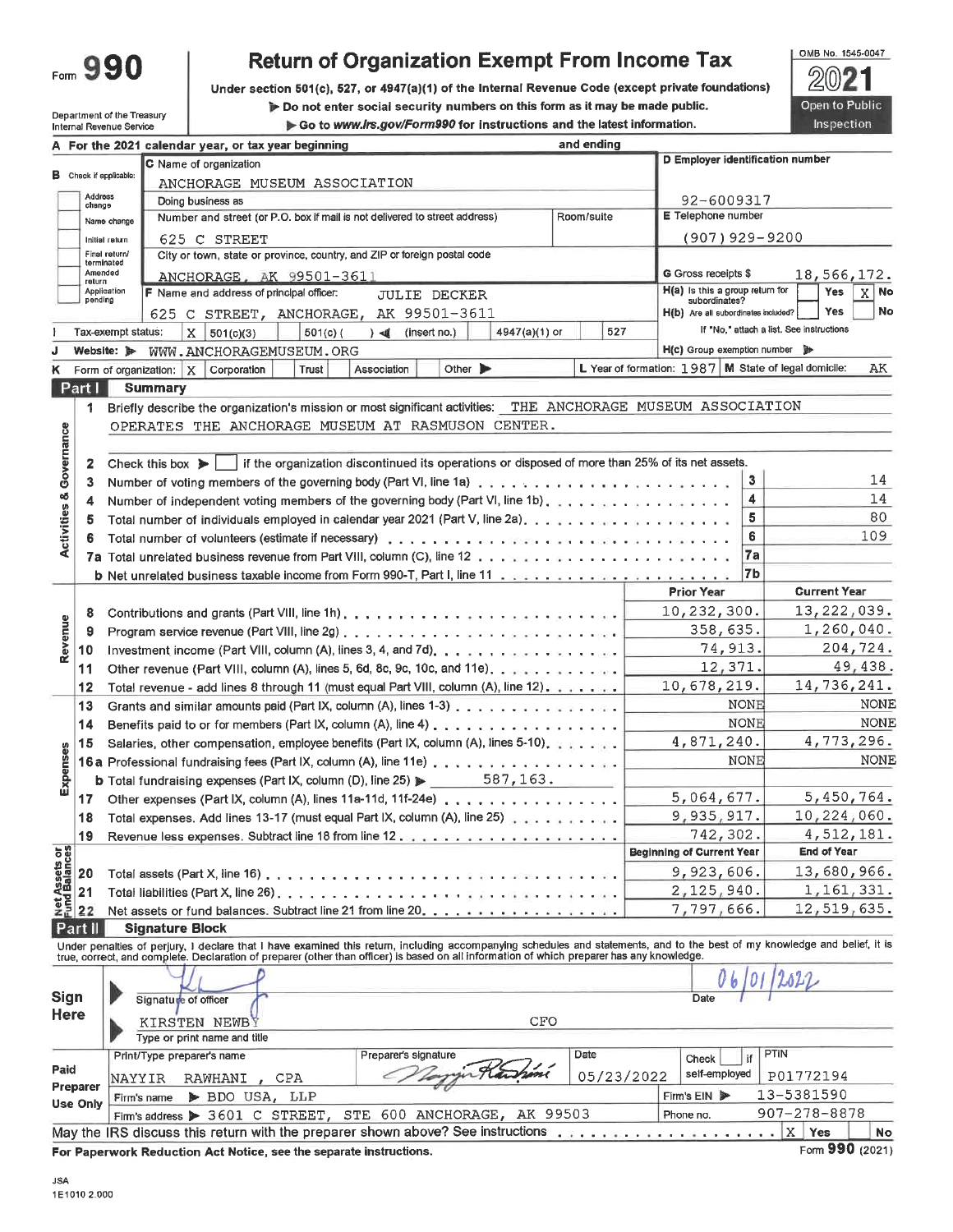| 1 | Form 990 (2021)<br>Page 2                                                                                                                                                     |
|---|-------------------------------------------------------------------------------------------------------------------------------------------------------------------------------|
|   | Part III<br><b>Statement of Program Service Accomplishments</b>                                                                                                               |
|   | Briefly describe the organization's mission:                                                                                                                                  |
|   | SEE SCHEDULE O                                                                                                                                                                |
|   |                                                                                                                                                                               |
|   |                                                                                                                                                                               |
|   |                                                                                                                                                                               |
|   | Did the organization undertake any significant program services during the year which were not listed on the<br>$ X $ No<br>Yes                                               |
|   | If "Yes," describe these new services on Schedule O.                                                                                                                          |
|   | Did the organization cease conducting, or make significant changes in how it conducts, any program                                                                            |
|   | ∣ x∣ No<br><b>Yes</b>                                                                                                                                                         |
|   | If "Yes," describe these changes on Schedule O.<br>Describe the organization's program service accomplishments for each of its three largest program services, as measured by |
|   | expenses. Section $501(c)(3)$ and $501(c)(4)$ organizations are required to report the amount of grants and allocations to others,                                            |
|   | the total expenses, and revenue, if any, for each program service reported.                                                                                                   |
|   |                                                                                                                                                                               |
|   |                                                                                                                                                                               |
|   | EXHIBIT PRODUCTION: PLANNING, CURATION, DESIGN, FABRICATION,                                                                                                                  |
|   | INSTALLATION, AND PRESENTATION OF MUSEUM EXHIBITS, INCLUDING                                                                                                                  |
|   | CORRESPONDING EDUCATION AND PUBLIC PROGRAMS. NEW CHANGING<br>EXHIBITIONS OPENED, AS WELL AS MAINTENANCE AND UPDATES OF                                                        |
|   | PERMANENT EXHIBITIONS, INCLUDING THE ART OF THE NORTH GALLERIES,                                                                                                              |
|   | ALASKA EXHIBITION, ARCTIC STUDIES CENTER, AND DISCOVERY CENTER.                                                                                                               |
|   |                                                                                                                                                                               |
|   |                                                                                                                                                                               |
|   |                                                                                                                                                                               |
|   |                                                                                                                                                                               |
|   |                                                                                                                                                                               |
|   |                                                                                                                                                                               |
|   | 4b (Code: ) (Expenses \$ 1,655,279. including grants of \$ ) (Revenue \$ 60,468.)                                                                                             |
|   | EDUCATION AND PUBLIC PROGRAMS: PREPARATION AND DELIVERY OF                                                                                                                    |
|   | PROGRAMS FOR SCHOOL GROUPS, TEACHERS, AND LEARNERS OF ALL AGES.                                                                                                               |
|   |                                                                                                                                                                               |
|   | DELIVERY OF PUBLIC PROGRAMS AND COMMUNITY OUTREACH FOR A WIDE                                                                                                                 |
|   | AUDIENCE, EXPLORING ART, HISTORY, SCIENCE, DESIGN, AND CULTURE                                                                                                                |
|   | THROUGH MANY PERSPECTIVES.                                                                                                                                                    |
|   |                                                                                                                                                                               |
|   |                                                                                                                                                                               |
|   |                                                                                                                                                                               |
|   |                                                                                                                                                                               |
|   |                                                                                                                                                                               |
|   |                                                                                                                                                                               |
|   | <b>4c</b> (Code: ) (Expenses $\$$ 1, 356, 620. including grants of $\$$ ) (Revenue $\$$<br>$6, 220.$ )                                                                        |
|   | RESEARCH, SCHOLARSHIP, AND COLLECTIONS: ACQUISITION, CURATION,                                                                                                                |
|   | CONSERVATION, AND PRESERVATION OF MUSEUM COLLECTION OF                                                                                                                        |
|   | PHOTOGRAPHS, ARCHIVAL MATERIALS, ARTWORK, AND ARTIFACTS. SERVING                                                                                                              |
|   | AS A KEY RESEARCH AND SCHOLARSHIP CENTER FOR THE STUDY OF THE                                                                                                                 |
|   | NORTH, WITH FELLOWSHIPS, RESEARCH PROGRAMS, AND PROGRAMS THAT                                                                                                                 |
|   | PROVIDE ACCESS TO THE COLLECTION AND KNOWLEDGE.                                                                                                                               |
|   |                                                                                                                                                                               |
|   |                                                                                                                                                                               |
|   |                                                                                                                                                                               |
|   |                                                                                                                                                                               |
|   |                                                                                                                                                                               |
|   | 4d Other program services (Describe on Schedule O.) SEE SCHEDULE O                                                                                                            |
|   | (Expenses \$<br>783,954. including grants of \$<br>$($ Revenue \$ 1,328,594.<br>4e Total program service expenses ><br>8,664,857.                                             |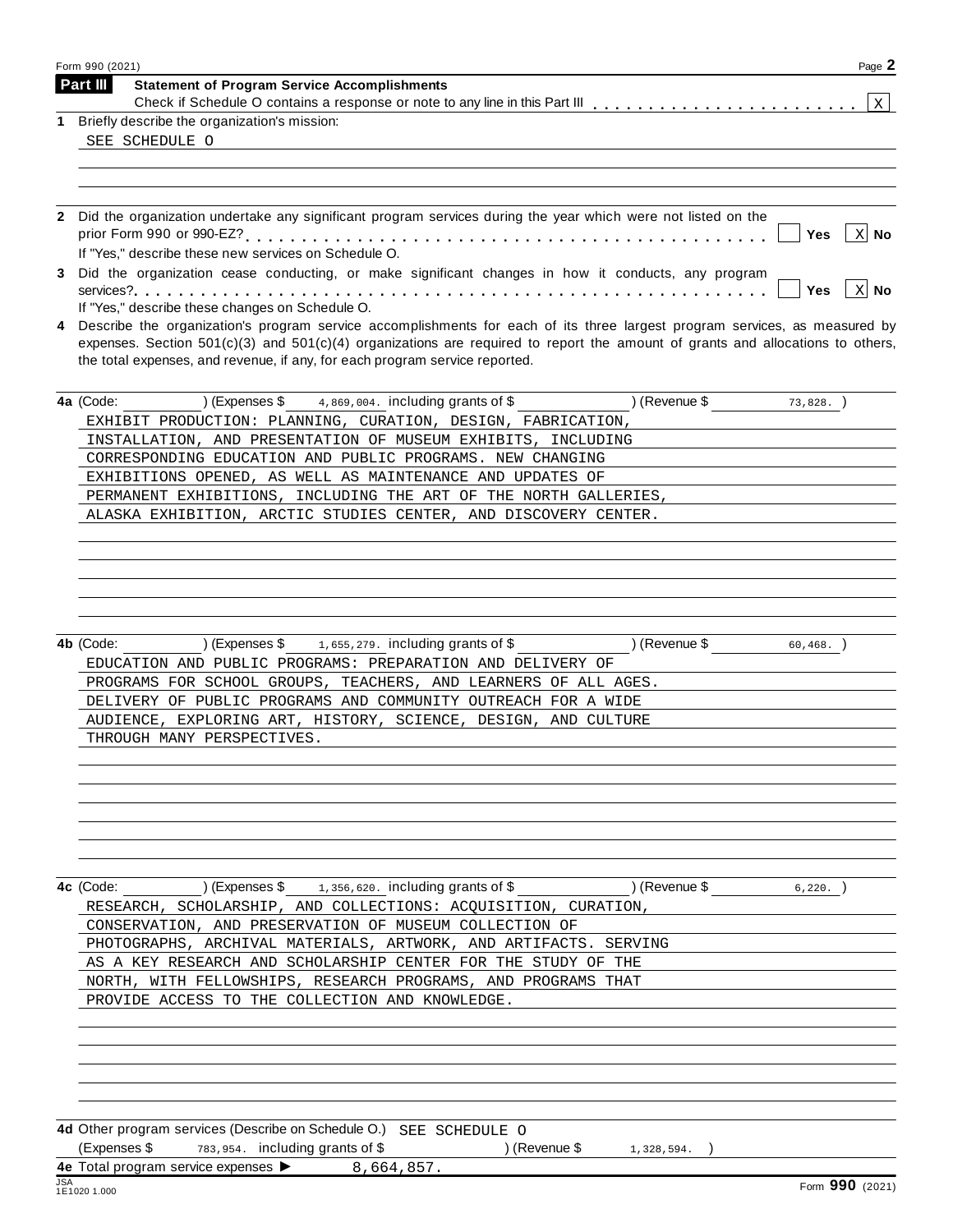|            | Form 990 (2021)                                                                                                                                                                                                             |                 |                 | Page 3 |
|------------|-----------------------------------------------------------------------------------------------------------------------------------------------------------------------------------------------------------------------------|-----------------|-----------------|--------|
|            | Part IV<br><b>Checklist of Required Schedules</b>                                                                                                                                                                           |                 | Yes             | No     |
| 1.         | Is the organization described in section $501(c)(3)$ or $4947(a)(1)$ (other than a private foundation)? If "Yes,"                                                                                                           |                 |                 |        |
|            |                                                                                                                                                                                                                             | $\mathbf{1}$    | $\mathbf X$     |        |
| 2          | Is the organization required to complete Schedule B, Schedule of Contributors? See instructions                                                                                                                             | $\overline{2}$  | $\mathbf X$     |        |
| 3          | Did the organization engage in direct or indirect political campaign activities on behalf of or in opposition to                                                                                                            |                 |                 |        |
|            | candidates for public office? If "Yes," complete Schedule C, Part I.                                                                                                                                                        | 3               |                 | X      |
| 4          | Section 501(c)(3) organizations. Did the organization engage in lobbying activities, or have a section 501(h)                                                                                                               |                 |                 |        |
|            |                                                                                                                                                                                                                             | 4               |                 | X      |
| 5          | Is the organization a section $501(c)(4)$ , $501(c)(5)$ , or $501(c)(6)$ organization that receives membership dues,                                                                                                        |                 |                 |        |
|            | assessments, or similar amounts as defined in Rev. Proc. 98-19? If "Yes," complete Schedule C, Part III.                                                                                                                    | 5               |                 |        |
| 6          | Did the organization maintain any donor advised funds or any similar funds or accounts for which donors                                                                                                                     |                 |                 |        |
|            | have the right to provide advice on the distribution or investment of amounts in such funds or accounts? If                                                                                                                 |                 |                 |        |
|            |                                                                                                                                                                                                                             | 6               |                 | Χ      |
| 7          | Did the organization receive or hold a conservation easement, including easements to preserve open space,                                                                                                                   |                 |                 |        |
|            | the environment, historic land areas, or historic structures? If "Yes," complete Schedule D, Part II.                                                                                                                       | $\overline{7}$  |                 | X      |
| 8          | Did the organization maintain collections of works of art, historical treasures, or other similar assets? If "Yes,"                                                                                                         |                 |                 |        |
|            |                                                                                                                                                                                                                             | 8               | Χ               |        |
| 9          | Did the organization report an amount in Part X, line 21, for escrow or custodial account liability, serve as a                                                                                                             |                 |                 |        |
|            | custodian for amounts not listed in Part X; or provide credit counseling, debt management, credit repair, or                                                                                                                |                 |                 |        |
|            |                                                                                                                                                                                                                             | 9               |                 | Χ      |
| 10         | Did the organization, directly or through a related organization, hold assets in donor-restricted endowments                                                                                                                |                 |                 |        |
|            |                                                                                                                                                                                                                             | 10              |                 | Χ      |
| 11         | If the organization's answer to any of the following questions is "Yes," then complete Schedule D, Parts VI,                                                                                                                |                 |                 |        |
|            | VII, VIII, IX, or X, as applicable.                                                                                                                                                                                         |                 |                 |        |
|            | a Did the organization report an amount for land, buildings, and equipment in Part X, line 10? If "Yes,"                                                                                                                    |                 |                 |        |
|            |                                                                                                                                                                                                                             | 11a             |                 | Χ      |
|            | <b>b</b> Did the organization report an amount for investments-other securities in Part X, line 12, that is 5% or more                                                                                                      |                 |                 |        |
|            | of its total assets reported in Part X, line 16? If "Yes," complete Schedule D, Part VII                                                                                                                                    | 11b             |                 | Χ      |
|            | c Did the organization report an amount for investments-program related in Part X, line 13, that is 5% or more                                                                                                              |                 |                 |        |
|            | of its total assets reported in Part X, line 16? If "Yes," complete Schedule D, Part VIII                                                                                                                                   | 11c             |                 | Χ      |
|            | d Did the organization report an amount for other assets in Part X, line 15, that is 5% or more of its total assets                                                                                                         |                 |                 |        |
|            |                                                                                                                                                                                                                             | 11d             |                 | X      |
|            | e Did the organization report an amount for other liabilities in Part X, line 25? If "Yes," complete Schedule D, Part X                                                                                                     | 11e             |                 | X      |
|            | f Did the organization's separate or consolidated financial statements for the tax year include a footnote that addresses                                                                                                   |                 |                 |        |
|            | the organization's liability for uncertain tax positions under FIN 48 (ASC 740)? If "Yes," complete Schedule D, Part X                                                                                                      | 11f             | X               |        |
|            | 12a Did the organization obtain separate, independent audited financial statements for the tax year? If "Yes," complete                                                                                                     |                 |                 |        |
|            | <b>b</b> Was the organization included in consolidated, independent audited financial statements for the tax year? If                                                                                                       | 12a             | Χ               |        |
|            |                                                                                                                                                                                                                             |                 |                 |        |
| 13         | "Yes," and if the organization answered "No" to line 12a, then completing Schedule D, Parts XI and XII is optional<br>Is the organization a school described in section $170(b)(1)(A)(ii)$ ? If "Yes," complete Schedule E. | 12b<br>13       |                 | X<br>X |
|            | 14a Did the organization maintain an office, employees, or agents outside of the United States?.                                                                                                                            | 14a             |                 | X      |
|            | <b>b</b> Did the organization have aggregate revenues or expenses of more than \$10,000 from grantmaking,                                                                                                                   |                 |                 |        |
|            | fundraising, business, investment, and program service activities outside the United States, or aggregate                                                                                                                   |                 |                 |        |
|            | foreign investments valued at \$100,000 or more? If "Yes," complete Schedule F, Parts I and IV                                                                                                                              | 14b             |                 | Χ      |
| 15         | Did the organization report on Part IX, column (A), line 3, more than \$5,000 of grants or other assistance to or                                                                                                           |                 |                 |        |
|            |                                                                                                                                                                                                                             | 15              |                 | X      |
| 16         | Did the organization report on Part IX, column (A), line 3, more than \$5,000 of aggregate grants or other                                                                                                                  |                 |                 |        |
|            | assistance to or for foreign individuals? If "Yes," complete Schedule F, Parts III and IV                                                                                                                                   | 16              |                 | X      |
| 17         | Did the organization report a total of more than \$15,000 of expenses for professional fundraising services on                                                                                                              |                 |                 |        |
|            | Part IX, column (A), lines 6 and 11e? If "Yes," complete Schedule G, Part I. See instructions                                                                                                                               | 17              |                 | X      |
| 18         | Did the organization report more than \$15,000 total of fundraising event gross income and contributions on                                                                                                                 |                 |                 |        |
|            |                                                                                                                                                                                                                             | 18              |                 | X      |
| 19         | Did the organization report more than \$15,000 of gross income from gaming activities on Part VIII, line 9a?                                                                                                                |                 |                 |        |
|            |                                                                                                                                                                                                                             | 19              |                 | X      |
|            | 20a Did the organization operate one or more hospital facilities? If "Yes," complete Schedule H                                                                                                                             | 20a             |                 | X      |
|            | <b>b</b> If "Yes" to line 20a, did the organization attach a copy of its audited financial statements to this return?                                                                                                       | 20 <sub>b</sub> |                 |        |
| 21         | Did the organization report more than \$5,000 of grants or other assistance to any domestic organization or                                                                                                                 |                 |                 |        |
|            | domestic government on Part IX, column (A), line 1? If "Yes," complete Schedule I, Parts I and II                                                                                                                           | 21              |                 | X      |
| <b>JSA</b> | 1E1021 1.000                                                                                                                                                                                                                |                 | Form 990 (2021) |        |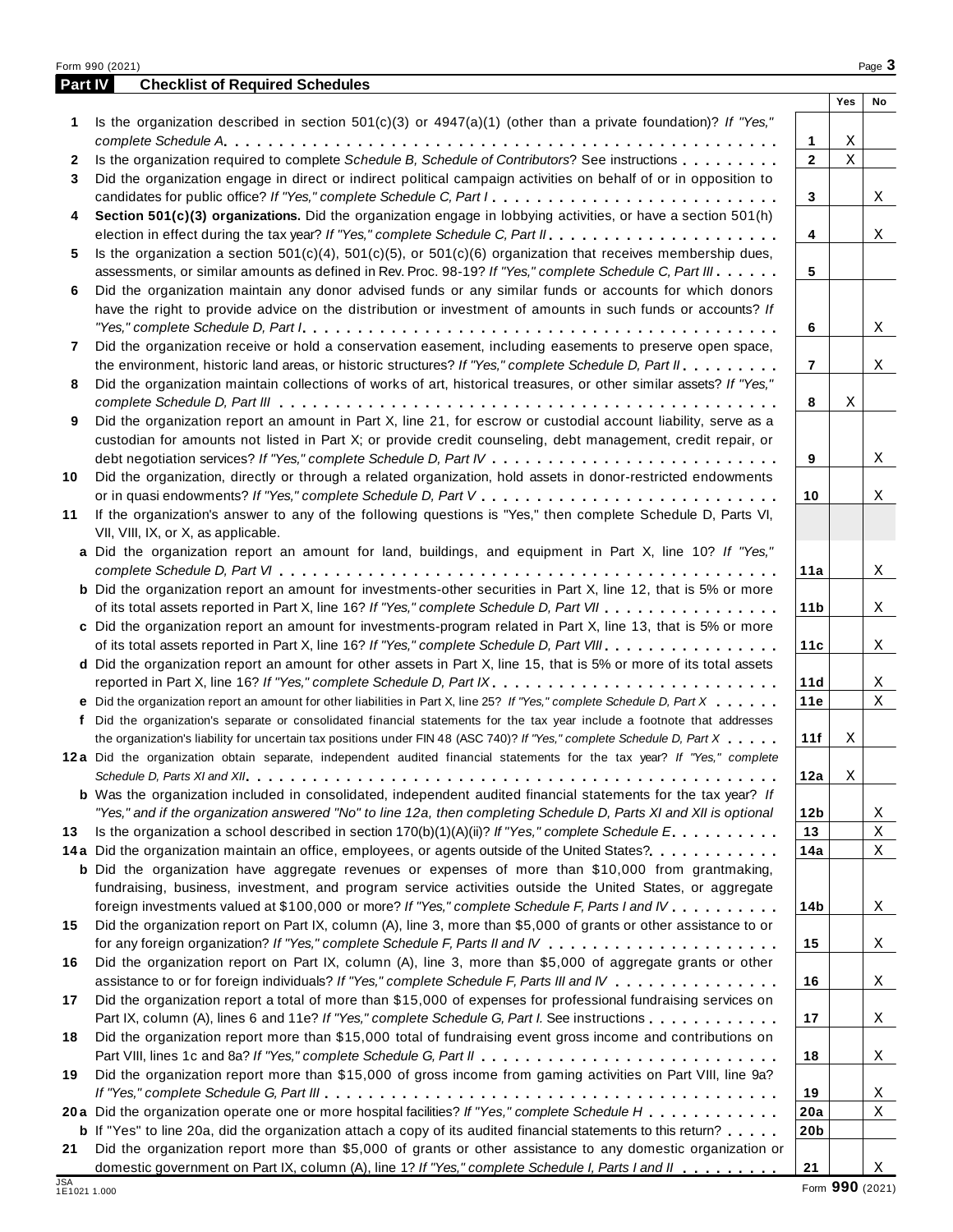|--|--|

| <b>Part IV</b> | <b>Checklist of Required Schedules (continued)</b>                                                                                                                                                                            |                 |         |             |
|----------------|-------------------------------------------------------------------------------------------------------------------------------------------------------------------------------------------------------------------------------|-----------------|---------|-------------|
|                |                                                                                                                                                                                                                               |                 | Yes     | No          |
| 22             | Did the organization report more than \$5,000 of grants or other assistance to or for domestic individuals on                                                                                                                 |                 |         |             |
|                | Part IX, column (A), line 2? If "Yes," complete Schedule I, Parts I and III                                                                                                                                                   | 22              |         | X           |
| 23             | Did the organization answer "Yes" to Part VII, Section A, line 3, 4, or 5, about compensation of the                                                                                                                          |                 |         |             |
|                | organization's current and former officers, directors, trustees, key employees, and highest compensated                                                                                                                       |                 |         |             |
|                |                                                                                                                                                                                                                               | 23              | Χ       |             |
|                | 24a Did the organization have a tax-exempt bond issue with an outstanding principal amount of more than                                                                                                                       |                 |         |             |
|                | \$100,000 as of the last day of the year, that was issued after December 31, 2002? If "Yes," answer lines 24b                                                                                                                 |                 |         |             |
|                | through 24d and complete Schedule K. If "No," go to line 25a $\ldots$ ,                                                                                                                                                       | 24a             |         | X           |
|                | <b>b</b> Did the organization invest any proceeds of tax-exempt bonds beyond a temporary period exception?                                                                                                                    | 24b             |         |             |
|                | c Did the organization maintain an escrow account other than a refunding escrow at any time during the year                                                                                                                   |                 |         |             |
|                |                                                                                                                                                                                                                               | 24c             |         |             |
|                | d Did the organization act as an "on behalf of" issuer for bonds outstanding at any time during the year?                                                                                                                     | 24d             |         |             |
|                | 25a Section 501(c)(3), 501(c)(4), and 501(c)(29) organizations. Did the organization engage in an excess benefit                                                                                                              |                 |         |             |
|                | transaction with a disqualified person during the year? If "Yes," complete Schedule L, Part I                                                                                                                                 | 25a             |         | X           |
|                | <b>b</b> Is the organization aware that it engaged in an excess benefit transaction with a disqualified person in a prior                                                                                                     |                 |         |             |
|                | year, and that the transaction has not been reported on any of the organization's prior Forms 990 or 990-EZ?                                                                                                                  |                 |         |             |
|                | If "Yes," complete Schedule L. Part $l_1, \ldots, l_k, \ldots, l_k, \ldots, l_k, \ldots, l_k, \ldots, l_k, \ldots, l_k, \ldots, l_k, \ldots, l_k$                                                                             | 25 <sub>b</sub> |         | X           |
| 26             | Did the organization report any amount on Part X, line 5 or 22, for receivables from or payables to any current                                                                                                               |                 |         |             |
|                | or former officer, director, trustee, key employee, creator or founder, substantial contributor, or 35%                                                                                                                       |                 |         |             |
|                | controlled entity or family member of any of these persons? If "Yes," complete Schedule L, Part II.                                                                                                                           | 26              |         | X           |
| 27             | Did the organization provide a grant or other assistance to any current or former officer, director, trustee, key                                                                                                             |                 |         |             |
|                | employee, creator or founder, substantial contributor or employee thereof, a grant selection committee                                                                                                                        |                 |         |             |
|                | member, or to a 35% controlled entity (including an employee thereof) or family member of any of these                                                                                                                        |                 |         |             |
|                |                                                                                                                                                                                                                               | 27              |         | Χ           |
| 28             | Was the organization a party to a business transaction with one of the following parties (see the Schedule L,                                                                                                                 |                 |         |             |
|                | Part IV instructions, for applicable filing thresholds, conditions, and exceptions):                                                                                                                                          |                 |         |             |
|                | a A current or former officer, director, trustee, key employee, creator or founder, or substantial contributor? If                                                                                                            |                 |         |             |
|                |                                                                                                                                                                                                                               | 28a             |         | X           |
|                | <b>b</b> A family member of any individual described in line 28a? If "Yes," complete Schedule L, Part IV.                                                                                                                     | 28b             |         | $\mathbf X$ |
|                | c A 35% controlled entity of one or more individuals and/or organizations described in line 28a or 28b? If                                                                                                                    |                 |         |             |
|                |                                                                                                                                                                                                                               | 28c             |         | X           |
| 29             | Did the organization receive more than \$25,000 in non-cash contributions? If "Yes," complete Schedule M                                                                                                                      | 29              | Χ       |             |
| 30             | Did the organization receive contributions of art, historical treasures, or other similar assets, or qualified                                                                                                                |                 |         |             |
|                | conservation contributions? If "Yes," complete Schedule $M_1, \ldots, \ldots, \ldots, \ldots, \ldots, \ldots, \ldots$                                                                                                         | 30              | Χ       |             |
| 31             | Did the organization liquidate, terminate, or dissolve and cease operations? If "Yes," complete Schedule N, Part I                                                                                                            | 31              |         | $\mathbf X$ |
| 32             | Did the organization sell, exchange, dispose of, or transfer more than 25% of its net assets? If "Yes,"                                                                                                                       |                 |         |             |
|                |                                                                                                                                                                                                                               | 32              |         | X           |
| 33             | Did the organization own 100% of an entity disregarded as separate from the organization under Regulations                                                                                                                    |                 |         |             |
|                | sections 301.7701-2 and 301.7701-3? If "Yes," complete Schedule R, Part /                                                                                                                                                     | 33              |         | X           |
| 34             | Was the organization related to any tax-exempt or taxable entity? If "Yes," complete Schedule R, Part II, III,                                                                                                                |                 |         |             |
|                | 35a Did the organization have a controlled entity within the meaning of section 512(b)(13)?                                                                                                                                   | 34              | Χ       |             |
|                |                                                                                                                                                                                                                               | 35a             | $\rm X$ |             |
|                | <b>b</b> If "Yes" to line 35a, did the organization receive any payment from or engage in any transaction with a<br>controlled entity within the meaning of section 512(b)(13)? If "Yes," complete Schedule R, Part V, line 2 | 35 <sub>b</sub> |         |             |
| 36             | Section 501(c)(3) organizations. Did the organization make any transfers to an exempt non-charitable                                                                                                                          |                 |         | X           |
|                | related organization? If "Yes," complete Schedule R, Part V, line 2.                                                                                                                                                          | 36              |         | X           |
| 37             | Did the organization conduct more than 5% of its activities through an entity that is not a related organization                                                                                                              |                 |         |             |
|                | and that is treated as a partnership for federal income tax purposes? If "Yes," complete Schedule R, Part VI                                                                                                                  | 37              |         | X           |
| 38             | Did the organization complete Schedule O and provide explanations on Schedule O for Part VI, lines 11b and                                                                                                                    |                 |         |             |
|                | 19? Note: All Form 990 filers are required to complete Schedule O.                                                                                                                                                            | 38              | Χ       |             |
| <b>Part V</b>  | <b>Statements Regarding Other IRS Filings and Tax Compliance</b>                                                                                                                                                              |                 |         |             |
|                | Check if Schedule O contains a response or note to any line in this Part V                                                                                                                                                    |                 |         |             |
|                |                                                                                                                                                                                                                               |                 | Yes     | No          |
|                | 1a Enter the number reported in box 3 of Form 1096. Enter -0- if not applicable    1a<br>81                                                                                                                                   |                 |         |             |
|                | <b>b</b> Enter the number of Forms W-2G included on line 1a. Enter -0- if not applicable.   1b<br>NONE                                                                                                                        |                 |         |             |
|                | c Did the organization comply with backup withholding rules for reportable payments to vendors and                                                                                                                            |                 |         |             |
|                |                                                                                                                                                                                                                               | $1c \mid X$     |         |             |
|                |                                                                                                                                                                                                                               |                 |         |             |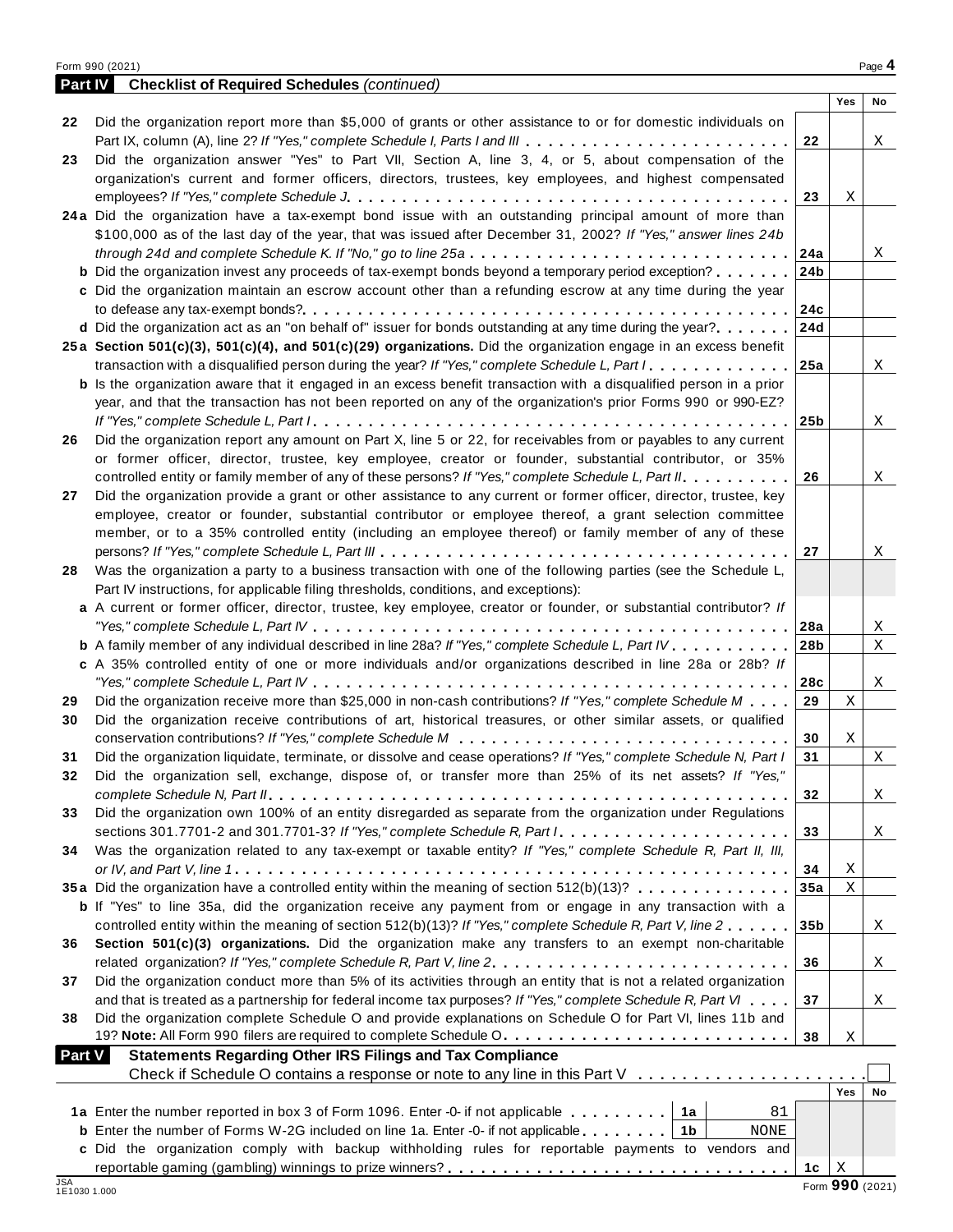|    | Form 990 (2021)                                                                                                                                     |     | Page 5 |
|----|-----------------------------------------------------------------------------------------------------------------------------------------------------|-----|--------|
|    | Part V<br>Statements Regarding Other IRS Filings and Tax Compliance (continued)                                                                     | Yes | No     |
|    | 2a Enter the number of employees reported on Form W-3, Transmittal of Wage and Tax                                                                  |     |        |
|    | 80<br>2a<br>Statements, filed for the calendar year ending with or within the year covered by this return                                           |     |        |
|    | 2b<br><b>b</b> If at least one is reported on line 2a, did the organization file all required federal employment tax returns?                       | Χ   |        |
|    | Note: If the sum of lines 1a and 2a is greater than 250, you may be required to e-file. See instructions.                                           |     |        |
|    | 3a<br>3a Did the organization have unrelated business gross income of \$1,000 or more during the year?                                              |     | Χ      |
|    | 3b<br><b>b</b> If "Yes," has it filed a Form 990-T for this year? If "No" to line 3b, provide an explanation on Schedule O                          |     |        |
|    | 4a At any time during the calendar year, did the organization have an interest in, or a signature or other authority over,                          |     |        |
|    | 4a<br>a financial account in a foreign country (such as a bank account, securities account, or other financial account)?                            |     | Χ      |
|    | <b>b</b> If "Yes," enter the name of the foreign country $\blacktriangleright$                                                                      |     |        |
|    | See instructions for filing requirements for FinCEN Form 114, Report of Foreign Bank and Financial Accounts (FBAR).                                 |     |        |
|    | 5a<br>5a Was the organization a party to a prohibited tax shelter transaction at any time during the tax year?                                      |     | X      |
|    | 5b<br><b>b</b> Did any taxable party notify the organization that it was or is a party to a prohibited tax shelter transaction?                     |     | Χ      |
|    | 5c<br>c If "Yes" to line 5a or 5b, did the organization file Form 8886-T?                                                                           |     |        |
|    | 6a Does the organization have annual gross receipts that are normally greater than \$100,000, and did the                                           |     |        |
|    | 6a<br>organization solicit any contributions that were not tax deductible as charitable contributions?                                              |     | Χ      |
|    | <b>b</b> If "Yes," did the organization include with every solicitation an express statement that such contributions or                             |     |        |
|    | 6b                                                                                                                                                  |     |        |
| 7  | Organizations that may receive deductible contributions under section 170(c).                                                                       |     |        |
|    | a Did the organization receive a payment in excess of \$75 made partly as a contribution and partly for goods                                       |     |        |
|    | 7a                                                                                                                                                  | Χ   |        |
|    | 7b<br><b>b</b> If "Yes," did the organization notify the donor of the value of the goods or services provided?                                      | Χ   |        |
|    | c Did the organization sell, exchange, or otherwise dispose of tangible personal property for which it was                                          |     |        |
|    | 7c                                                                                                                                                  |     | Χ      |
|    | 7d<br>d If "Yes," indicate the number of Forms 8282 filed during the year                                                                           |     |        |
|    | 7e<br>e Did the organization receive any funds, directly or indirectly, to pay premiums on a personal benefit contract?                             |     | Χ      |
|    | 7f<br>Did the organization, during the year, pay premiums, directly or indirectly, on a personal benefit contract?                                  |     | Χ      |
| g  | 7g<br>If the organization received a contribution of qualified intellectual property, did the organization file Form 8899 as required?              |     |        |
|    | 7h<br>h If the organization received a contribution of cars, boats, airplanes, or other vehicles, did the organization file a Form 1098-C?          |     |        |
| 8  | Sponsoring organizations maintaining donor advised funds. Did a donor advised fund maintained by the                                                |     |        |
|    | 8<br>sponsoring organization have excess business holdings at any time during the year?                                                             |     |        |
|    | Sponsoring organizations maintaining donor advised funds.                                                                                           |     |        |
| 9  | 9a<br>Did the sponsoring organization make any taxable distributions under section 4966?                                                            |     |        |
| а  | 9b                                                                                                                                                  |     |        |
|    | <b>b</b> Did the sponsoring organization make a distribution to a donor, donor advisor, or related person?                                          |     |        |
| 10 | Section 501(c)(7) organizations. Enter:<br>10a<br>a Initiation fees and capital contributions included on Part VIII, line 12                        |     |        |
|    | <b>b</b> Gross receipts, included on Form 990, Part VIII, line 12, for public use of club facilities <b>10b</b>                                     |     |        |
|    |                                                                                                                                                     |     |        |
| 11 | Section 501(c)(12) organizations. Enter:<br>11a                                                                                                     |     |        |
|    |                                                                                                                                                     |     |        |
|    | b Gross income from other sources. (Do not net amounts due or paid to other sources<br>11 <sub>b</sub>                                              |     |        |
|    | 12a                                                                                                                                                 |     |        |
|    | 12a Section 4947(a)(1) non-exempt charitable trusts. Is the organization filing Form 990 in lieu of Form 1041?<br>12b                               |     |        |
|    | <b>b</b> If "Yes," enter the amount of tax-exempt interest received or accrued during the year                                                      |     |        |
| 13 | Section 501(c)(29) qualified nonprofit health insurance issuers.<br>13а                                                                             |     |        |
|    | a Is the organization licensed to issue qualified health plans in more than one state?                                                              |     |        |
|    | Note: See the instructions for additional information the organization must report on Schedule O.                                                   |     |        |
|    | <b>b</b> Enter the amount of reserves the organization is required to maintain by the states in which                                               |     |        |
|    | the organization is licensed to issue qualified health plans $\ldots \ldots \ldots \ldots \ldots \ldots \ldots$                                     |     |        |
|    |                                                                                                                                                     |     |        |
|    | 14a<br>14a Did the organization receive any payments for indoor tanning services during the tax year?                                               |     | Χ      |
|    | 14b<br><b>b</b> If "Yes," has it filed a Form 720 to report these payments? If "No," provide an explanation on Schedule $0 \cdot \cdot \cdot \cdot$ |     |        |
| 15 | Is the organization subject to the section 4960 tax on payment(s) of more than \$1,000,000 in remuneration or                                       |     |        |
|    | 15                                                                                                                                                  |     | Χ      |
|    | If "Yes," see the instructions and file Form 4720, Schedule N.                                                                                      |     |        |
| 16 | 16<br>Is the organization an educational institution subject to the section 4968 excise tax on net investment income?                               |     | Χ      |
|    | If "Yes," complete Form 4720, Schedule O.                                                                                                           |     |        |
| 17 | Section 501(c)(21) organizations. Did the trust, any disqualified person, or mine operator engage in any                                            |     |        |
|    | 17<br>activities that would result in the imposition of an excise tax under section 4951, 4952 or 4953?                                             |     |        |
|    | If "Yes," complete Form 6069.                                                                                                                       |     |        |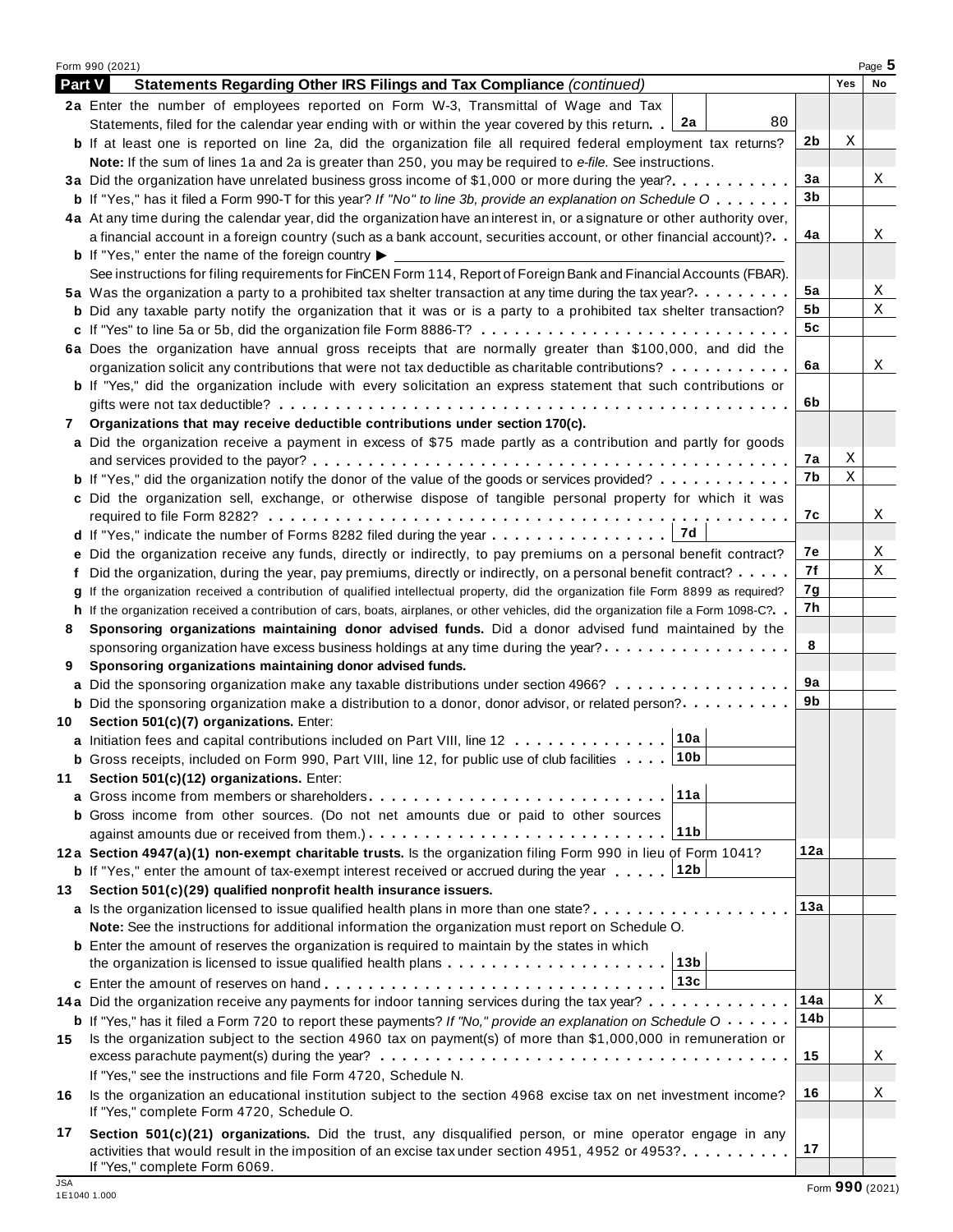|         | Form 990 (2021)                                                                                                                                                                                                                          |                 |             | Page $6$     |  |  |  |
|---------|------------------------------------------------------------------------------------------------------------------------------------------------------------------------------------------------------------------------------------------|-----------------|-------------|--------------|--|--|--|
| Part VI | Governance, Management, and Disclosure. For each "Yes" response to lines 2 through 7b below, and for a "No"                                                                                                                              |                 |             |              |  |  |  |
|         | response to line 8a, 8b, or 10b below, describe the circumstances, processes, or changes on Schedule O. See instructions.                                                                                                                |                 |             |              |  |  |  |
|         |                                                                                                                                                                                                                                          |                 |             | $\mathbf{x}$ |  |  |  |
|         | <b>Section A. Governing Body and Management</b>                                                                                                                                                                                          |                 | Yes         | No           |  |  |  |
|         | 14<br>1a                                                                                                                                                                                                                                 |                 |             |              |  |  |  |
|         | 1a Enter the number of voting members of the governing body at the end of the tax year<br>If there are material differences in voting rights among members of the governing body, or                                                     |                 |             |              |  |  |  |
|         | if the governing body delegated broad authority to an executive committee or similar                                                                                                                                                     |                 |             |              |  |  |  |
|         | committée, explain on Schedule O.<br>14<br>1b<br>Enter the number of voting members included on line 1a, above, who are independent                                                                                                      |                 |             |              |  |  |  |
| b<br>2  | Did any officer, director, trustee, or key employee have a family relationship or a business relationship with                                                                                                                           |                 |             |              |  |  |  |
|         |                                                                                                                                                                                                                                          | 2               |             | Χ            |  |  |  |
| 3       | Did the organization delegate control over management duties customarily performed by or under the direct                                                                                                                                |                 |             |              |  |  |  |
|         | supervision of officers, directors, trustees, or key employees to a management company or other person?                                                                                                                                  | 3               |             | Χ            |  |  |  |
| 4       | Did the organization make any significant changes to its governing documents since the prior Form 990 was filed?                                                                                                                         | 4               |             | X            |  |  |  |
| 5       | Did the organization become aware during the year of a significant diversion of the organization's assets?                                                                                                                               | 5               |             | X            |  |  |  |
| 6       |                                                                                                                                                                                                                                          | 6               |             | Χ            |  |  |  |
| 7a      | Did the organization have members, stockholders, or other persons who had the power to elect or appoint                                                                                                                                  |                 |             |              |  |  |  |
|         |                                                                                                                                                                                                                                          | 7a              |             | Χ            |  |  |  |
| b       | Are any governance decisions of the organization reserved to (or subject to approval by) members,                                                                                                                                        |                 |             |              |  |  |  |
|         |                                                                                                                                                                                                                                          | 7b              |             | Χ            |  |  |  |
| 8       | Did the organization contemporaneously document the meetings held or written actions undertaken during                                                                                                                                   |                 |             |              |  |  |  |
|         | the year by the following:                                                                                                                                                                                                               | 8a              | Χ           |              |  |  |  |
| а       |                                                                                                                                                                                                                                          | 8b              | $\mathbf X$ |              |  |  |  |
| b<br>9  | Is there any officer, director, trustee, or key employee listed in Part VII, Section A, who cannot be reached at                                                                                                                         |                 |             |              |  |  |  |
|         | the organization's mailing address? If "Yes," provide the names and addresses on Schedule O.                                                                                                                                             | 9               |             | X            |  |  |  |
|         | Section B. Policies (This Section B requests information about policies not required by the Internal Revenue Code.)                                                                                                                      |                 |             |              |  |  |  |
|         |                                                                                                                                                                                                                                          |                 | Yes         | No           |  |  |  |
|         |                                                                                                                                                                                                                                          | 10a             |             | X            |  |  |  |
|         | <b>b</b> If "Yes," did the organization have written policies and procedures governing the activities of such chapters,                                                                                                                  |                 |             |              |  |  |  |
|         | affiliates, and branches to ensure their operations are consistent with the organization's exempt purposes?                                                                                                                              | 10 <sub>b</sub> |             |              |  |  |  |
|         | 11a Has the organization provided a complete copy of this Form 990 to all members of its governing body before filing the form?                                                                                                          |                 |             |              |  |  |  |
|         | <b>b</b> Describe on Schedule O the process, if any, used by the organization to review this Form 990.                                                                                                                                   |                 |             |              |  |  |  |
|         | 12a Did the organization have a written conflict of interest policy? If "No," go to line 13                                                                                                                                              | 12a             | Χ           |              |  |  |  |
|         | <b>b</b> Were officers, directors, or trustees, and key employees required to disclose annually interests that could give                                                                                                                |                 |             |              |  |  |  |
|         |                                                                                                                                                                                                                                          | 12 <sub>b</sub> | Χ           |              |  |  |  |
|         | Did the organization regularly and consistently monitor and enforce compliance with the policy? If "Yes,'                                                                                                                                | 12c             | Χ           |              |  |  |  |
|         |                                                                                                                                                                                                                                          | 13              | Χ           |              |  |  |  |
| 13      | Did the organization have a written whistleblower policy?                                                                                                                                                                                | 14              | X           |              |  |  |  |
| 14      | Did the organization have a written document retention and destruction policy?                                                                                                                                                           |                 |             |              |  |  |  |
| 15      | Did the process for determining compensation of the following persons include a review and approval by<br>independent persons, comparability data, and contemporaneous substantiation of the deliberation and decision?                  |                 |             |              |  |  |  |
| а       |                                                                                                                                                                                                                                          | 15a             | Χ           |              |  |  |  |
| b       |                                                                                                                                                                                                                                          | 15b             |             | Χ            |  |  |  |
|         | If "Yes" to line 15a or 15b, describe the process on Schedule O. See instructions.                                                                                                                                                       |                 |             |              |  |  |  |
|         | 16a Did the organization invest in, contribute assets to, or participate in a joint venture or similar arrangement                                                                                                                       |                 |             |              |  |  |  |
|         |                                                                                                                                                                                                                                          | 16a             |             | Χ            |  |  |  |
|         | <b>b</b> If "Yes," did the organization follow a written policy or procedure requiring the organization to evaluate its                                                                                                                  |                 |             |              |  |  |  |
|         | participation in joint venture arrangements under applicable federal tax law, and take steps to safeguard the                                                                                                                            |                 |             |              |  |  |  |
|         |                                                                                                                                                                                                                                          | 16 <sub>b</sub> |             |              |  |  |  |
|         | <b>Section C. Disclosure</b>                                                                                                                                                                                                             |                 |             |              |  |  |  |
| 17      | List the states with which a copy of this Form 990 is required to be filed $\blacktriangleright$ .                                                                                                                                       |                 |             |              |  |  |  |
| 18      | Section 6104 requires an organization to make its Forms 1023 (1024 or 1024-A, if applicable), 990, and 990-T (section 501(c)<br>(3)s only) available for public inspection. Indicate how you made these available. Check all that apply. |                 |             |              |  |  |  |
|         | X Upon request<br>X Own website<br>Another's website<br>Other (explain on Schedule O)                                                                                                                                                    |                 |             |              |  |  |  |
|         |                                                                                                                                                                                                                                          |                 |             |              |  |  |  |
| 19      | Describe on Schedule O whether (and if so, how) the organization made its governing documents, conflict of interest policy,                                                                                                              |                 |             |              |  |  |  |
| 20      | and financial statements available to the public during the tax year.<br>State the name, address, and telephone number of the person who possesses the organization's books and records $\blacktriangleright$                            |                 |             |              |  |  |  |
|         | KIRSTEN NEWBY, CFO 625 C STREET ANCHORAGE, AK 99501-3611                                                                                                                                                                                 |                 |             |              |  |  |  |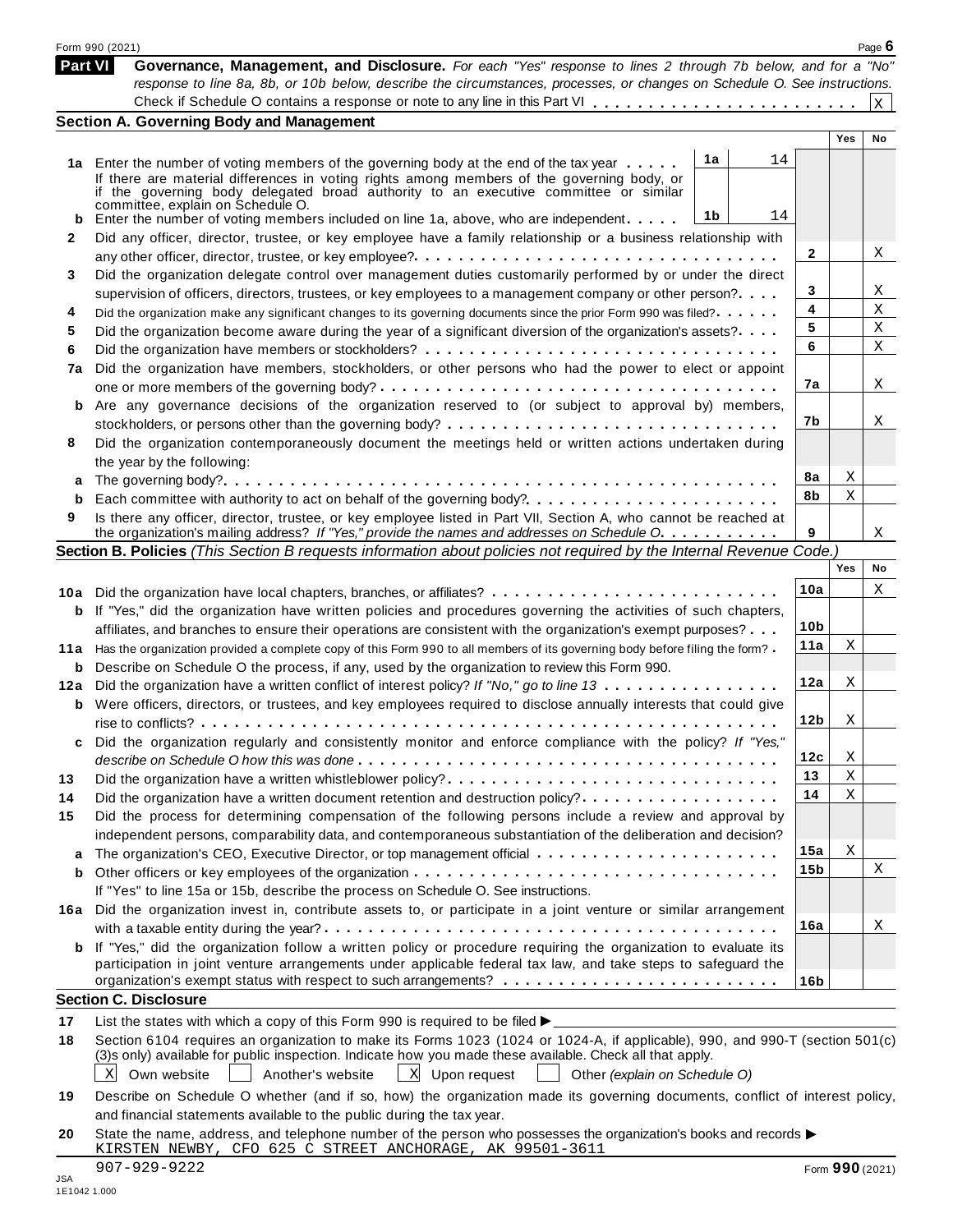**Parameter of Officers** 

| <b>Part VII</b> Compensation of Officers, Directors, Trustees, Key Employees, Highest Compensated Employees, and<br><b>Independent Contractors</b> |  |  |  |  |  |  |  |  |
|----------------------------------------------------------------------------------------------------------------------------------------------------|--|--|--|--|--|--|--|--|
|                                                                                                                                                    |  |  |  |  |  |  |  |  |
| $\bullet$ . And $\bullet$ . The set of the set of the set of $\bullet$                                                                             |  |  |  |  |  |  |  |  |

**Section A. Officers, Directors, Trustees, Key Employees, and Highest Compensated Employees**

**1a** Complete this table for all persons required to be listed. Report compensation for the calendar year ending with or within the organization's tax year.

anization's lax year.<br>● List all of the organization's **current** officers, directors, trustees (whether individuals or organizations), regardless of amount of<br>nnensation Enter -0- in columns (D) (E) and (E) if no compensa compensation. Enter -0- in columns (D), (E), and (F) if no compensation was paid.

• List all of the organization's current key employees, if any. See the instructions for definition of "key employee."

■ List all of the organization's current key employees, if any. See the instructions for definition of "key employee."<br>■ List the organization's five current highest compensated employees (other than an officer, director, who received reportable compensation (box 5 of Form W-2, Form 1099-MISC, and/or box 1 of Form 1099-NEC) of more than<br>\$100,000 from the organization and any related organizations.s

\$100,000 from the organization and any related organizations.s<br>• List all of the organization's **former** officers, key employees, and highest compensated employees who received more than<br>\$1.00.000 of reportable componentio \$100,000 of reportable compensation from the organization and any related organizations.

% List all of the organization's **former directors or trustees** that received, in the capacity as a former director or trustee of the organization, more than \$10,000 of reportable compensation from the organization and any related organizations. See the instructions for the order in which to list the persons above.

Check this box if neither the organization nor any related organization compensated any current officer, director, or trustee.

|                               |                                                                |                                   |                                                                  |             | (C)          |                                 |                                |                                     |                          |                                           |
|-------------------------------|----------------------------------------------------------------|-----------------------------------|------------------------------------------------------------------|-------------|--------------|---------------------------------|--------------------------------|-------------------------------------|--------------------------|-------------------------------------------|
| (A)                           | (B)                                                            | Position                          |                                                                  | (D)         | (E)          | (F)                             |                                |                                     |                          |                                           |
| Name and title                | Average                                                        |                                   |                                                                  |             |              | (do not check more than one     |                                | Reportable                          | Reportable               | <b>Estimated amount</b>                   |
|                               | hours                                                          |                                   | box, unless person is both an<br>officer and a director/trustee) |             |              |                                 |                                | compensation                        | compensation             | of other                                  |
|                               | per week<br>(list any                                          |                                   |                                                                  |             |              |                                 | from the<br>organization (W-2/ | from related<br>organizations (W-2/ | compensation<br>from the |                                           |
|                               | hours for<br>related<br>organizations<br>below<br>dotted line) | Individual trustee<br>or director | Institutional trustee                                            | Officer     | Key employee | Highest compensated<br>employee | Former                         | 1099-MISC/<br>1099-NEC)             | 1099-MISC/<br>1099-NEC)  | organization and<br>related organizations |
| (1) JULIE DECKER              | 40.00                                                          |                                   |                                                                  |             |              |                                 |                                |                                     |                          |                                           |
| CEO                           | 1.50                                                           |                                   |                                                                  | Χ           |              |                                 |                                | 271,902.                            | NONE                     | 34,215.                                   |
| (2) KIRSTEN NEWBY             | 40.00                                                          |                                   |                                                                  |             |              |                                 |                                |                                     |                          |                                           |
| CHIEF FINANCIAL OFFICER       | 0.10                                                           |                                   |                                                                  | X           |              |                                 |                                | 112,024.                            | NONE                     | 26,910.                                   |
| $(3)$ ANN HALE                | 40.00                                                          |                                   |                                                                  |             |              |                                 |                                |                                     |                          |                                           |
| DD OF DEVELOPMENT             | 4.00                                                           |                                   |                                                                  | X           |              |                                 |                                | 117,693.                            | <b>NONE</b>              | 14,001.                                   |
| (4) MONICA SHAH               | 40.00                                                          |                                   |                                                                  |             |              |                                 |                                |                                     |                          |                                           |
| DD OF CONSERVATION & COLLECT. | $\rm{NONE}$                                                    |                                   |                                                                  | Χ           |              |                                 |                                | 104, 315.                           | <b>NONE</b>              | 19,388.                                   |
| (5) DOUG ADAMS                | 40.00                                                          |                                   |                                                                  |             |              |                                 |                                |                                     |                          |                                           |
| CHIEF DIGITAL OFFICER         | NONE                                                           |                                   |                                                                  |             |              | X                               |                                | 110,112.                            | <b>NONE</b>              | 13,137.                                   |
| (6) BRIAN STEELE              | 40.00                                                          |                                   |                                                                  |             |              |                                 |                                |                                     |                          |                                           |
| DD OF FACILITIES & OPERATIONS | <b>NONE</b>                                                    |                                   |                                                                  | $\mathbf X$ |              |                                 |                                | 93,146.                             | <b>NONE</b>              | 24,064.                                   |
| (7) RYAN KENNY                | 40.00                                                          |                                   |                                                                  |             |              |                                 |                                |                                     |                          |                                           |
| DD OF EXHIBITIONS & PROGRAMS  | NONE                                                           |                                   |                                                                  | Χ           |              |                                 |                                | 95,297.                             | <b>NONE</b>              | 20,981.                                   |
| (8) ANN KJERA                 | 40.00                                                          |                                   |                                                                  |             |              |                                 |                                |                                     |                          |                                           |
| CHIEF HUMAN RESOURCES OFFICER | <b>NONE</b>                                                    |                                   |                                                                  |             |              | X                               |                                | 100,538.                            | <b>NONE</b>              | 12,857.                                   |
| (9) JORDAN MARSHALL           | 6.00                                                           |                                   |                                                                  |             |              |                                 |                                |                                     |                          |                                           |
| <b>CHAIR</b>                  | 0.10                                                           | X                                 |                                                                  | X           |              |                                 |                                | <b>NONE</b>                         | <b>NONE</b>              | <b>NONE</b>                               |
| (10) HEATHER ARNETT           | 4.00                                                           |                                   |                                                                  |             |              |                                 |                                |                                     |                          |                                           |
| VICE CHAIR                    | <b>NONE</b>                                                    | Χ                                 |                                                                  | Χ           |              |                                 |                                | <b>NONE</b>                         | <b>NONE</b>              | <b>NONE</b>                               |
| (11) EVAN ROSE                | 1.00                                                           |                                   |                                                                  |             |              |                                 |                                |                                     |                          |                                           |
| TREASURER                     | 0.10                                                           | X                                 |                                                                  | $\mathbf X$ |              |                                 |                                | <b>NONE</b>                         | <b>NONE</b>              | <b>NONE</b>                               |
| (12) YASO THIRU               | 2.00                                                           |                                   |                                                                  |             |              |                                 |                                |                                     |                          |                                           |
| SECRETARY                     | <b>NONE</b>                                                    | X                                 |                                                                  | $\mathbf X$ |              |                                 |                                | <b>NONE</b>                         | <b>NONE</b>              | <b>NONE</b>                               |
| $(13)$ JOHN WEIR              | 1.00                                                           |                                   |                                                                  |             |              |                                 |                                |                                     |                          |                                           |
| <b>DIRECTOR</b>               | NONE                                                           | Χ                                 |                                                                  |             |              |                                 |                                | <b>NONE</b>                         | <b>NONE</b>              | <b>NONE</b>                               |
| (14) ROD WORL                 | 1.00                                                           |                                   |                                                                  |             |              |                                 |                                |                                     |                          |                                           |
| DIRECTOR                      | <b>NONE</b>                                                    | Χ                                 |                                                                  |             |              |                                 |                                | <b>NONE</b>                         | NONE                     | <b>NONE</b>                               |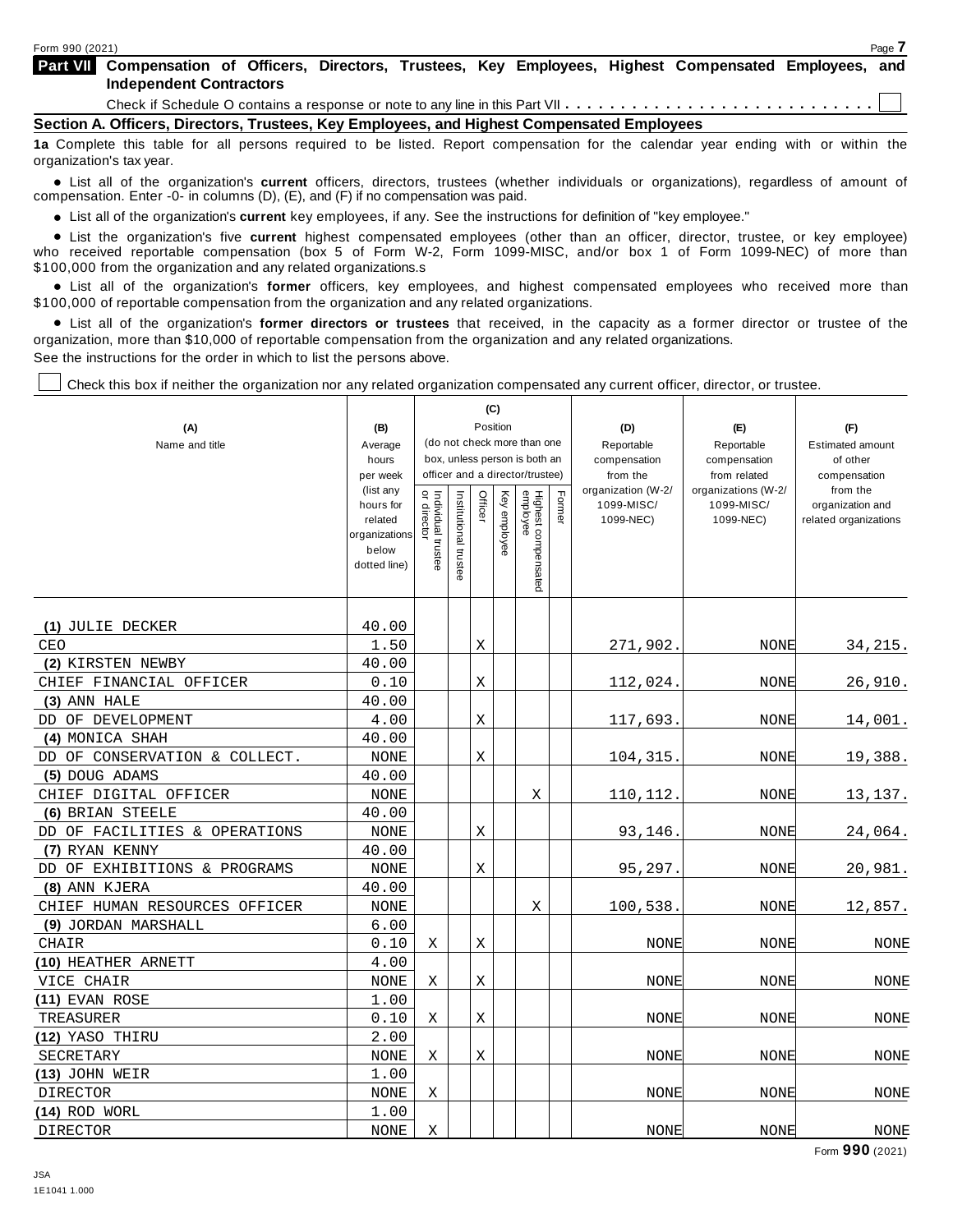| (A)                                                                                                                                                                                                                                                                                                                                                                                                                                                                                                                                                                                                                                    | (B)                                                                                                      |                                               |                       |         | (C)                      |                                                                                                                                    |        | (D)                                                                          | (E)                                                                            | (F)                                                                                                         |
|----------------------------------------------------------------------------------------------------------------------------------------------------------------------------------------------------------------------------------------------------------------------------------------------------------------------------------------------------------------------------------------------------------------------------------------------------------------------------------------------------------------------------------------------------------------------------------------------------------------------------------------|----------------------------------------------------------------------------------------------------------|-----------------------------------------------|-----------------------|---------|--------------------------|------------------------------------------------------------------------------------------------------------------------------------|--------|------------------------------------------------------------------------------|--------------------------------------------------------------------------------|-------------------------------------------------------------------------------------------------------------|
| Name and title                                                                                                                                                                                                                                                                                                                                                                                                                                                                                                                                                                                                                         | Average<br>hours per<br>week (list any<br>hours for<br>related<br>organizations<br>below dotted<br>line) | Individual trustee<br>or director<br>director | Institutional trustee | Officer | Position<br>Key employee | (do not check more than one<br>box, unless person is both an<br>officer and a director/trustee)<br>Highest compensated<br>employee | Former | Reportable<br>compensation<br>from<br>the<br>organization<br>(W-2/1099-MISC) | Reportable<br>compensation from<br>related<br>organizations<br>(W-2/1099-MISC) | Estimated<br>amount of<br>other<br>compensation<br>from the<br>organization<br>and related<br>organizations |
| (15) PENNY GAGE                                                                                                                                                                                                                                                                                                                                                                                                                                                                                                                                                                                                                        | 1.00                                                                                                     |                                               |                       |         |                          |                                                                                                                                    |        |                                                                              |                                                                                |                                                                                                             |
| <b>DIRECTOR</b>                                                                                                                                                                                                                                                                                                                                                                                                                                                                                                                                                                                                                        | <b>NONE</b>                                                                                              | Χ                                             |                       |         |                          |                                                                                                                                    |        | NONE                                                                         | NONE                                                                           | NONE                                                                                                        |
| (16) LAILE FAIRBAIRN                                                                                                                                                                                                                                                                                                                                                                                                                                                                                                                                                                                                                   | 1.00                                                                                                     |                                               |                       |         |                          |                                                                                                                                    |        |                                                                              |                                                                                |                                                                                                             |
| <b>DIRECTOR</b>                                                                                                                                                                                                                                                                                                                                                                                                                                                                                                                                                                                                                        | <b>NONE</b>                                                                                              | Χ                                             |                       |         |                          |                                                                                                                                    |        | NONE                                                                         | NONE                                                                           | NONE                                                                                                        |
| (17) TIM THOMPSON                                                                                                                                                                                                                                                                                                                                                                                                                                                                                                                                                                                                                      | 1.00                                                                                                     |                                               |                       |         |                          |                                                                                                                                    |        |                                                                              |                                                                                |                                                                                                             |
| <b>DIRECTOR</b>                                                                                                                                                                                                                                                                                                                                                                                                                                                                                                                                                                                                                        | <b>NONE</b>                                                                                              | Χ                                             |                       |         |                          |                                                                                                                                    |        | NONE                                                                         | NONE                                                                           | NONE                                                                                                        |
| $(18)$ RYAN WEBB                                                                                                                                                                                                                                                                                                                                                                                                                                                                                                                                                                                                                       | 1.00                                                                                                     |                                               |                       |         |                          |                                                                                                                                    |        |                                                                              |                                                                                |                                                                                                             |
| <b>DIRECTOR</b>                                                                                                                                                                                                                                                                                                                                                                                                                                                                                                                                                                                                                        | <b>NONE</b>                                                                                              | Χ                                             |                       |         |                          |                                                                                                                                    |        | NONE                                                                         | NONE                                                                           | NONE                                                                                                        |
| (19) ADRIANNA MUIR                                                                                                                                                                                                                                                                                                                                                                                                                                                                                                                                                                                                                     | 1.00                                                                                                     |                                               |                       |         |                          |                                                                                                                                    |        |                                                                              |                                                                                |                                                                                                             |
| DIRECTOR                                                                                                                                                                                                                                                                                                                                                                                                                                                                                                                                                                                                                               | <b>NONE</b>                                                                                              | Χ                                             |                       |         |                          |                                                                                                                                    |        | NONE                                                                         | NONE                                                                           | <b>NONE</b>                                                                                                 |
| (20) CARLA BEAM                                                                                                                                                                                                                                                                                                                                                                                                                                                                                                                                                                                                                        | 1.00                                                                                                     |                                               |                       |         |                          |                                                                                                                                    |        |                                                                              |                                                                                |                                                                                                             |
| <b>DIRECTOR</b>                                                                                                                                                                                                                                                                                                                                                                                                                                                                                                                                                                                                                        | <b>NONE</b>                                                                                              | Χ                                             |                       |         |                          |                                                                                                                                    |        | NONE                                                                         | <b>NONE</b>                                                                    | <b>NONE</b>                                                                                                 |
| (21) DEANNA NAFZGER                                                                                                                                                                                                                                                                                                                                                                                                                                                                                                                                                                                                                    | 1.00                                                                                                     |                                               |                       |         |                          |                                                                                                                                    |        |                                                                              |                                                                                |                                                                                                             |
| <b>DIRECTOR</b>                                                                                                                                                                                                                                                                                                                                                                                                                                                                                                                                                                                                                        | <b>NONE</b>                                                                                              | Χ                                             |                       |         |                          |                                                                                                                                    |        | NONE                                                                         | <b>NONE</b>                                                                    | <b>NONE</b>                                                                                                 |
| 22) CAROLYN HEYMAN                                                                                                                                                                                                                                                                                                                                                                                                                                                                                                                                                                                                                     | 1.00                                                                                                     |                                               |                       |         |                          |                                                                                                                                    |        |                                                                              |                                                                                |                                                                                                             |
| <b>DIRECTOR</b>                                                                                                                                                                                                                                                                                                                                                                                                                                                                                                                                                                                                                        | NONE                                                                                                     | Χ                                             |                       |         |                          |                                                                                                                                    |        | NONE                                                                         | <b>NONE</b>                                                                    | <b>NONE</b>                                                                                                 |
|                                                                                                                                                                                                                                                                                                                                                                                                                                                                                                                                                                                                                                        |                                                                                                          |                                               |                       |         |                          |                                                                                                                                    |        |                                                                              |                                                                                |                                                                                                             |
|                                                                                                                                                                                                                                                                                                                                                                                                                                                                                                                                                                                                                                        |                                                                                                          |                                               |                       |         |                          |                                                                                                                                    |        |                                                                              |                                                                                |                                                                                                             |
|                                                                                                                                                                                                                                                                                                                                                                                                                                                                                                                                                                                                                                        |                                                                                                          |                                               |                       |         |                          |                                                                                                                                    | ▶      | 1,005,027.                                                                   | NONE                                                                           | 165,553.                                                                                                    |
| c Total from continuation sheets to Part VII, Section A                                                                                                                                                                                                                                                                                                                                                                                                                                                                                                                                                                                |                                                                                                          |                                               |                       |         |                          |                                                                                                                                    |        | <b>NONE</b>                                                                  | NONE                                                                           | <b>NONE</b>                                                                                                 |
|                                                                                                                                                                                                                                                                                                                                                                                                                                                                                                                                                                                                                                        |                                                                                                          |                                               |                       |         |                          |                                                                                                                                    | ▶      | 1,005,027.                                                                   | NONE                                                                           | 165,553.                                                                                                    |
| 2 Total number of individuals (including but not limited to those listed above) who received more than \$100,000 of                                                                                                                                                                                                                                                                                                                                                                                                                                                                                                                    |                                                                                                          |                                               |                       |         |                          |                                                                                                                                    |        |                                                                              |                                                                                |                                                                                                             |
| reportable compensation from the organization ▶                                                                                                                                                                                                                                                                                                                                                                                                                                                                                                                                                                                        |                                                                                                          |                                               |                       |         |                          | 6                                                                                                                                  |        |                                                                              |                                                                                |                                                                                                             |
| Did the organization list any former officer, director, or trustee, key employee, or highest compensated<br>3<br>employee on line 1a? If "Yes," complete Schedule J for such individual<br>For any individual listed on line 1a, is the sum of reportable compensation and other compensation from the<br>4<br>organization and related organizations greater than \$150,000? If "Yes," complete Schedule J for such<br>Did any person listed on line 1a receive or accrue compensation from any unrelated organization or individual<br>5<br>for services rendered to the organization? If "Yes," complete Schedule J for such person |                                                                                                          |                                               |                       |         |                          |                                                                                                                                    |        |                                                                              |                                                                                | Yes<br>No<br>Χ<br>3<br>X<br>4<br>5<br>Χ                                                                     |
| <b>Section B. Independent Contractors</b>                                                                                                                                                                                                                                                                                                                                                                                                                                                                                                                                                                                              |                                                                                                          |                                               |                       |         |                          |                                                                                                                                    |        |                                                                              |                                                                                |                                                                                                             |
| Complete this table for your five highest compensated independent contractors that received more than \$100,000 of<br>1                                                                                                                                                                                                                                                                                                                                                                                                                                                                                                                |                                                                                                          |                                               |                       |         |                          |                                                                                                                                    |        |                                                                              |                                                                                |                                                                                                             |
| compensation from the organization. Report compensation for the calendar year ending with or within the organization's tax<br>year.                                                                                                                                                                                                                                                                                                                                                                                                                                                                                                    |                                                                                                          |                                               |                       |         |                          |                                                                                                                                    |        |                                                                              |                                                                                |                                                                                                             |

|     | (A)<br>Name and business address<br>SEE SCHEDULE O                                                       | (B)<br>Description of services | (C)<br>Compensation |
|-----|----------------------------------------------------------------------------------------------------------|--------------------------------|---------------------|
|     |                                                                                                          |                                |                     |
|     |                                                                                                          |                                |                     |
|     |                                                                                                          |                                |                     |
|     |                                                                                                          |                                |                     |
|     |                                                                                                          |                                |                     |
|     | 2 Total number of independent contractors (including but not limited to those listed above) who received |                                |                     |
| 10A | more than \$100,000 in compensation from the organization $\blacktriangleright$                          |                                | $\sim$ $\sim$       |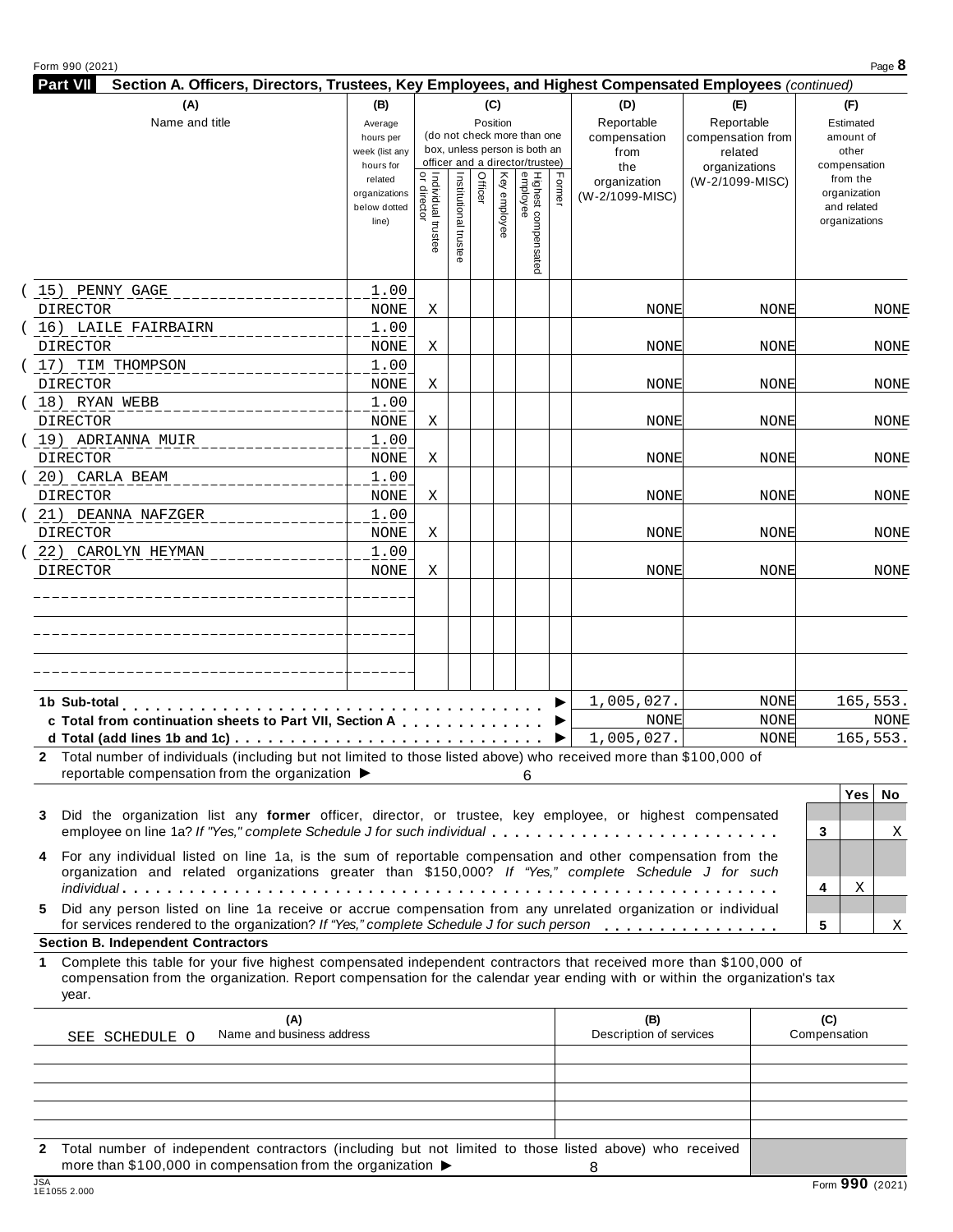#### Form <sup>990</sup> (2021) Page **9**

### **Part VIII Statement of Revenue**

Statement of Revenue<br>Check if Schedule O contains a response or note to any line in this Part VIII **manual Check if Schedule O contains** 

|                                                           |        |                                                                                                                                                                                                                                            |                      | (A)<br>Total revenue | (B)<br>Related or exempt | (C)<br>Unrelated | (D)                                |
|-----------------------------------------------------------|--------|--------------------------------------------------------------------------------------------------------------------------------------------------------------------------------------------------------------------------------------------|----------------------|----------------------|--------------------------|------------------|------------------------------------|
|                                                           |        |                                                                                                                                                                                                                                            |                      |                      | function revenue         | business revenue | Revenue excluded<br>from tax under |
|                                                           |        |                                                                                                                                                                                                                                            |                      |                      |                          |                  | sections 512-514                   |
|                                                           | 1а     | Federated campaigns <b>Federated</b><br>1a                                                                                                                                                                                                 |                      |                      |                          |                  |                                    |
|                                                           | b      | 1b<br>Membership dues                                                                                                                                                                                                                      | 424,101.             |                      |                          |                  |                                    |
|                                                           | c      | Fundraising events <b>Fundraising</b><br>1c                                                                                                                                                                                                |                      |                      |                          |                  |                                    |
|                                                           | d      | Related organizations <b>and the set of the set of the set of the set of the set of the set of the set of the set of the set of the set of the set of the set of the set of the set of the set of the set of the set of the set </b><br>1d | 1,723,501.           |                      |                          |                  |                                    |
|                                                           | е      | Government grants (contributions)<br>1e                                                                                                                                                                                                    | 9,485,459.           |                      |                          |                  |                                    |
| Contributions, Gifts, Grants<br>and Other Similar Amounts | f      | All other contributions, gifts, grants,                                                                                                                                                                                                    |                      |                      |                          |                  |                                    |
|                                                           |        | and similar amounts not included above<br>1f                                                                                                                                                                                               | 1,588,978.           |                      |                          |                  |                                    |
|                                                           | g      | Noncash contributions included in                                                                                                                                                                                                          |                      |                      |                          |                  |                                    |
|                                                           |        | lines $1a-1f$ $\ldots$ $\ldots$ $\ldots$ $\ldots$ $\ldots$<br>1g ∣\$                                                                                                                                                                       | 71,169.              |                      |                          |                  |                                    |
|                                                           | h.     |                                                                                                                                                                                                                                            |                      | 13, 222, 039.        |                          |                  |                                    |
|                                                           |        |                                                                                                                                                                                                                                            | <b>Business Code</b> |                      |                          |                  |                                    |
| Program Service<br>Revenue                                | 2a     | ADMISSIONS                                                                                                                                                                                                                                 | 900099               | 1,119,524.           | 1,119,524                |                  |                                    |
|                                                           | b      | SPECIAL PROGRAM REVENUE                                                                                                                                                                                                                    | 711120               | 101,205.             | 101,205                  |                  |                                    |
|                                                           | C      | TRAVELING EXHIBIT VENUE FEES                                                                                                                                                                                                               | 711120               | 39, 311.             | 39,311                   |                  |                                    |
|                                                           | d      |                                                                                                                                                                                                                                            |                      |                      |                          |                  |                                    |
|                                                           | е      |                                                                                                                                                                                                                                            |                      |                      |                          |                  |                                    |
|                                                           | f      | All other program service revenue                                                                                                                                                                                                          |                      |                      |                          |                  |                                    |
|                                                           | g      |                                                                                                                                                                                                                                            |                      | 1,260,040.           |                          |                  |                                    |
|                                                           | 3      | Investment income (including dividends, interest, and                                                                                                                                                                                      |                      |                      |                          |                  |                                    |
|                                                           |        |                                                                                                                                                                                                                                            |                      | 79,403.              |                          |                  | 79,403.                            |
|                                                           | 4      | Income from investment of tax-exempt bond proceeds $\triangleright$                                                                                                                                                                        |                      | <b>NONE</b>          |                          |                  |                                    |
|                                                           | 5      | (i) Real                                                                                                                                                                                                                                   | (ii) Personal        | <b>NONE</b>          |                          |                  |                                    |
|                                                           |        |                                                                                                                                                                                                                                            |                      |                      |                          |                  |                                    |
|                                                           | 6a     | Gross rents <b>Contains a Strutt Contains a Strutt Contains a Strutt</b><br>6a                                                                                                                                                             |                      |                      |                          |                  |                                    |
|                                                           | b      | Less: rental expenses<br>6b                                                                                                                                                                                                                |                      |                      |                          |                  |                                    |
|                                                           | c      | <b>NONE</b><br>Rental income or (loss)<br>6c                                                                                                                                                                                               | <b>NONE</b>          |                      |                          |                  |                                    |
|                                                           | d      | Net rental income or (loss) ▶<br>(i) Securities                                                                                                                                                                                            | (ii) Other           | <b>NONE</b>          |                          |                  |                                    |
|                                                           | 7а     | Gross amount from                                                                                                                                                                                                                          |                      |                      |                          |                  |                                    |
|                                                           |        | sales<br>of<br>assets                                                                                                                                                                                                                      | 3,669,168            |                      |                          |                  |                                    |
|                                                           |        | other than inventory<br>7a                                                                                                                                                                                                                 |                      |                      |                          |                  |                                    |
| Revenue                                                   | b      | Less: cost or other basis<br>and sales expenses<br>7b                                                                                                                                                                                      | 3,543,847            |                      |                          |                  |                                    |
|                                                           |        | Gain or (loss) <b>comparison</b><br>7c                                                                                                                                                                                                     | 125,321              |                      |                          |                  |                                    |
|                                                           | c<br>d | Net gain or (loss) $\cdots$ $\cdots$ $\cdots$ $\cdots$ $\cdots$ $\cdots$ $\cdots$                                                                                                                                                          |                      | 125,321.             |                          |                  | 125,321.                           |
| er                                                        |        |                                                                                                                                                                                                                                            |                      |                      |                          |                  |                                    |
| ᅗ                                                         | 8a     | from fundraising<br>Gross<br>income                                                                                                                                                                                                        |                      |                      |                          |                  |                                    |
|                                                           |        | events (not including $\frac{6}{3}$ $\frac{1}{2}$<br>of contributions reported on line                                                                                                                                                     |                      |                      |                          |                  |                                    |
|                                                           |        | 1c). See Part IV, line 18<br>8а                                                                                                                                                                                                            | <b>NONE</b>          |                      |                          |                  |                                    |
|                                                           | b      | 8b<br>Less: direct expenses                                                                                                                                                                                                                | <b>NONE</b>          |                      |                          |                  |                                    |
|                                                           | c      | Net income or (loss) from fundraising events $\qquad \qquad \blacktriangleright$                                                                                                                                                           |                      | <b>NONE</b>          |                          |                  |                                    |
|                                                           | 9а     | Gross<br>income<br>gaming<br>from                                                                                                                                                                                                          |                      |                      |                          |                  |                                    |
|                                                           |        | activities. See Part IV, line 19<br>9а                                                                                                                                                                                                     | <b>NONE</b>          |                      |                          |                  |                                    |
|                                                           | b      | 9b<br>Less: direct expenses                                                                                                                                                                                                                | <b>NONE</b>          |                      |                          |                  |                                    |
|                                                           | с      | Net income or (loss) from gaming activities. $\blacksquare$                                                                                                                                                                                |                      | <b>NONE</b>          |                          |                  |                                    |
|                                                           | 10a    | sales<br>of inventory,<br>Gross<br>less                                                                                                                                                                                                    |                      |                      |                          |                  |                                    |
|                                                           |        | returns and allowances<br>10a                                                                                                                                                                                                              | 495,154              |                      |                          |                  |                                    |
|                                                           | b      | 10 <sub>b</sub><br>Less: cost of goods sold                                                                                                                                                                                                | 286,084              |                      |                          |                  |                                    |
|                                                           | c      | Net income or (loss) from sales of inventory                                                                                                                                                                                               |                      | 209,070.             | 209,070                  |                  |                                    |
|                                                           |        |                                                                                                                                                                                                                                            | <b>Business Code</b> |                      |                          |                  |                                    |
|                                                           | 11a    | OTHER REVENUE                                                                                                                                                                                                                              | 900099               | 15,309.              |                          |                  | 15,309.                            |
|                                                           | b      | COST REIMBURSEMENTS                                                                                                                                                                                                                        | 900099               | 10,000.              |                          |                  | 10,000.                            |
|                                                           | Ċ      | NET FACILITIES REVENUE                                                                                                                                                                                                                     | 900099               | $-184,941.$          |                          |                  | $-184,941.$                        |
| Miscellaneous<br>Revenue                                  | d      | All other revenue experience in the set of the set of the set of the set of the set of the set of the set of the set of the set of the set of the set of the set of the set of the set of the set of the set of the set of the             |                      |                      |                          |                  |                                    |
|                                                           | е      | Total. Add lines 11a-11d                                                                                                                                                                                                                   |                      | $-159,632.$          |                          |                  |                                    |
| 10A                                                       | 12     |                                                                                                                                                                                                                                            |                      | 14,736,241.          | 1,469,110                |                  | 45,092.                            |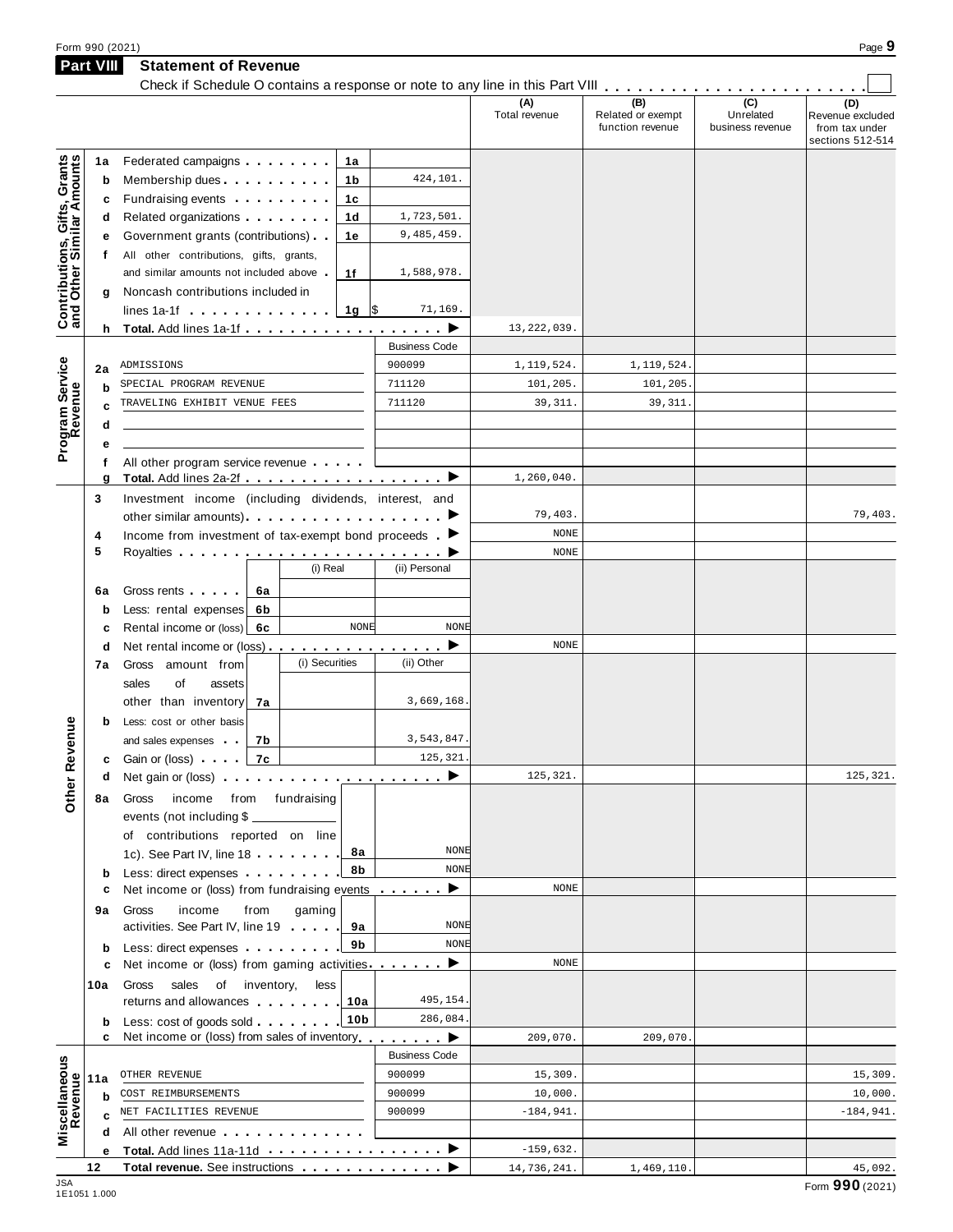**Part IX Statement of Functional Expenses**

|    | Section 501(c)(3) and 501(c)(4) organizations must complete all columns. All other organizations must complete column (A).                                                                                                     |                       |                             |                                    |                         |
|----|--------------------------------------------------------------------------------------------------------------------------------------------------------------------------------------------------------------------------------|-----------------------|-----------------------------|------------------------------------|-------------------------|
|    | Do not include amounts reported on lines 6b, 7b,                                                                                                                                                                               | (A)<br>Total expenses | (B)                         | $\overline{C}$                     | (D)                     |
|    | 8b, 9b, and 10b of Part VIII.                                                                                                                                                                                                  |                       | Program service<br>expenses | Management and<br>general expenses | Fundraising<br>expenses |
|    | 1 Grants and other assistance to domestic organizations                                                                                                                                                                        |                       |                             |                                    |                         |
|    | and domestic governments. See Part IV, line 21                                                                                                                                                                                 | <b>NONE</b>           |                             |                                    |                         |
|    | 2 Grants and other assistance to domestic                                                                                                                                                                                      |                       |                             |                                    |                         |
|    | individuals. See Part IV, line 22                                                                                                                                                                                              | NONE                  |                             |                                    |                         |
|    | 3 Grants and other assistance to foreign                                                                                                                                                                                       |                       |                             |                                    |                         |
|    | organizations.<br>foreign<br>governments,<br>and                                                                                                                                                                               |                       |                             |                                    |                         |
|    | foreign individuals. See Part IV, lines 15 and 16                                                                                                                                                                              | <b>NONE</b>           |                             |                                    |                         |
|    | Benefits paid to or for members                                                                                                                                                                                                | NONE                  |                             |                                    |                         |
|    | 5 Compensation of current officers, directors,                                                                                                                                                                                 |                       |                             |                                    |                         |
|    | trustees, and key employees                                                                                                                                                                                                    | 933,937.              | 503,636.                    | 271,806.                           | 158,495.                |
|    | 6 Compensation not included above to disqualified                                                                                                                                                                              |                       |                             |                                    |                         |
|    | persons (as defined under section 4958(f)(1)) and                                                                                                                                                                              |                       |                             |                                    |                         |
|    | persons described in section 4958(c)(3)(B)                                                                                                                                                                                     | <b>NONE</b>           |                             |                                    |                         |
|    | 7 Other salaries and wages <b>container and all the salaries</b>                                                                                                                                                               | 2,901,503.            | 2,301,931.                  | 323, 435.                          | 276,137.                |
|    | 8 Pension plan accruals and contributions (include                                                                                                                                                                             | 322,037.              | 276,446.                    | 25, 441.                           | 20,150.                 |
|    | section 401(k) and 403(b) employer contributions)                                                                                                                                                                              | 349,460.              | 286,263.                    | 31,711.                            | 31,486.                 |
| 9  | Other employee benefits                                                                                                                                                                                                        | 266,359.              | 195,323.                    | 39,657.                            | 31,379.                 |
| 10 |                                                                                                                                                                                                                                |                       |                             |                                    |                         |
| 11 | Fees for services (nonemployees):                                                                                                                                                                                              | <b>NONE</b>           |                             |                                    |                         |
|    | a Management                                                                                                                                                                                                                   | 14,421.               |                             | 14,421.                            |                         |
|    |                                                                                                                                                                                                                                | 63,512.               |                             | 63,512.                            |                         |
|    | c Accounting                                                                                                                                                                                                                   | <b>NONE</b>           |                             |                                    |                         |
|    | e Professional fundraising services. See Part IV, line 17                                                                                                                                                                      | NONE                  |                             |                                    |                         |
|    | f Investment management fees                                                                                                                                                                                                   | NONE                  |                             |                                    |                         |
|    | 9 Other. (If line 11g amount exceeds 10% of line 25, column                                                                                                                                                                    |                       |                             |                                    |                         |
|    | (A), amount, list line 11g expenses on Schedule O.)                                                                                                                                                                            | 832,186.              | 797,884.                    | 23,044.                            | 11,258.                 |
|    | 12 Advertising and promotion                                                                                                                                                                                                   | 91,095.               | 81,845.                     | 8,571.                             | 679.                    |
| 13 | Office expenses example and the set of the set of the set of the set of the set of the set of the set of the set of the set of the set of the set of the set of the set of the set of the set of the set of the set of the set | 99,306.               | 73,527.                     | 25, 350.                           | 429.                    |
| 14 | Information technology experience and the state of the state of the state of the state of the state of the state of the state of the state of the state of the state of the state of the state of the state of the state of th | 458,087.              | 441,184.                    | 14,270.                            | 2,633.                  |
| 15 |                                                                                                                                                                                                                                | NONE                  |                             |                                    |                         |
| 16 | Occupancy experience and the control of the set of the set of the set of the set of the set of the set of the                                                                                                                  | 2,479,731.            | 2, 411, 029.                | 54,805.                            | 13,897.                 |
|    |                                                                                                                                                                                                                                | 25,698.               | 17,892.                     | 2,105.                             | 5,701.                  |
|    | 18 Payments of travel or entertainment expenses                                                                                                                                                                                |                       |                             |                                    |                         |
|    | for any federal, state, or local public officials                                                                                                                                                                              | NONE                  |                             |                                    |                         |
| 19 | Conferences, conventions, and meetings                                                                                                                                                                                         | <b>NONE</b>           |                             |                                    |                         |
| 20 |                                                                                                                                                                                                                                | NONE                  |                             |                                    |                         |
| 21 | Payments to affiliates entertainment and the set of the set of the set of the set of the set of the set of the                                                                                                                 | NONE                  |                             |                                    |                         |
| 22 | Depreciation, depletion, and amortization                                                                                                                                                                                      | <b>NONE</b>           |                             |                                    |                         |
| 23 | Insurance                                                                                                                                                                                                                      | 20,712.               | 740.                        | 19,972.                            |                         |
| 24 | Other expenses. Itemize expenses not covered                                                                                                                                                                                   |                       |                             |                                    |                         |
|    | above. (List miscellaneous expenses on line 24e. If                                                                                                                                                                            |                       |                             |                                    |                         |
|    | line 24e amount exceeds 10% of line 25, column                                                                                                                                                                                 |                       |                             |                                    |                         |
|    | (A), amount, list line 24e expenses on Schedule O.)                                                                                                                                                                            |                       |                             |                                    |                         |
|    | a CAPITAL EXPENDITURE                                                                                                                                                                                                          | 354,105.              | 354,105.                    |                                    |                         |
| b  | EQUIPMENT PURCHASES                                                                                                                                                                                                            | 335,839.              | 307,882.                    | 9,323.                             | 18,634.                 |
|    | c HONORARIA, ARTISTS & STIPEND                                                                                                                                                                                                 | 239,741.              | 239,741.                    |                                    |                         |
|    | d SHIPPING & FREIGHT                                                                                                                                                                                                           | 164,125.              | 138,611.                    | 10,237.                            | 15,277.                 |
|    | e All other expenses                                                                                                                                                                                                           | 272,206.              | 236,818.                    | 34,380.                            | 1,008.                  |
|    | 25 Total functional expenses. Add lines 1 through 24e                                                                                                                                                                          | 10,224,060.           | 8,664,857.                  | 972,040.                           | 587,163.                |
| 26 | Joint costs. Complete this line only if the<br>organization reported in column (B) joint costs<br>from a combined educational campaign and<br>fundraising solicitation. Check here $\blacktriangleright$<br>if                 |                       |                             |                                    |                         |
|    | following SOP 98-2 (ASC 958-720)                                                                                                                                                                                               |                       |                             |                                    |                         |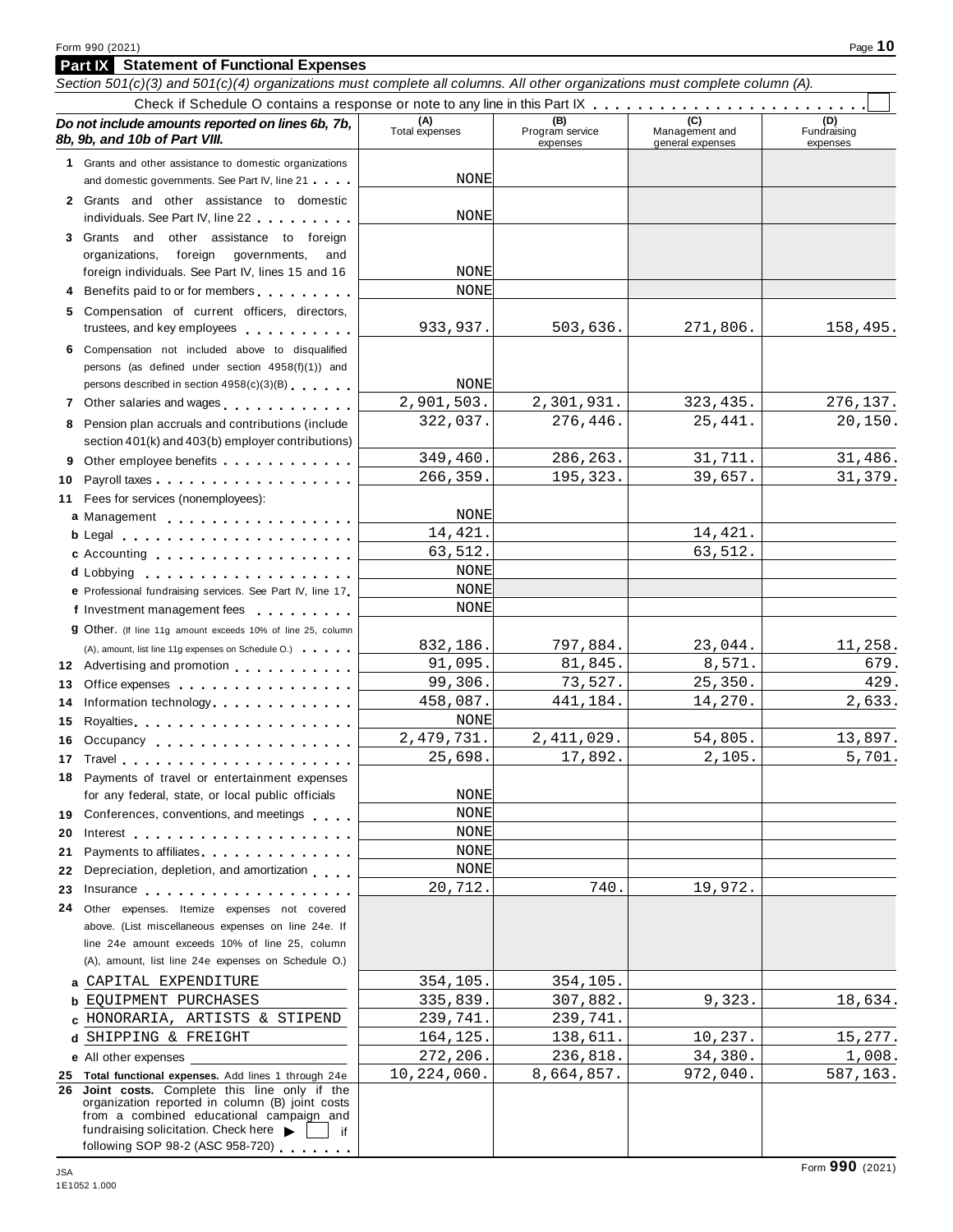Form <sup>990</sup> (2021) Page **11**

|                      | Part X       | <b>Balance Sheet</b><br>Check if Schedule O contains a response or note to any line in this Part X           |                          |                |                    |
|----------------------|--------------|--------------------------------------------------------------------------------------------------------------|--------------------------|----------------|--------------------|
|                      |              |                                                                                                              | (A)<br>Beginning of year |                | (B)<br>End of year |
|                      | 1            |                                                                                                              | 2,745,739.               | $\overline{1}$ | 5,587,234.         |
|                      | $\mathbf{2}$ |                                                                                                              | 2,092,653.               | $\overline{2}$ | 3, 255, 377.       |
|                      | 3            |                                                                                                              | 909,747.                 | $\mathbf{3}$   | 474,879.           |
|                      | 4            |                                                                                                              | 69,827.                  | $\overline{4}$ | 117,554.           |
|                      | 5            | Loans and other receivables from any current or former officer, director,                                    |                          |                |                    |
|                      |              | trustee, key employee, creator or founder, substantial contributor, or 35%                                   |                          |                |                    |
|                      |              | controlled entity or family member of any of these persons                                                   | NONE 5                   |                | <b>NONE</b>        |
|                      | 6            | Loans and other receivables from other disqualified persons (as defined                                      |                          |                |                    |
|                      |              | under section $4958(f)(1)$ , and persons described in section $4958(c)(3)(B)$                                | NONE 6                   |                | <b>NONE</b>        |
|                      | 7            |                                                                                                              | NONE 7                   |                | <b>NONE</b>        |
| Assets               | 8            |                                                                                                              | 499,219.                 | 8              | 393,141.           |
|                      | 9            |                                                                                                              | 110,502.                 | 9              | 135,379.           |
|                      |              | 10a Land, buildings, and equipment: cost or other                                                            |                          |                |                    |
|                      |              | basis. Complete Part VI of Schedule D [10a]                                                                  |                          |                |                    |
|                      |              | <b>b</b> Less: accumulated depreciation $\ldots$ , ,    10b                                                  | NONE 10c                 |                |                    |
|                      | 11           |                                                                                                              | $3,495,919.$ 11          |                | 3,717,402.         |
|                      | 12           | Investments - other securities. See Part IV, line 11                                                         | NONE 12                  |                | NONE               |
|                      | 13           | Investments - program-related. See Part IV, line 11.                                                         | NONE 13                  |                | NONE               |
|                      | 14           |                                                                                                              | NONE 14                  |                | NONE               |
|                      | 15           |                                                                                                              | <b>NONE</b> 15           |                | NONE               |
|                      | 16           | Total assets. Add lines 1 through 15 (must equal line 33)                                                    | $9,923,606.$ 16          |                | 13,680,966.        |
|                      | 17           | Accounts payable and accrued expenses                                                                        | $880, 705.$ 17           |                | 1,057,000.         |
|                      | 18           |                                                                                                              | NONE 18                  |                | <b>NONE</b>        |
|                      | 19           |                                                                                                              | 68,178. 19               |                | 104,331.           |
|                      | 20           |                                                                                                              | NONE 20                  |                | <b>NONE</b>        |
|                      | 21           | Escrow or custodial account liability. Complete Part IV of Schedule D                                        | <b>NONE 21</b>           |                | NONE               |
|                      | 22           | Loans and other payables to any current or former officer, director,                                         |                          |                |                    |
|                      |              | trustee, key employee, creator or founder, substantial contributor, or 35%                                   |                          |                |                    |
| Liabilities          |              | controlled entity or family member of any of these persons                                                   | NONE 22                  |                | <b>NONE</b>        |
|                      | 23           | Secured mortgages and notes payable to unrelated third parties                                               | NONE 23                  |                | <b>NONE</b>        |
|                      | 24           | Unsecured notes and loans payable to unrelated third parties.                                                | NONE 24                  |                | NONE               |
|                      | 25           | Other liabilities (including federal income tax, payables to related third                                   |                          |                |                    |
|                      |              | parties, and other liabilities not included on lines 17-24). Complete Part X                                 |                          |                |                    |
|                      |              |                                                                                                              | $1, 177, 057.$ 25        |                | $\rm{NONE}$        |
|                      | 26           |                                                                                                              | 2,125,940.               | 26             | 1,161,331.         |
| <b>Fund Balances</b> |              | $\mathbf{x}$<br>Organizations that follow FASB ASC 958, check here<br>and complete lines 27, 28, 32, and 33. |                          |                |                    |
|                      | 27           |                                                                                                              | 5, 237, 813.             | 27             | 10,229,841.        |
|                      | 28           |                                                                                                              | 2,559,853.               | 28             | 2,289,794.         |
|                      |              | Organizations that do not follow FASB ASC 958, check here ▶<br>and complete lines 29 through 33.             |                          |                |                    |
|                      | 29           | Capital stock or trust principal, or current funds                                                           |                          | 29             |                    |
|                      | 30           | Paid-in or capital surplus, or land, building, or equipment fund                                             |                          | 30             |                    |
|                      | 31           | Retained earnings, endowment, accumulated income, or other funds                                             |                          | 31             |                    |
| Net Assets or        | 32           |                                                                                                              | 7,797,666.               | 32             | 12,519,635.        |
|                      | 33           | Total liabilities and net assets/fund balances                                                               | 9,923,606.               | 33             | 13,680,966.        |

Form **990** (2021)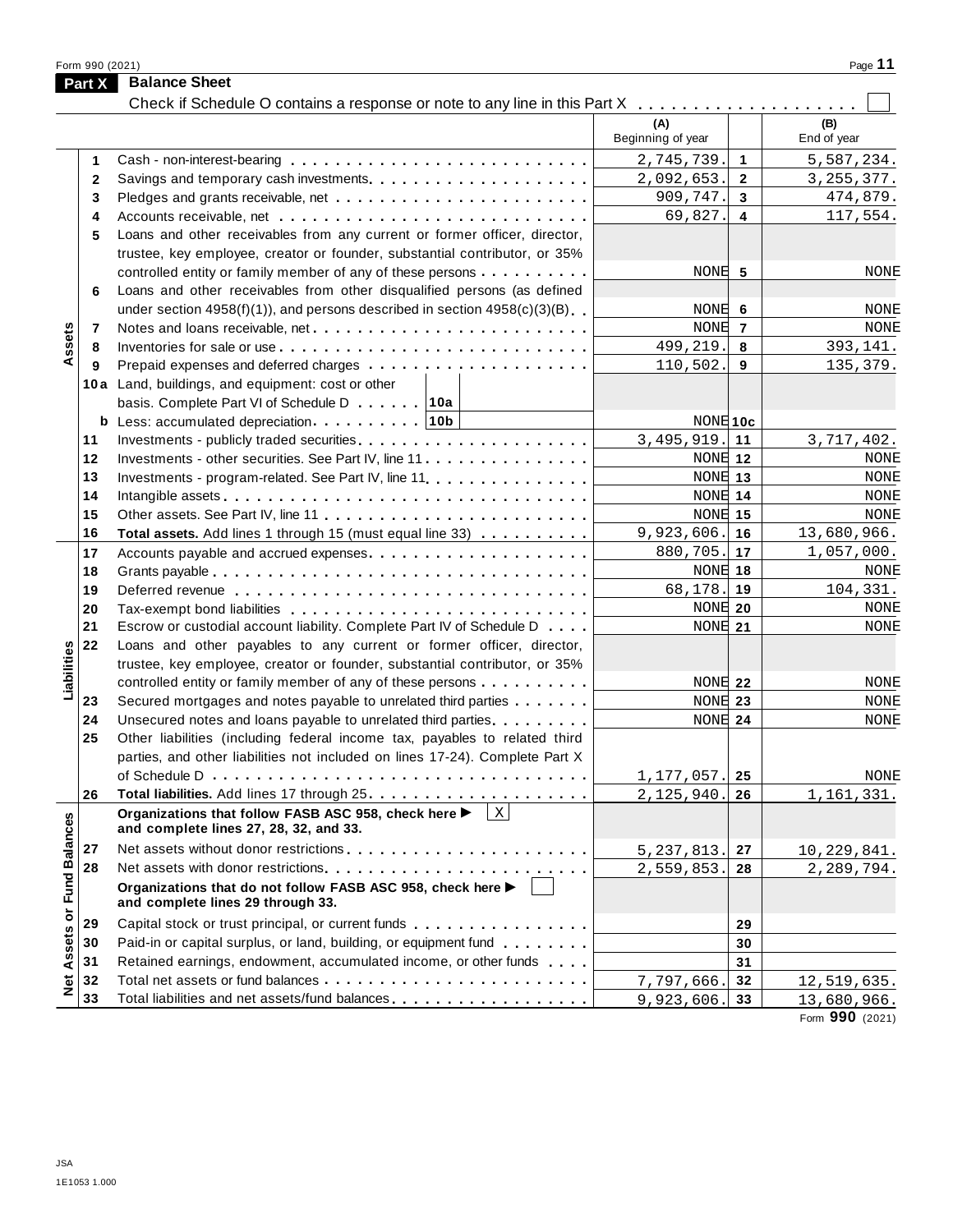|          | Form 990 (2021)                                                                                                    |                |                |                                | Page 12            |
|----------|--------------------------------------------------------------------------------------------------------------------|----------------|----------------|--------------------------------|--------------------|
| Part XI  | <b>Reconciliation of Net Assets</b>                                                                                |                |                |                                |                    |
|          |                                                                                                                    |                |                |                                |                    |
| 1        |                                                                                                                    | $\mathbf{1}$   |                |                                | 14,736,241.        |
| 2        | Total expenses (must equal Part IX, column (A), line 25)                                                           | $\overline{2}$ |                |                                | 10, 224, 060.      |
| 3        |                                                                                                                    | 3              |                |                                | <u>4,512,181</u> . |
| 4        | Net assets or fund balances at beginning of year (must equal Part X, line 32, column (A))                          | 4              |                |                                | 7,797,666.         |
| 5        | Net unrealized gains (losses) on investments                                                                       | 5              |                |                                | 209,788.           |
| 6        |                                                                                                                    | 6              |                |                                |                    |
| 7        |                                                                                                                    | $\overline{7}$ |                |                                |                    |
| 8        |                                                                                                                    | 8              |                |                                |                    |
| 9        | Other changes in net assets or fund balances (explain on Schedule O).                                              | 9              |                |                                |                    |
| 10       | Net assets or fund balances at end of year. Combine lines 3 through 9 (must equal Part X, line                     |                |                |                                |                    |
|          |                                                                                                                    | 10             |                |                                | 12,519,635.        |
| Part XII | <b>Financial Statements and Reporting</b>                                                                          |                |                |                                |                    |
|          |                                                                                                                    |                |                |                                |                    |
|          |                                                                                                                    |                |                | Yes                            | No                 |
| 1        | Accounting method used to prepare the Form 990:     Cash<br>$\vert$ X   Accrual<br>Other                           |                |                |                                |                    |
|          | If the organization changed its method of accounting from a prior year or checked "Other," explain on              |                |                |                                |                    |
|          | Schedule O.                                                                                                        |                |                |                                |                    |
|          | 2a Were the organization's financial statements compiled or reviewed by an independent accountant?                 |                | 2a             |                                | Χ                  |
|          | If "Yes," check a box below to indicate whether the financial statements for the year were compiled or             |                |                |                                |                    |
|          | reviewed on a separate basis, consolidated basis, or both:                                                         |                |                |                                |                    |
|          | Separate basis<br><b>Consolidated basis</b><br>Both consolidated and separate basis                                |                |                |                                |                    |
|          | <b>b</b> Were the organization's financial statements audited by an independent accountant?                        |                | 2b             | Χ                              |                    |
|          | If "Yes," check a box below to indicate whether the financial statements for the year were audited on a            |                |                |                                |                    |
|          | separate basis, consolidated basis, or both:                                                                       |                |                |                                |                    |
|          | $\underline{X}$ Separate basis<br>Consolidated basis<br>Both consolidated and separate basis                       |                |                |                                |                    |
|          | c If "Yes" to line 2a or 2b, does the organization have a committee that assumes responsibility for oversight of   |                |                |                                |                    |
|          | the audit, review, or compilation of its financial statements and selection of an independent accountant?          |                | 2 <sub>c</sub> | Χ                              |                    |
|          | If the organization changed either its oversight process or selection process during the tax year, explain on      |                |                |                                |                    |
|          | Schedule O.                                                                                                        |                |                |                                |                    |
|          | 3a As a result of a federal award, was the organization required to undergo an audit or audits as set forth in the |                |                |                                |                    |
|          |                                                                                                                    |                | 3a             | Χ                              |                    |
|          | b If "Yes," did the organization undergo the required audit or audits? If the organization did not undergo the     |                |                |                                |                    |
|          | required audit or audits, explain why on Schedule O and describe any steps taken to undergo such audits            |                | 3b             | X<br>$F_{\text{c}}$ 000 (2021) |                    |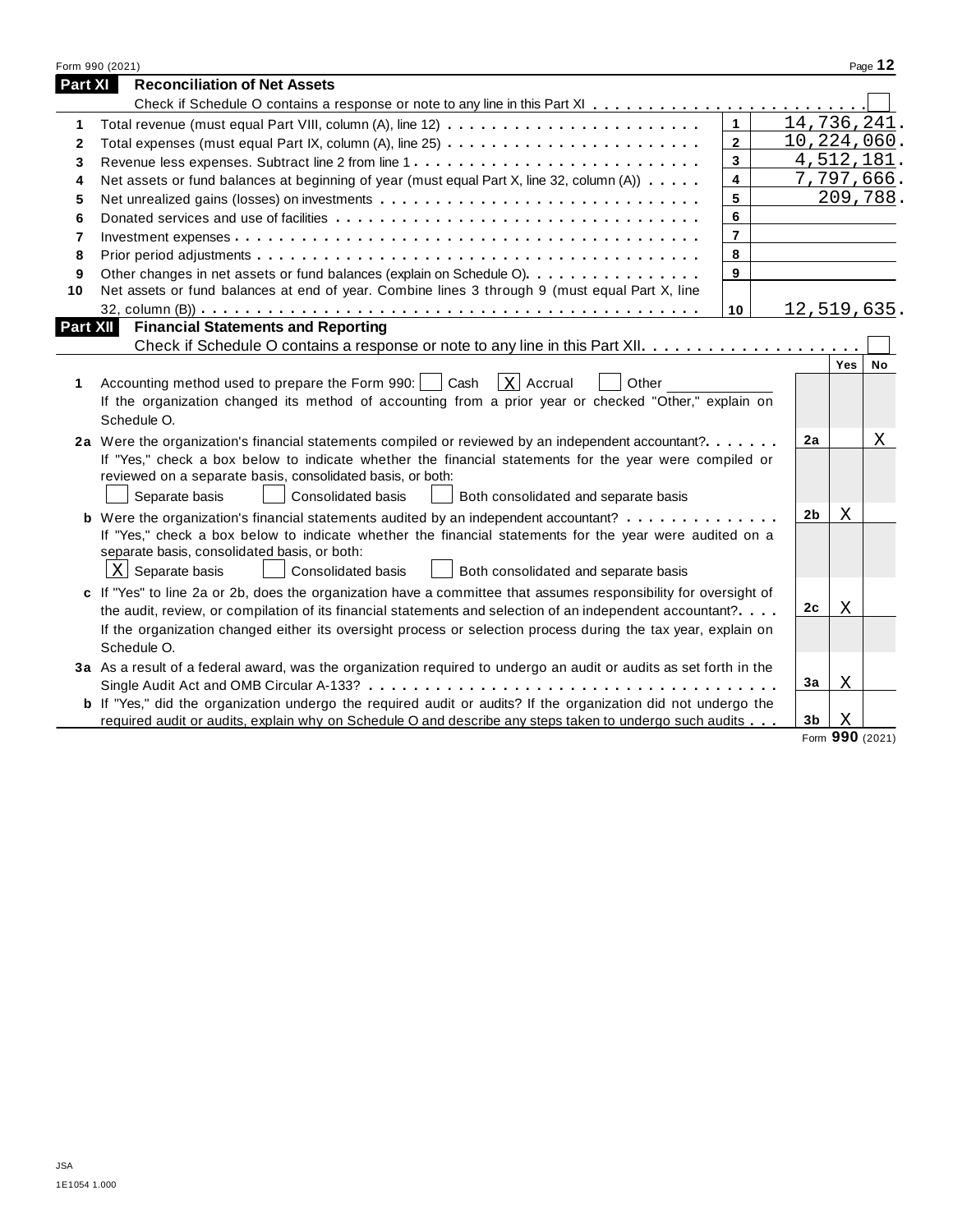# **SCHEDULE A Public Charity Status and Public Support**<br>(Form 990) complete if the crapitation is a section 501/01/2) crapitation at a section 4047/01/1 percepant charitable trust **20071**

Complete if the organization is a section 501(c)(3) organization or a section 4947(a)(1) nonexempt charitable trust.<br>
Department of the Treasury<br>
Internal Revenue Service<br>
Inspection Complete if the organization is a section 501(c)(3) organization or a section 4947(a)(1) nonexempt charitable trust.<br>
Department of the Treasury Complete if the organization is a section 501(c)(3) organization or a sectio

|        | Name of the organization                                                                                                                                                                                                                                                                                                                                                                                                                                                         |          |                            |                          |                          | <b>Employer identification number</b> |                    |
|--------|----------------------------------------------------------------------------------------------------------------------------------------------------------------------------------------------------------------------------------------------------------------------------------------------------------------------------------------------------------------------------------------------------------------------------------------------------------------------------------|----------|----------------------------|--------------------------|--------------------------|---------------------------------------|--------------------|
|        | ANCHORAGE MUSEUM ASSOCIATION                                                                                                                                                                                                                                                                                                                                                                                                                                                     |          |                            |                          |                          |                                       | 92-6009317         |
| Part I | Reason for Public Charity Status. (All organizations must complete this part.) See instructions.                                                                                                                                                                                                                                                                                                                                                                                 |          |                            |                          |                          |                                       |                    |
|        | The organization is not a private foundation because it is: (For lines 1 through 12, check only one box.)                                                                                                                                                                                                                                                                                                                                                                        |          |                            |                          |                          |                                       |                    |
| 1      | A church, convention of churches, or association of churches described in section 170(b)(1)(A)(i).                                                                                                                                                                                                                                                                                                                                                                               |          |                            |                          |                          |                                       |                    |
| 2      | A school described in section 170(b)(1)(A)(ii). (Attach Schedule E (Form 990).)                                                                                                                                                                                                                                                                                                                                                                                                  |          |                            |                          |                          |                                       |                    |
| 3      | A hospital or a cooperative hospital service organization described in section 170(b)(1)(A)(iii).                                                                                                                                                                                                                                                                                                                                                                                |          |                            |                          |                          |                                       |                    |
| 4      | A medical research organization operated in conjunction with a hospital described in section 170(b)(1)(A)(iii). Enter the                                                                                                                                                                                                                                                                                                                                                        |          |                            |                          |                          |                                       |                    |
|        | hospital's name, city, and state:                                                                                                                                                                                                                                                                                                                                                                                                                                                |          |                            |                          |                          |                                       |                    |
| 5      | An organization operated for the benefit of a college or university owned or operated by a governmental unit described in                                                                                                                                                                                                                                                                                                                                                        |          |                            |                          |                          |                                       |                    |
|        | section 170(b)(1)(A)(iv). (Complete Part II.)                                                                                                                                                                                                                                                                                                                                                                                                                                    |          |                            |                          |                          |                                       |                    |
| 6      | A federal, state, or local government or governmental unit described in section 170(b)(1)(A)(v).                                                                                                                                                                                                                                                                                                                                                                                 |          |                            |                          |                          |                                       |                    |
| 7      | An organization that normally receives a substantial part of its support from a governmental unit or from the general public<br>Х                                                                                                                                                                                                                                                                                                                                                |          |                            |                          |                          |                                       |                    |
|        | described in section 170(b)(1)(A)(vi). (Complete Part II.)                                                                                                                                                                                                                                                                                                                                                                                                                       |          |                            |                          |                          |                                       |                    |
| 8      | A community trust described in section 170(b)(1)(A)(vi). (Complete Part II.)                                                                                                                                                                                                                                                                                                                                                                                                     |          |                            |                          |                          |                                       |                    |
| 9      | An agricultural research organization described in section 170(b)(1)(A)(ix) operated in conjunction with a land-grant college                                                                                                                                                                                                                                                                                                                                                    |          |                            |                          |                          |                                       |                    |
|        | or university or a non-land-grant college of agriculture (see instructions). Enter the name, city, and state of the college or                                                                                                                                                                                                                                                                                                                                                   |          |                            |                          |                          |                                       |                    |
|        | university:                                                                                                                                                                                                                                                                                                                                                                                                                                                                      |          |                            |                          |                          |                                       |                    |
| 10     | An organization that normally receives (1) more than 331/3 % of its support from contributions, membership fees, and gross<br>receipts from activities related to its exempt functions, subject to certain exceptions; and (2) no more than 331/3 % of its<br>support from gross investment income and unrelated business taxable income (less section 511 tax) from businesses<br>acquired by the organization after June 30, 1975. See section 509(a)(2). (Complete Part III.) |          |                            |                          |                          |                                       |                    |
| 11     | An organization organized and operated exclusively to test for public safety. See section 509(a)(4).                                                                                                                                                                                                                                                                                                                                                                             |          |                            |                          |                          |                                       |                    |
| 12     | An organization organized and operated exclusively for the benefit of, to perform the functions of, or to carry out the purposes of                                                                                                                                                                                                                                                                                                                                              |          |                            |                          |                          |                                       |                    |
|        | one or more publicly supported organizations described in section 509(a)(1) or section 509(a)(2). See section 509(a)(3). Check                                                                                                                                                                                                                                                                                                                                                   |          |                            |                          |                          |                                       |                    |
|        | the box on lines 12a through 12d that describes the type of supporting organization and complete lines 12e, 12f, and 12g.                                                                                                                                                                                                                                                                                                                                                        |          |                            |                          |                          |                                       |                    |
| а      | Type I. A supporting organization operated, supervised, or controlled by its supported organization(s), typically by giving                                                                                                                                                                                                                                                                                                                                                      |          |                            |                          |                          |                                       |                    |
|        | the supported organization(s) the power to regularly appoint or elect a majority of the directors or trustees of the                                                                                                                                                                                                                                                                                                                                                             |          |                            |                          |                          |                                       |                    |
|        | supporting organization. You must complete Part IV, Sections A and B.                                                                                                                                                                                                                                                                                                                                                                                                            |          |                            |                          |                          |                                       |                    |
| b      | Type II. A supporting organization supervised or controlled in connection with its supported organization(s), by having                                                                                                                                                                                                                                                                                                                                                          |          |                            |                          |                          |                                       |                    |
|        | control or management of the supporting organization vested in the same persons that control or manage the supported                                                                                                                                                                                                                                                                                                                                                             |          |                            |                          |                          |                                       |                    |
|        | organization(s). You must complete Part IV, Sections A and C.                                                                                                                                                                                                                                                                                                                                                                                                                    |          |                            |                          |                          |                                       |                    |
| c      | Type III functionally integrated. A supporting organization operated in connection with, and functionally integrated with,                                                                                                                                                                                                                                                                                                                                                       |          |                            |                          |                          |                                       |                    |
|        | its supported organization(s) (see instructions). You must complete Part IV, Sections A, D, and E.<br>Type III non-functionally integrated. A supporting organization operated in connection with its supported organization(s)                                                                                                                                                                                                                                                  |          |                            |                          |                          |                                       |                    |
| d      | that is not functionally integrated. The organization generally must satisfy a distribution requirement and an attentiveness                                                                                                                                                                                                                                                                                                                                                     |          |                            |                          |                          |                                       |                    |
|        | requirement (see instructions). You must complete Part IV, Sections A and D, and Part V.                                                                                                                                                                                                                                                                                                                                                                                         |          |                            |                          |                          |                                       |                    |
| е      | Check this box if the organization received a written determination from the IRS that it is a Type I, Type II, Type III                                                                                                                                                                                                                                                                                                                                                          |          |                            |                          |                          |                                       |                    |
|        | functionally integrated, or Type III non-functionally integrated supporting organization.                                                                                                                                                                                                                                                                                                                                                                                        |          |                            |                          |                          |                                       |                    |
|        |                                                                                                                                                                                                                                                                                                                                                                                                                                                                                  |          |                            |                          |                          |                                       |                    |
| g      | Provide the following information about the supported organization(s).                                                                                                                                                                                                                                                                                                                                                                                                           |          |                            |                          |                          |                                       |                    |
|        | (i) Name of supported organization                                                                                                                                                                                                                                                                                                                                                                                                                                               | (ii) EIN | (iii) Type of organization |                          | (iv) Is the organization | (v) Amount of monetary                | (vi) Amount of     |
|        |                                                                                                                                                                                                                                                                                                                                                                                                                                                                                  |          | (described on lines 1-10   | listed in your governing |                          | support (see                          | other support (see |
|        |                                                                                                                                                                                                                                                                                                                                                                                                                                                                                  |          | above (see instructions))  | Yes                      | document?<br>No          | instructions)                         | instructions)      |
|        |                                                                                                                                                                                                                                                                                                                                                                                                                                                                                  |          |                            |                          |                          |                                       |                    |
| (A)    |                                                                                                                                                                                                                                                                                                                                                                                                                                                                                  |          |                            |                          |                          |                                       |                    |
|        |                                                                                                                                                                                                                                                                                                                                                                                                                                                                                  |          |                            |                          |                          |                                       |                    |
| (B)    |                                                                                                                                                                                                                                                                                                                                                                                                                                                                                  |          |                            |                          |                          |                                       |                    |
|        |                                                                                                                                                                                                                                                                                                                                                                                                                                                                                  |          |                            |                          |                          |                                       |                    |
| (C)    |                                                                                                                                                                                                                                                                                                                                                                                                                                                                                  |          |                            |                          |                          |                                       |                    |
|        |                                                                                                                                                                                                                                                                                                                                                                                                                                                                                  |          |                            |                          |                          |                                       |                    |
| (D)    |                                                                                                                                                                                                                                                                                                                                                                                                                                                                                  |          |                            |                          |                          |                                       |                    |
| (E)    |                                                                                                                                                                                                                                                                                                                                                                                                                                                                                  |          |                            |                          |                          |                                       |                    |
|        |                                                                                                                                                                                                                                                                                                                                                                                                                                                                                  |          |                            |                          |                          |                                       |                    |
|        |                                                                                                                                                                                                                                                                                                                                                                                                                                                                                  |          |                            |                          |                          |                                       |                    |

**Total**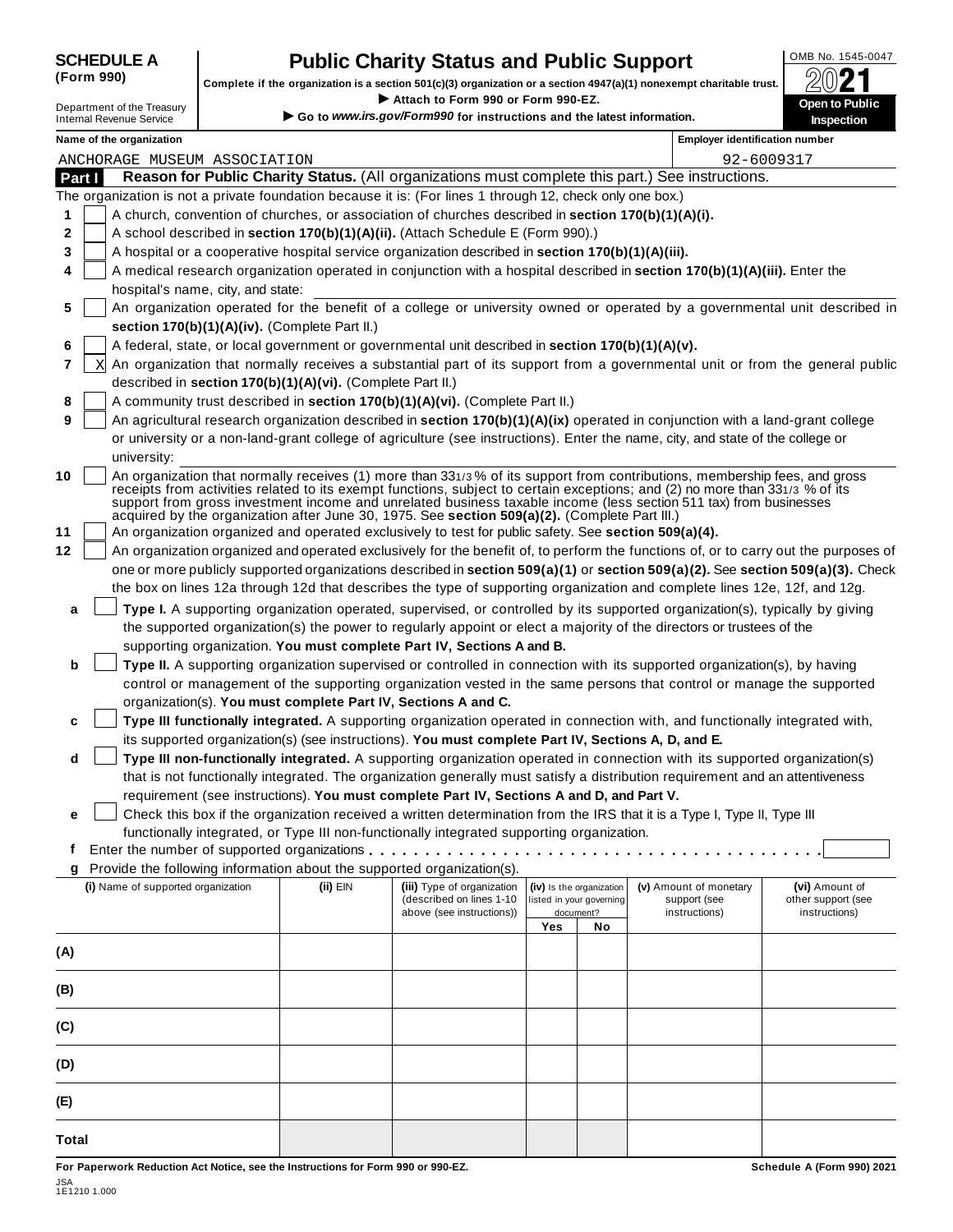#### Schedule <sup>A</sup> (Form 990) <sup>2021</sup> Page **2**

**Part II**

**Support Schedule for Organizations Described in Sections 170(b)(1)(A)(iv) and 170(b)(1)(A)(vi)** (Complete only if you checked the box on line 5, 7, or 8 of Part I or if the organization failed to qualify under Part III. If the organization fails to qualify under the tests listed below, please complete Part III.)

|              | <b>Section A. Public Support</b>                                                                                                                                                                                                 |            |            |             |             |               |               |
|--------------|----------------------------------------------------------------------------------------------------------------------------------------------------------------------------------------------------------------------------------|------------|------------|-------------|-------------|---------------|---------------|
|              | Calendar year (or fiscal year beginning in) ▶                                                                                                                                                                                    | (a) $2017$ | (b) 2018   | $(c)$ 2019  | (d) 2020    | (e) 2021      | (f) Total     |
| 1            | Gifts, grants, contributions, and<br>membership fees received. (Do not<br>include any "unusual grants.")                                                                                                                         | 9,004,030. | 9,381,340. | 10,584,313. | 10,232,300. | 13, 222, 039. | 52, 424, 022. |
| $\mathbf{2}$ | Tax revenues levied for the<br>organization's benefit and either paid to<br>or expended on its behalf                                                                                                                            |            |            |             |             |               | <b>NONE</b>   |
| 3            | The value of services or facilities<br>furnished by a governmental unit to the<br>organization without charge                                                                                                                    |            |            |             |             |               | <b>NONE</b>   |
| 4            | Total. Add lines 1 through 3                                                                                                                                                                                                     | 9,004,030. | 9,381,340. | 10,584,313. | 10,232,300. | 13, 222, 039  | 52, 424, 022. |
| 5            | The portion of total contributions by<br>each person (other than a<br>governmental unit or publicly<br>supported organization) included on<br>line 1 that exceeds 2% of the amount<br>shown on line 11, column (f) SEE SUPP PAGE |            |            |             |             |               | 145,258.      |
| 6            | Public support. Subtract line 5 from line 4                                                                                                                                                                                      |            |            |             |             |               | 52, 278, 764. |
|              | <b>Section B. Total Support</b>                                                                                                                                                                                                  |            |            |             |             |               |               |
|              | Calendar year (or fiscal year beginning in) ▶                                                                                                                                                                                    | (a) $2017$ | (b) 2018   | (c) 2019    | (d) 2020    | (e) $2021$    | (f) Total     |
| 7            | Amounts from line 4 <b>Amounts</b> from line 4                                                                                                                                                                                   | 9,004,030  | 9,381,340. | 10,584,313. | 10,232,300  | 13, 222, 039  | 52, 424, 022. |
| 8            | Gross income from interest, dividends,<br>payments received on securities loans,<br>rents, royalties, and income from<br>similar sources experiences                                                                             | 54, 118.   | 117,398.   | 129, 417.   | 74, 913.    | 204,724.      | 580,570.      |
| 9            | Net income from unrelated business<br>activities, whether or not the business<br>is regularly carried on each property of the state of the state of the state of the state of the state of the                                   |            |            |             |             |               | <b>NONE</b>   |
| 10           | Other income. Do not include gain or<br>loss from the sale of capital assets<br>(Explain in Part VI.)                                                                                                                            | 66,672.    | 271,362.   | 305,989.    | $-83,605.$  | $-159,632.$   | 400,786.      |
| 11           | Total support. Add lines 7 through 10                                                                                                                                                                                            |            |            |             |             |               | 53, 405, 378. |
| 12           |                                                                                                                                                                                                                                  |            |            |             |             | 12            | 9,814,434.    |
| 13           | First 5 years. If the Form 990 is for the organization's first, second, third, fourth, or fifth tax year as a section 501(c)(3)                                                                                                  |            |            |             |             |               |               |
|              | <b>Section C. Computation of Public Support Percentage</b>                                                                                                                                                                       |            |            |             |             |               |               |
| 14           | Public support percentage for 2021 (line 6, column (f), divided by line 11, column (f))                                                                                                                                          |            |            |             |             | 14            | 97.89%        |
| 15           |                                                                                                                                                                                                                                  |            |            |             |             | 15            | 97.18 %       |
|              | 16a 331/3% support test - 2021. If the organization did not check the box on line 13, and line 14 is 331/3% or more, check this                                                                                                  |            |            |             |             |               |               |
|              | box and stop here. The organization qualifies as a publicly supported organization                                                                                                                                               |            |            |             |             |               | $\mathbf{X}$  |
|              | b 331/3% support test - 2020. If the organization did not check a box on line 13 or 16a, and line 15 is 331/3% or more, check                                                                                                    |            |            |             |             |               |               |
|              |                                                                                                                                                                                                                                  |            |            |             |             |               |               |
|              | 17a 10%-facts-and-circumstances test - 2021. If the organization did not check a box on line 13, 16a, or 16b, and line 14 is                                                                                                     |            |            |             |             |               |               |
|              | 10% or more, and if the organization meets the facts-and-circumstances test, check this box and stop here. Explain in                                                                                                            |            |            |             |             |               |               |
|              | Part VI how the organization meets the facts-and-circumstances test. The organization qualifies as a publicly supported                                                                                                          |            |            |             |             |               |               |
|              |                                                                                                                                                                                                                                  |            |            |             |             |               |               |
|              | b 10%-facts-and-circumstances test - 2020. If the organization did not check a box on line 13, 16a, 16b, or 17a, and line                                                                                                        |            |            |             |             |               |               |
|              |                                                                                                                                                                                                                                  |            |            |             |             |               |               |
|              | 15 is 10% or more, and if the organization meets the facts-and-circumstances test, check this box and stop here. Explain                                                                                                         |            |            |             |             |               |               |
|              | in Part VI how the organization meets the facts-and-circumstances test. The organization qualifies as a publicly supported                                                                                                       |            |            |             |             |               |               |
| 18           | Private foundation. If the organization did not check a box on line 13, 16a, 16b, 17a, or 17b, check this box and see                                                                                                            |            |            |             |             |               |               |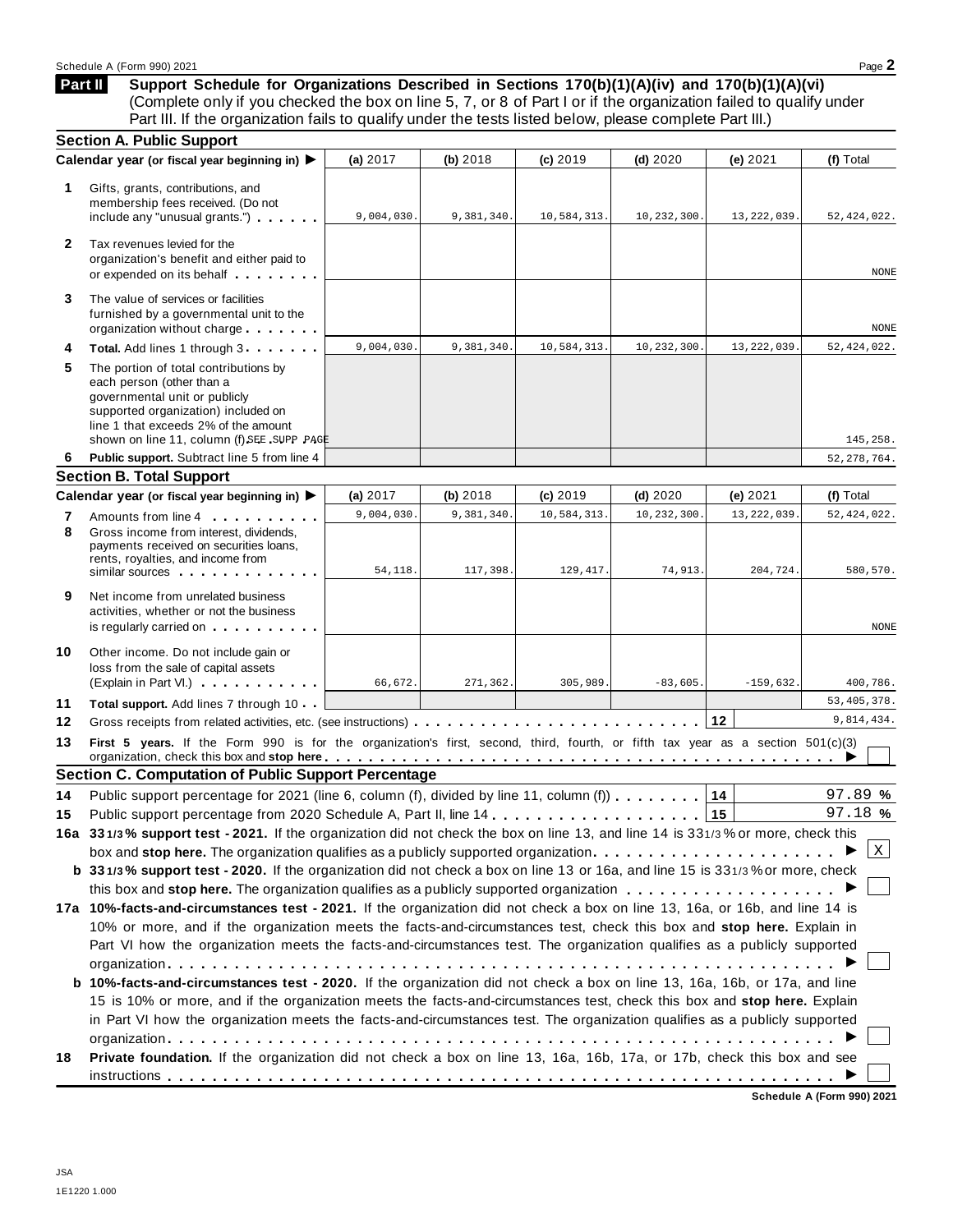### Schedule A (Form 990) 2021 Page 3

#### **Support Schedule for Organizations Described in Section 509(a)(2) Part III**

(Complete only if you checked the box on line 10 of Part I or if the organization failed to qualify under Part II. If the organization fails to qualify under the tests listed below, please complete Part II.)

|        | <b>Section A. Public Support</b>                                                                                                                                                 |            |            |            |            |          |           |
|--------|----------------------------------------------------------------------------------------------------------------------------------------------------------------------------------|------------|------------|------------|------------|----------|-----------|
|        | Calendar year (or fiscal year beginning in) $\blacktriangleright$                                                                                                                | (a) $2017$ | (b) 2018   | $(c)$ 2019 | $(d)$ 2020 | (e) 2021 | (f) Total |
| 1.     | Gifts, grants, contributions, and membership fees                                                                                                                                |            |            |            |            |          |           |
|        | received. (Do not include any "unusual grants.")                                                                                                                                 |            |            |            |            |          |           |
| 2      | Gross receipts from admissions, merchandise                                                                                                                                      |            |            |            |            |          |           |
|        | sold or services performed, or facilities                                                                                                                                        |            |            |            |            |          |           |
|        | furnished in any activity that is related to the                                                                                                                                 |            |            |            |            |          |           |
|        | organization's tax-exempt purpose                                                                                                                                                |            |            |            |            |          |           |
| 3      | Gross receipts from activities that are not an                                                                                                                                   |            |            |            |            |          |           |
|        | unrelated trade or business under section 513                                                                                                                                    |            |            |            |            |          |           |
| 4      | Tax revenues levied for the                                                                                                                                                      |            |            |            |            |          |           |
|        | organization's benefit and either paid to                                                                                                                                        |            |            |            |            |          |           |
|        | or expended on its behalf <b>contained</b> or expended on its behalf                                                                                                             |            |            |            |            |          |           |
| 5      | The value of services or facilities                                                                                                                                              |            |            |            |            |          |           |
|        | furnished by a governmental unit to the                                                                                                                                          |            |            |            |            |          |           |
|        | organization without charge                                                                                                                                                      |            |            |            |            |          |           |
| 6      | <b>Total.</b> Add lines 1 through 5                                                                                                                                              |            |            |            |            |          |           |
|        | 7a Amounts included on lines 1, 2, and 3                                                                                                                                         |            |            |            |            |          |           |
|        | received from disqualified persons where the control                                                                                                                             |            |            |            |            |          |           |
|        | <b>b</b> Amounts included on lines 2 and 3<br>received from other than disqualified<br>persons that exceed the greater of \$5,000<br>or 1% of the amount on line 13 for the year |            |            |            |            |          |           |
|        | c Add lines 7a and 7b                                                                                                                                                            |            |            |            |            |          |           |
| 8      | Public support. (Subtract line 7c from                                                                                                                                           |            |            |            |            |          |           |
|        | $line 6.)$                                                                                                                                                                       |            |            |            |            |          |           |
|        | <b>Section B. Total Support</b>                                                                                                                                                  |            |            |            |            |          |           |
|        | Calendar year (or fiscal year beginning in)                                                                                                                                      | (a) $2017$ | $(b)$ 2018 | $(c)$ 2019 | $(d)$ 2020 | (e) 2021 | (f) Total |
| 9      | Amounts from line 6                                                                                                                                                              |            |            |            |            |          |           |
|        | <b>10a</b> Gross income from interest, dividends,<br>payments received on securities loans,<br>rents, royalties, and income from similar<br>sources                              |            |            |            |            |          |           |
|        | <b>b</b> Unrelated business taxable income (less                                                                                                                                 |            |            |            |            |          |           |
|        | section 511 taxes) from businesses                                                                                                                                               |            |            |            |            |          |           |
|        | acquired after June 30, 1975                                                                                                                                                     |            |            |            |            |          |           |
|        | c Add lines 10a and 10b                                                                                                                                                          |            |            |            |            |          |           |
| 11     | Net income from unrelated business                                                                                                                                               |            |            |            |            |          |           |
|        | activities not included in line 10b, whether                                                                                                                                     |            |            |            |            |          |           |
|        | or not the business is regularly carried on                                                                                                                                      |            |            |            |            |          |           |
| 12     | Other income. Do not include gain or<br>loss from the sale of capital assets                                                                                                     |            |            |            |            |          |           |
|        | (Explain in Part VI.)                                                                                                                                                            |            |            |            |            |          |           |
| 13     | Total support. (Add lines 9, 10c, 11,                                                                                                                                            |            |            |            |            |          |           |
|        | and $12$ .) $\cdots$ $\cdots$ $\cdots$ $\cdots$ $\cdots$                                                                                                                         |            |            |            |            |          |           |
| 14     | First 5 years. If the Form 990 is for the organization's first, second, third, fourth, or fifth tax year as a section 501(c)(3)                                                  |            |            |            |            |          |           |
|        |                                                                                                                                                                                  |            |            |            |            |          |           |
|        | Section C. Computation of Public Support Percentage                                                                                                                              |            |            |            |            |          |           |
| 15     | Public support percentage for 2021 (line 8, column (f), divided by line 13, column (f))                                                                                          |            |            |            |            | 15       | ℅         |
| 16     | Public support percentage from 2020 Schedule A, Part III, line 15.                                                                                                               |            |            |            |            | 16       | %         |
|        | Section D. Computation of Investment Income Percentage                                                                                                                           |            |            |            |            |          |           |
| 17     | Investment income percentage for 2021 (line 10c, column (f), divided by line 13, column (f)).                                                                                    |            |            |            |            | 17       | %         |
| 18     |                                                                                                                                                                                  |            |            |            |            | 18       | %         |
|        | 19a 331/3% support tests - 2021. If the organization did not check the box on line 14, and line 15 is more than 331/3%, and line                                                 |            |            |            |            |          |           |
|        | 17 is not more than 331/3%, check this box and stop here. The organization qualifies as a publicly supported organization                                                        |            |            |            |            |          |           |
|        | <b>b</b> 331/3% support tests - 2020. If the organization did not check a box on line 14 or line 19a, and line 16 is more than 331/3%, and                                       |            |            |            |            |          |           |
|        | line 18 is not more than 331/3%, check this box and stop here. The organization qualifies as a publicly supported organization                                                   |            |            |            |            |          |           |
| 20     | Private foundation. If the organization did not check a box on line 14, 19a, or 19b, check this box and see instructions                                                         |            |            |            |            |          |           |
| $\sim$ |                                                                                                                                                                                  |            |            |            |            |          |           |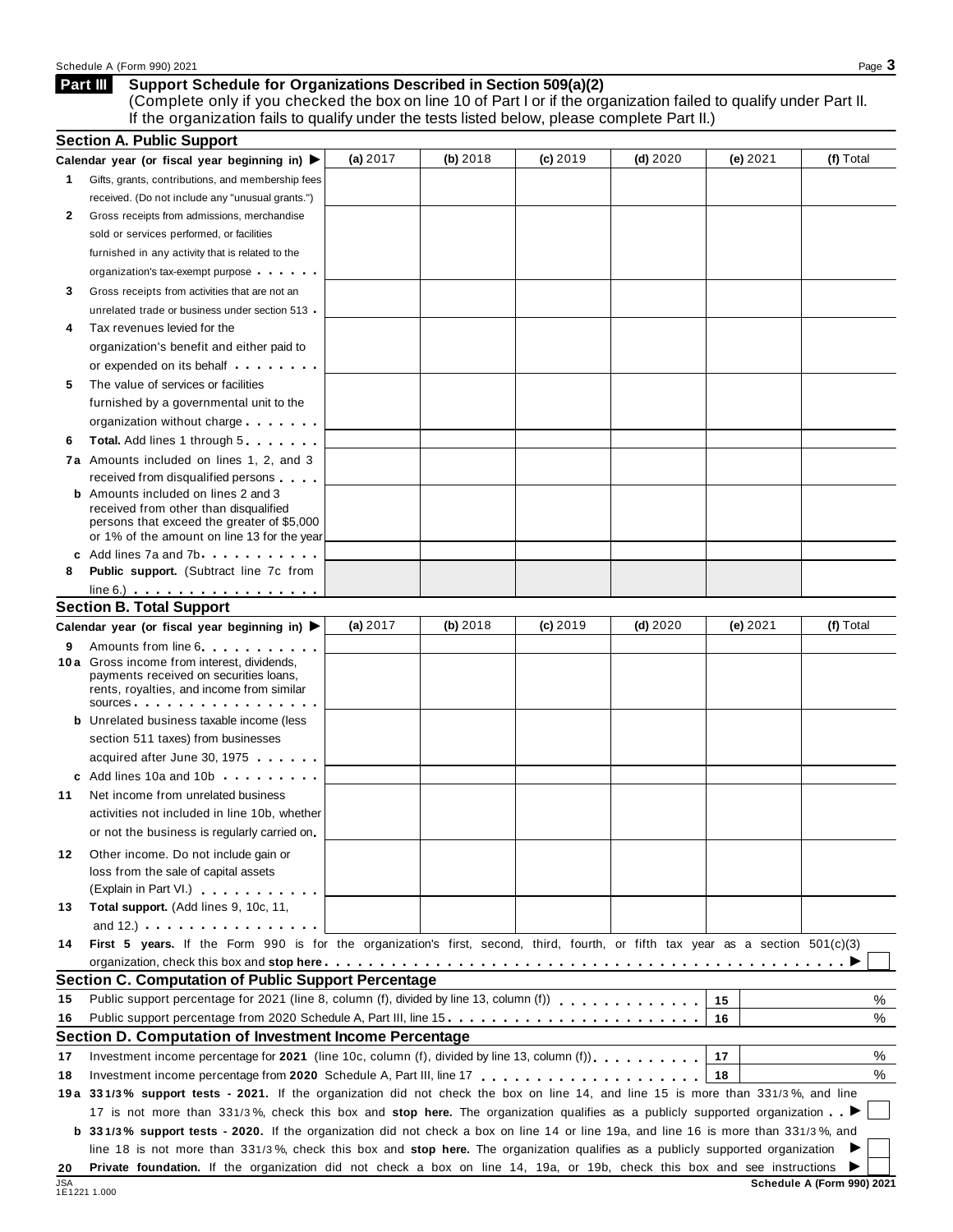**Part IV Supporting Organizations** (Complete only if you checked a box in line 12 on Part I. If you checked box 12a, Part I, complete Sections A and B. If you checked box 12b, Part I, complete Sections A and C. If you checked box 12c, Part I, complete Sections A, D, and E. If you checked box 12d, Part I, complete Sections A and D, and complete Part V.)

#### **Section A. All Supporting Organizations**

- **1** Are all of the organization's supported organizations listed by name in the organization's governing documents? *If "No," describe in Part VI how the supported organizations are designated. If designated by class or purpose, describe the designation. If historic and continuing relationship, explain.* **1**
- **2** Did the organization have any supported organization that does not have an IRS determination of status under section 509(a)(1) or (2)? *If"Yes," explain in Part VI how the organization determined that the supported organization was described in section 509(a)(1) or (2).*
- **3 a** Did the organization have a supported organization described in section 501(c)(4), (5), or (6)? *If "Yes," answer lines 3b and 3c below.*
- **b** Did the organization confirm that each supported organization qualified under section 501(c)(4), (5), or (6) and | satisfied the public support tests under section 509(a)(2)? *If "Yes," describe in Part VI when and how the organization made the determination.*
- **c** Did the organization ensure that all support to such organizations was used exclusively for section 170(c)(2)(B) purposes? *If"Yes," explain in Part VI what controls the organization put in place to ensure such use.*
- **4 a** Was any supported organization not organized in the United States ("foreign supported organization")? *If "Yes," and if you checked box 12a or 12b in Part I, answer lines 4b and 4c below.*
- **b** Did the organization have ultimate control and discretion in deciding whether to make grants to the foreign | supported organization? *If "Yes," describe in Part VI how the organization had such control and discretion despite being controlled or supervised by or in connection with its supported organizations.*
- **c** Did the organization support any foreign supported organization that does not have an IRS determination | under sections 501(c)(3) and 509(a)(1) or (2)? *If "Yes," explain in Part VI what controls the organization used to ensure that all support to the foreign supported organization was used exclusively for section 170(c)(2)(B) purposes.*
- **5 a** Did the organization add, substitute, or remove any supported organizations during the tax year? *If "Yes,"* answer lines 5b and 5c below (if applicable). Also, provide detail in Part VI, including (i) the names and EIN *numbers of the supported organizations added, substituted, or removed; (ii) the reasons for each such action;* (iii) the authority under the organization's organizing document authorizing such action; and (iv) how the action *was accomplished (such as by amendment to the organizing document).*
- **b Type I or Type II only.** Was any added or substituted supported organization part of a class already designated in the organization's organizing document?
- **c Substitutions only.** Was the substitution the result of an event beyond the organization's control?
- **6** Did the organization provide support (whether in the form of grants or the provision of services or facilities) to anyone other than (i) its supported organizations, (ii) individuals that are part of the charitable class benefited by one or more of its supported organizations, or (iii) other supporting organizations that also support or benefit one or more of the filing organization's supported organizations? *If"Yes," provide detail in Part VI.*
- **7** Did the organization provide a grant, loan, compensation, or other similar payment to a substantial contributor (as defined in section 4958(c)(3)(C)), a family member of a substantial contributor, or a 35% controlled entity with regard to a substantial contributor? *If"Yes," complete Part I of Schedule L (Form 990).*
- **8** Did the organization make a loan to a disqualified person (as defined in section 4958) not described on line 7? *If "Yes," complete Part I of Schedule L (Form 990).*
- **9a** Was the organization controlled directly or indirectly at any time during the tax year by one or more | disqualified persons, as defined in section 4946 (other than foundation managers and organizations described in section 509(a)(1) or (2))? *If"Yes," provide detail in Part VI.*
- **b** Did one or more disqualified persons (as defined on line 9a) hold a controlling interest in any entity in which | the supporting organization had an interest? *If"Yes," provide detail in Part VI.*
- **c** Did a disqualified person (as defined on line 9a) have an ownership interest in, or derive any personal benefit from, assets in which the supporting organization also had an interest? *If"Yes," provide detail in Part VI.*
- **10a** Was the organization subject to the excess business holdings rules of section 4943 because of section | 4943(f) (regarding certain Type II supporting organizations, and all Type III non-functionally integrated supporting organizations)? *If"Yes," answer line 10b below.*
	- **b** Did the organization have any excess business holdings in the tax year? *(Use Schedule C, Form 4720, to determine whether the organization had excess business holdings.)*

**Yes No**

**2**

**3a**

**3b**

**3c**

**4a**

**4b**

**4c**

**5a**

**5b 5c**

**6**

**7**

**8**

**9a**

**9b**

**9c**

**10a**

**10b**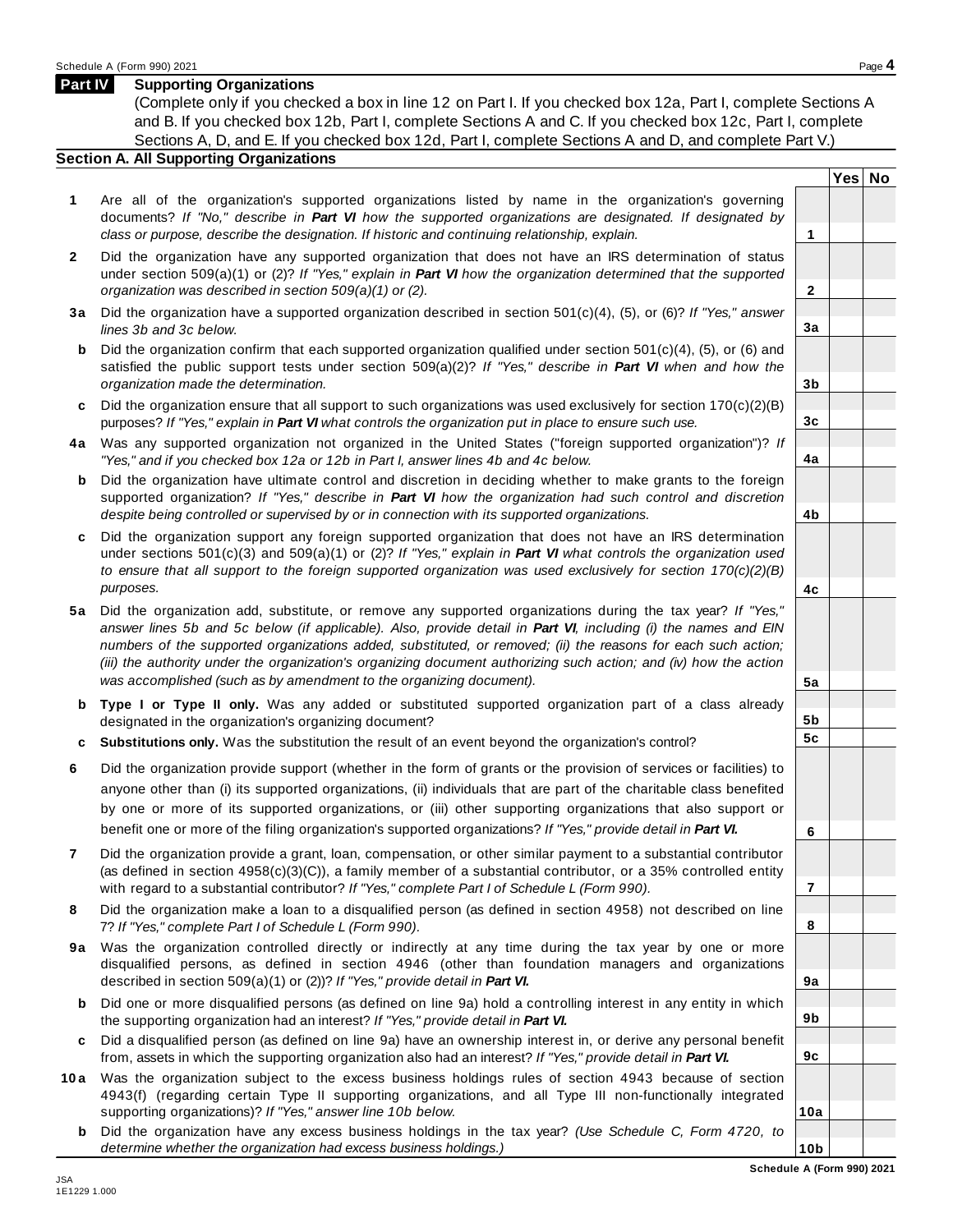| <b>Part IV</b> | <b>Supporting Organizations (continued)</b>                                                                    |                 | Yes No |  |
|----------------|----------------------------------------------------------------------------------------------------------------|-----------------|--------|--|
| 11             | Has the organization accepted a gift or contribution from any of the following persons?                        |                 |        |  |
| a              | A person who directly or indirectly controls, either alone or together with persons described on lines 11b and |                 |        |  |
|                | 11c below, the governing body of a supported organization?                                                     | 11a             |        |  |
|                | <b>b</b> A family member of a person described on line 11a above?                                              | 11 <sub>b</sub> |        |  |
| c              | A 35% controlled entity of a person described on line 11a or 11b above? If "Yes" to line 11a, 11b, or 11c,     |                 |        |  |
|                | provide detail in <b>Part VI.</b>                                                                              | 11c             |        |  |

| Did the governing body, members of the governing body, officers acting in their official capacity, or membership of one or<br>more supported organizations have the power to regularly appoint or elect at least a majority of the organization's officers,<br>directors, or trustees at all times during the tax year? If "No," describe in Part VI how the supported organization(s)<br>effectively operated, supervised, or controlled the organization's activities. If the organization had more than one supported<br>organization, describe how the powers to appoint and/or remove officers, directors, or trustees were allocated among the |  |
|------------------------------------------------------------------------------------------------------------------------------------------------------------------------------------------------------------------------------------------------------------------------------------------------------------------------------------------------------------------------------------------------------------------------------------------------------------------------------------------------------------------------------------------------------------------------------------------------------------------------------------------------------|--|
| supported organizations and what conditions or restrictions, if any, applied to such powers during the tax year.                                                                                                                                                                                                                                                                                                                                                                                                                                                                                                                                     |  |
| Did the organization operate for the benefit of any supported organization other than the supported                                                                                                                                                                                                                                                                                                                                                                                                                                                                                                                                                  |  |

**2** Did the organization operate for the benefit of any supported organization other than the supported organization(s) that operated, supervised, or controlled the supporting organization? *If "Yes," explain in Part VI how providing such benefit carried out the purposes of the supported organization(s) that operated, supervised, or controlled the supporting organization.*

#### **Section C. Type II Supporting Organizations**

**1 Yes No 1** Were a majority of the organization's directors or trustees during the tax year also a majority of the directors or trustees of each of the organization's supported organization(s)? *If"No," describe in Part VI how control or management of the supporting organization was vested in the same persons that controlled or managed the supported organization(s).*

## **Section D. All Type III Supporting Organizations**

|              |                                                                                                                                                                                                                                                                                                                                                                                                                                                                                          | Yes⊺ |  |
|--------------|------------------------------------------------------------------------------------------------------------------------------------------------------------------------------------------------------------------------------------------------------------------------------------------------------------------------------------------------------------------------------------------------------------------------------------------------------------------------------------------|------|--|
|              | Did the organization provide to each of its supported organizations, by the last day of the fifth month of the<br>organization's tax year, (i) a written notice describing the type and amount of support provided during the prior<br>tax year, (ii) a copy of the Form 990 that was most recently filed as of the date of notification, and (iii) copies of<br>the organization's governing documents in effect on the date of notification, to the extent not previously<br>provided? |      |  |
|              |                                                                                                                                                                                                                                                                                                                                                                                                                                                                                          |      |  |
| $\mathbf{2}$ | Were any of the organization's officers, directors, or trustees either (i) appointed or elected by the supported<br>organization(s) or (ii) serving on the governing body of a supported organization? If "No," explain in <b>Part VI</b> how                                                                                                                                                                                                                                            |      |  |
|              | the organization maintained a close and continuous working relationship with the supported organization(s).                                                                                                                                                                                                                                                                                                                                                                              |      |  |
| 3            | By reason of the relationship described on line 2, above, did the organization's supported organizations have<br>a significant voice in the organization's investment policies and in directing the use of the organization's<br>income or assets at all times during the tax year? If "Yes," describe in Part VI the role the organization's                                                                                                                                            |      |  |
|              | supported organizations played in this regard.                                                                                                                                                                                                                                                                                                                                                                                                                                           |      |  |

#### **Section E. Type III Functionally Integrated Supporting Organizations**

|  | Check the box next to the method that the organization used to satisfy the Integral Part Test during the year (see instructions). |      |    |
|--|-----------------------------------------------------------------------------------------------------------------------------------|------|----|
|  | The organization satisfied the Activities Test. Complete line 2 below.                                                            |      |    |
|  | The organization is the parent of each of its supported organizations. Complete line 3 below.                                     |      |    |
|  | The organization supported a governmental entity. Describe in Part VI how you supported a governmental entity (see instructions). |      |    |
|  |                                                                                                                                   | Yesl | No |

| 2      | Activities Test. Answer lines 2a and 2b below.                                                                                                                                                                                                                                                                                                                                                                                                                                                                                             |                |  |
|--------|--------------------------------------------------------------------------------------------------------------------------------------------------------------------------------------------------------------------------------------------------------------------------------------------------------------------------------------------------------------------------------------------------------------------------------------------------------------------------------------------------------------------------------------------|----------------|--|
| a      | Did substantially all of the organization's activities during the tax year directly further the exempt purposes of<br>the supported organization(s) to which the organization was responsive? If "Yes," then in <b>Part VI identify</b><br>those supported organizations and explain how these activities directly furthered their exempt purposes.<br>how the organization was responsive to those supported organizations, and how the organization determined<br>that these activities constituted substantially all of its activities. | 2a             |  |
|        | <b>b</b> Did the activities described on line 2a, above, constitute activities that, but for the organization's<br>involvement, one or more of the organization's supported organization(s) would have been engaged in? If<br>"Yes," explain in Part VI the reasons for the organization's position that its supported organization(s) would<br>have engaged in these activities but for the organization's involvement.                                                                                                                   | 2b             |  |
| 3<br>a | Parent of Supported Organizations. Answer lines 3a and 3b below.<br>Did the organization have the power to regularly appoint or elect a majority of the officers, directors, or<br>trustees of each of the supported organizations? If "Yes" or "No," provide details in Part VI.                                                                                                                                                                                                                                                          | 3a             |  |
| b      | Did the organization exercise a substantial degree of direction over the policies, programs, and activities of each<br>of its supported organizations? If "Yes," describe in <b>Part VI</b> the role played by the organization in this regard.                                                                                                                                                                                                                                                                                            | 3 <sub>b</sub> |  |

**2**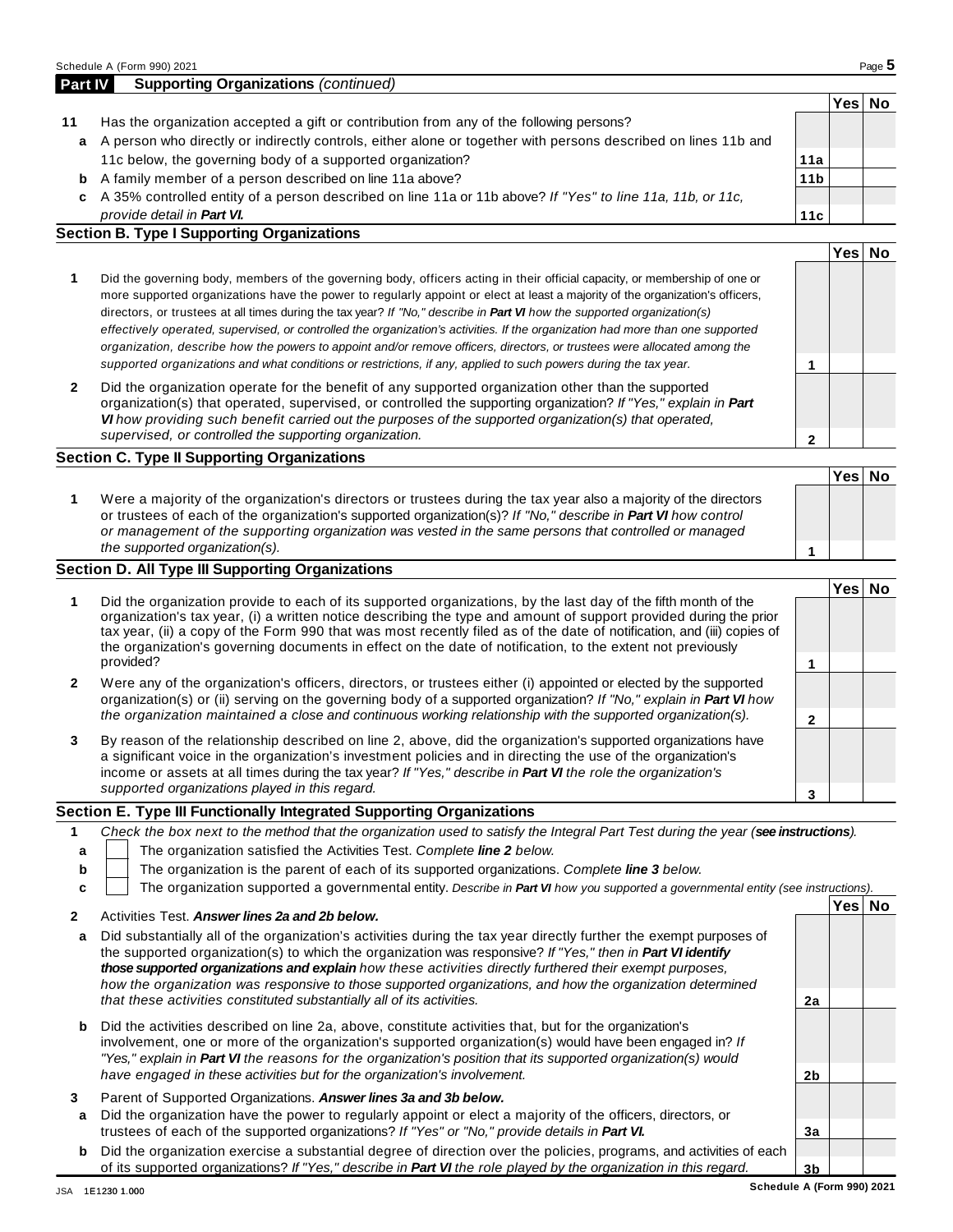|             | Schedule A (Form 990) 2021                                                                                                                                                                                       |                         |                | Page $6$                       |
|-------------|------------------------------------------------------------------------------------------------------------------------------------------------------------------------------------------------------------------|-------------------------|----------------|--------------------------------|
|             | Type III Non-Functionally Integrated 509(a)(3) Supporting Organizations<br><b>Part V</b>                                                                                                                         |                         |                |                                |
| $\mathbf 1$ | Check here if the organization satisfied the Integral Part Test as a qualifying trust on Nov. 20, 1970 (explain in Part VI). See                                                                                 |                         |                |                                |
|             | instructions. All other Type III non-functionally integrated supporting organizations must complete Sections A through E.                                                                                        |                         |                |                                |
|             | <b>Section A - Adjusted Net Income</b>                                                                                                                                                                           |                         | (A) Prior Year | (B) Current Year<br>(optional) |
| 1           | Net short-term capital gain                                                                                                                                                                                      | 1                       |                |                                |
|             | 2 Recoveries of prior-year distributions                                                                                                                                                                         | $\overline{2}$          |                |                                |
|             | 3 Other gross income (see instructions)                                                                                                                                                                          | 3                       |                |                                |
|             | 4 Add lines 1 through 3.                                                                                                                                                                                         | 4                       |                |                                |
|             | 5 Depreciation and depletion                                                                                                                                                                                     | 5                       |                |                                |
|             | 6 Portion of operating expenses paid or incurred for production or collection<br>of gross income or for management, conservation, or maintenance of<br>property held for production of income (see instructions) | 6                       |                |                                |
|             |                                                                                                                                                                                                                  | $\overline{\mathbf{r}}$ |                |                                |
|             | 7 Other expenses (see instructions)                                                                                                                                                                              | 8                       |                |                                |
|             | 8 Adjusted Net Income (subtract lines 5, 6, and 7 from line 4)<br><b>Section B - Minimum Asset Amount</b>                                                                                                        |                         | (A) Prior Year | (B) Current Year<br>(optional) |
|             | 1 Aggregate fair market value of all non-exempt-use assets (see                                                                                                                                                  |                         |                |                                |
|             | instructions for short tax year or assets held for part of year):                                                                                                                                                |                         |                |                                |
|             | a Average monthly value of securities                                                                                                                                                                            | 1a                      |                |                                |
|             | <b>b</b> Average monthly cash balances                                                                                                                                                                           | 1 <sub>b</sub>          |                |                                |
|             | c Fair market value of other non-exempt-use assets                                                                                                                                                               | 1 <sub>c</sub>          |                |                                |
|             | d Total (add lines 1a, 1b, and 1c)                                                                                                                                                                               | 1 <sub>d</sub>          |                |                                |
|             | e Discount claimed for blockage or other factors<br>(explain in detail in <b>Part VI</b> ):                                                                                                                      |                         |                |                                |
|             | 2 Acquisition indebtedness applicable to non-exempt-use assets                                                                                                                                                   | $\overline{2}$          |                |                                |
| 3.          | Subtract line 2 from line 1d.                                                                                                                                                                                    | 3                       |                |                                |
| 4           | Cash deemed held for exempt use. Enter 0.015 of line 3 (for greater amount,<br>see instructions).                                                                                                                | 4                       |                |                                |
|             | 5 Net value of non-exempt-use assets (subtract line 4 from line 3)                                                                                                                                               | 5                       |                |                                |
| 6           | Multiply line 5 by 0.035.                                                                                                                                                                                        | 6                       |                |                                |
| 7           | Recoveries of prior-year distributions                                                                                                                                                                           | $\overline{7}$          |                |                                |
| 8           | Minimum Asset Amount (add line 7 to line 6)                                                                                                                                                                      | 8                       |                |                                |
|             | <b>Section C - Distributable Amount</b>                                                                                                                                                                          |                         |                | <b>Current Year</b>            |
|             | 1 Adjusted net income for prior year (from Section A, line 8, column A)                                                                                                                                          | 1                       |                |                                |
|             | <b>2</b> Enter 0.85 of line 1.                                                                                                                                                                                   | $\mathbf 2$             |                |                                |
| 3           | Minimum asset amount for prior year (from Section B, line 8, column A)                                                                                                                                           | 3                       |                |                                |
| 4           | Enter greater of line 2 or line 3.                                                                                                                                                                               | 4                       |                |                                |
| 5           | Income tax imposed in prior year                                                                                                                                                                                 | 5                       |                |                                |
| 6           | Distributable Amount. Subtract line 5 from line 4, unless subject to<br>emergency temporary reduction (see instructions).                                                                                        | 6                       |                |                                |

**7** Check here if the current year is the organization's first as a non-functionally integrated Type III supporting organization (see instructions).

**Schedule A (Form 990) 2021**

JSA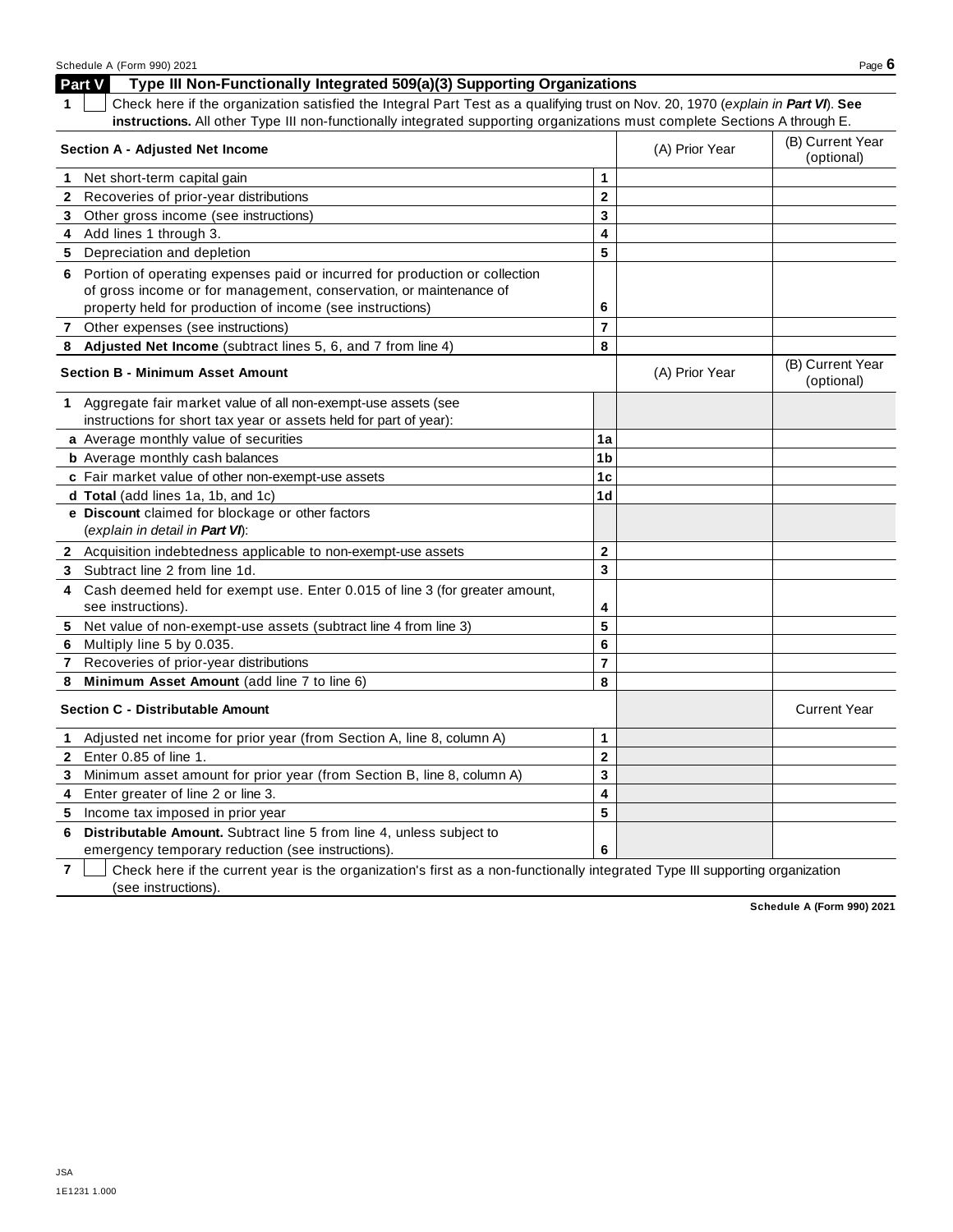|                   | Schedule A (Form 990) 2021<br>Type III Non-Functionally Integrated 509(a)(3) Supporting Organizations (continued)                                             |                                    |                                               |                | Page 7                                           |
|-------------------|---------------------------------------------------------------------------------------------------------------------------------------------------------------|------------------------------------|-----------------------------------------------|----------------|--------------------------------------------------|
| <b>Part V</b>     | <b>Section D - Distributions</b>                                                                                                                              |                                    |                                               |                | <b>Current Year</b>                              |
|                   |                                                                                                                                                               |                                    |                                               |                |                                                  |
| 1<br>$\mathbf{2}$ | Amounts paid to supported organizations to accomplish exempt purposes<br>Amounts paid to perform activity that directly furthers exempt purposes of supported |                                    |                                               | 1              |                                                  |
|                   | organizations, in excess of income from activity                                                                                                              |                                    |                                               |                |                                                  |
|                   |                                                                                                                                                               |                                    |                                               | 2              |                                                  |
| 3                 | Administrative expenses paid to accomplish exempt purposes of supported organizations                                                                         |                                    |                                               | 3              |                                                  |
| 4                 | Amounts paid to acquire exempt-use assets                                                                                                                     |                                    |                                               | 4              |                                                  |
| 5                 | Qualified set-aside amounts (prior IRS approval required - provide details in Part VI)                                                                        |                                    |                                               | 5              |                                                  |
| 6                 | Other distributions (describe in Part VI). See instructions.                                                                                                  |                                    |                                               | 6              |                                                  |
| 7                 | Total annual distributions. Add lines 1 through 6.                                                                                                            |                                    |                                               | $\overline{7}$ |                                                  |
| 8                 | Distributions to attentive supported organizations to which the organization is responsive                                                                    |                                    |                                               |                |                                                  |
|                   | (provide details in Part VI). See instructions.                                                                                                               |                                    |                                               | 8              |                                                  |
| 9                 | Distributable amount for 2021 from Section C, line 6                                                                                                          |                                    |                                               | 9              |                                                  |
| 10                | Line 8 amount divided by line 9 amount                                                                                                                        |                                    |                                               | 10             |                                                  |
|                   | Section E - Distribution Allocations (see instructions)                                                                                                       | (i)<br><b>Excess Distributions</b> | (ii)<br><b>Underdistributions</b><br>Pre-2021 |                | (iii)<br><b>Distributable</b><br>Amount for 2021 |
| 1                 | Distributable amount for 2021 from Section C, line 6                                                                                                          |                                    |                                               |                |                                                  |
| $\mathbf{2}$      | Underdistributions, if any, for years prior to 2021                                                                                                           |                                    |                                               |                |                                                  |
|                   | (reasonable cause required - explain in Part VI). See                                                                                                         |                                    |                                               |                |                                                  |
|                   | instructions.                                                                                                                                                 |                                    |                                               |                |                                                  |
| 3                 | Excess distributions carryover, if any, to 2021                                                                                                               |                                    |                                               |                |                                                  |
| a                 | From 2016 <b></b>                                                                                                                                             |                                    |                                               |                |                                                  |
| b                 | From 2017 $\frac{1}{\sqrt{2}}$                                                                                                                                |                                    |                                               |                |                                                  |
| c                 | From 2018 $\frac{1}{2}$                                                                                                                                       |                                    |                                               |                |                                                  |
| d                 | From 2019 $\frac{1}{\sqrt{1-\frac{1}{2}}}\$                                                                                                                   |                                    |                                               |                |                                                  |
| е                 | From 2020 <b></b>                                                                                                                                             |                                    |                                               |                |                                                  |
| f                 | Total of lines 3a through 3e                                                                                                                                  |                                    |                                               |                |                                                  |
| g                 | Applied to underdistributions of prior years                                                                                                                  |                                    |                                               |                |                                                  |
| h                 | Applied to 2021 distributable amount                                                                                                                          |                                    |                                               |                |                                                  |
| j.                | Carryover from 2016 not applied (see instructions)                                                                                                            |                                    |                                               |                |                                                  |
|                   | Remainder. Subtract lines 3g, 3h, and 3i from line 3f.                                                                                                        |                                    |                                               |                |                                                  |
| 4                 | Distributions for 2021 from                                                                                                                                   |                                    |                                               |                |                                                  |
|                   | Section D, line 7:                                                                                                                                            |                                    |                                               |                |                                                  |
| a                 | Applied to underdistributions of prior years                                                                                                                  |                                    |                                               |                |                                                  |
| b                 | Applied to 2021 distributable amount                                                                                                                          |                                    |                                               |                |                                                  |
|                   | Remainder. Subtract lines 4a and 4b from line 4.                                                                                                              |                                    |                                               |                |                                                  |
| 5                 | Remaining underdistributions for years prior to 2021, if                                                                                                      |                                    |                                               |                |                                                  |
|                   | any. Subtract lines 3g and 4a from line 2. For result                                                                                                         |                                    |                                               |                |                                                  |
|                   | greater than zero, explain in Part VI. See instructions.                                                                                                      |                                    |                                               |                |                                                  |
| 6                 | Remaining underdistributions for 2021. Subtract lines 3h                                                                                                      |                                    |                                               |                |                                                  |
|                   | and 4b from line 1. For result greater than zero, explain in                                                                                                  |                                    |                                               |                |                                                  |
|                   | <b>Part VI.</b> See instructions.                                                                                                                             |                                    |                                               |                |                                                  |
| 7                 | Excess distributions carryover to 2022. Add lines 3j                                                                                                          |                                    |                                               |                |                                                  |
|                   | and 4c.                                                                                                                                                       |                                    |                                               |                |                                                  |
| 8                 | Breakdown of line 7:                                                                                                                                          |                                    |                                               |                |                                                  |
|                   |                                                                                                                                                               |                                    |                                               |                |                                                  |
| a                 | Excess from 2017                                                                                                                                              |                                    |                                               |                |                                                  |
| b                 | Excess from 2018                                                                                                                                              |                                    |                                               |                |                                                  |
| c                 | Excess from 2019                                                                                                                                              |                                    |                                               |                |                                                  |
| d                 | Excess from 2020                                                                                                                                              |                                    |                                               |                |                                                  |
| е                 | Excess from 2021                                                                                                                                              |                                    |                                               |                |                                                  |

**Schedule A (Form 990) 2021**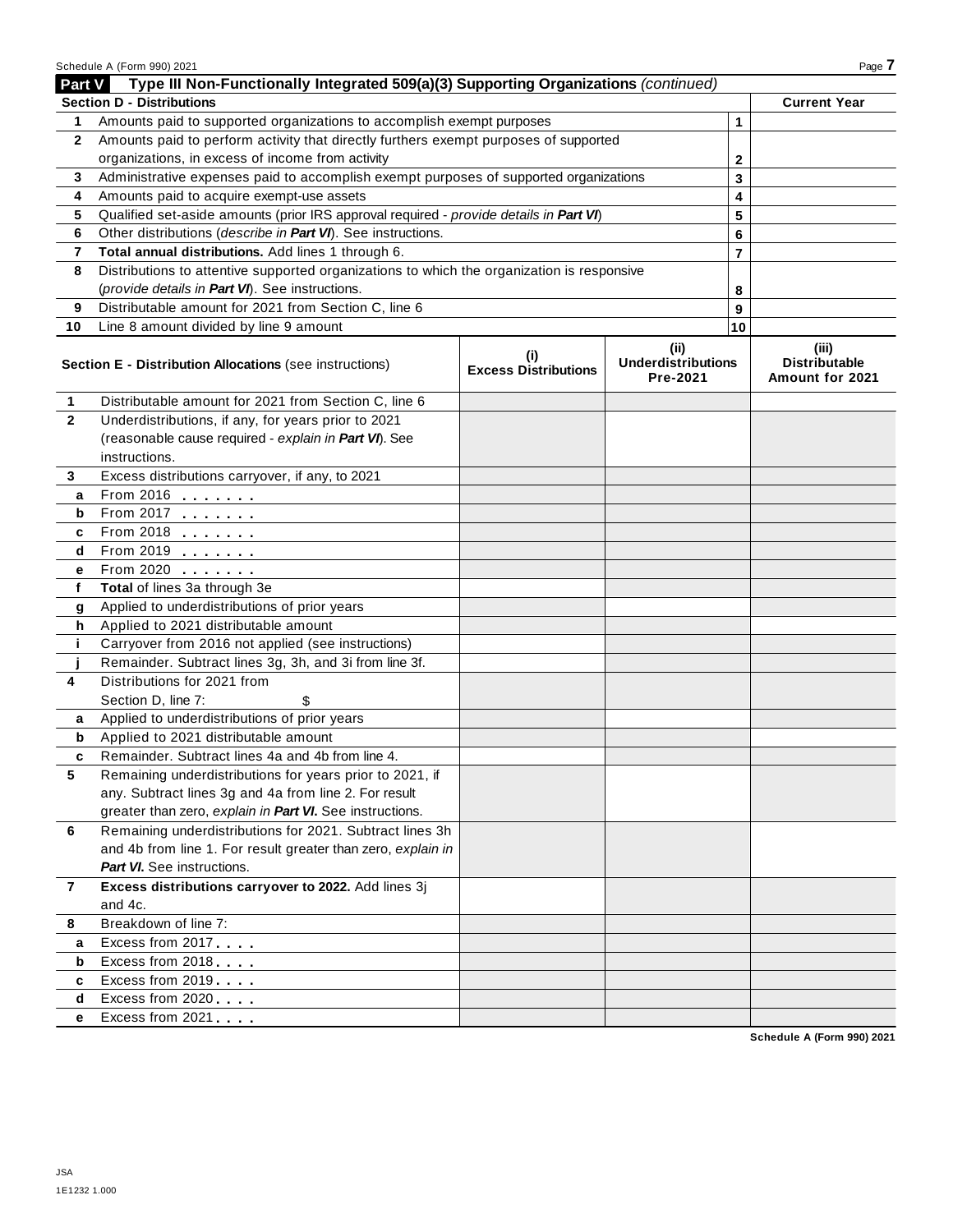# **(Form 990)**

Department of the Treasury<br>Internal Revenue Service

## Schedule B  $\left\{\n\begin{array}{c}\n\text{OnB No. 1545-0047}\n\end{array}\n\right\}$

**2021** 

 $\text{Department of the Treasury}\n\begin{array}{r|l}\n\text{Department of the Treasury}\n\end{array}\n\begin{array}{r|l}\n\end{array}\n\begin{array}{r|l}\n\end{array}\n\begin{array}{r|l}\n\end{array}\n\begin{array}{r|l}\n\end{array}\n\begin{array}{r|l}\n\end{array}\n\end{array}\n\begin{array}{r|l}\n\end{array}\n\begin{array}{r|l}\n\end{array}\n\begin{array}{r|l}\n\end{array}\n\end{array}\n\begin{array}{r|l}\n\end{array}\n\begin{array}{r|l}\n\end{array}\n\end{array}\n\begin{array}{r|l$ 

| ANCHORAGE MUSEUM ASSOCIATION          |                                                                           | 92-6009317 |  |  |  |  |  |  |
|---------------------------------------|---------------------------------------------------------------------------|------------|--|--|--|--|--|--|
| <b>Organization type (check one):</b> |                                                                           |            |  |  |  |  |  |  |
| Filers of:                            | <b>Section:</b>                                                           |            |  |  |  |  |  |  |
| Form 990 or 990-EZ                    | x  <br>$501(c)$ (3<br>) (enter number) organization                       |            |  |  |  |  |  |  |
|                                       | 4947(a)(1) nonexempt charitable trust not treated as a private foundation |            |  |  |  |  |  |  |
|                                       | 527 political organization                                                |            |  |  |  |  |  |  |
| Form 990-PF                           | 501(c)(3) exempt private foundation                                       |            |  |  |  |  |  |  |
|                                       | 4947(a)(1) nonexempt charitable trust treated as a private foundation     |            |  |  |  |  |  |  |
|                                       | $501(c)(3)$ taxable private foundation                                    |            |  |  |  |  |  |  |

Check if your organization is covered by the **General Rule** or a **Special Rule.**

**Note:** Only a section 501(c)(7), (8), or (10) organization can check boxes for both the General Rule and a Special Rule. See instructions.

#### **General Rule**

For an organization filing Form 990, 990-EZ, or 990-PF that received, during the year, contributions totaling \$5,000 or more (in money or property) from any one contributor. Complete Parts I and II. See instructions for determining a contributor's total contributions.

#### **Special Rules**

 $\times$  For an organization described in section 501(c)(3) filing Form 990 or 990-EZ that met the 33 1/3% support test of the regulations under sections 509(a)(1) and 170(b)(1)(A)(vi), that checked Schedule A (Form 990), Part II, line 13, 16a, or 16b, and that received from any one contributor, during the year, total contributions of the greater of **(1)** \$5,000; or **(2)** 2% of the amount on (i) Form 990, Part VIII, line 1h; or (ii) Form 990-EZ, line 1. Complete Parts I and II.

For an organization described in section 501(c)(7), (8), or (10) filing Form 990 or 990-EZ that received from any one contributor, during the year, total contributions of more than \$1,000 *exclusively* for religious, charitable, scientific, literary, or educational purposes, or for the prevention of cruelty to children or animals. Complete Parts I (entering "N/A" in column (b) instead of the contributor name and address), II, and III.

For an organization described in section  $501(c)(7)$ , (8), or (10) filing Form 990 or 990-EZ that received from any one contributor, during the year, contributions *exclusively* for religious, charitable, etc., purposes, but no such contributions totaled more than \$1,000. If this box is checked, enter here the total contributions that were received during the year for an *exclusively* religious, charitable, etc., purpose. Don't complete any of the parts unless the **General Rule** applies to this organization because it received *nonexclusively* religious, charitable, etc., contributions totaling \$5,000 or more during the year  $\ldots \ldots \ldots \ldots \ldots \ldots \ldots \ldots \ldots \vdots$ 

**Caution:** An organization that isn't covered by the General Rule and/or the Special Rules doesn't file Schedule B (Form 990), but it **must** answer "No" on Part IV, line 2, of its Form 990; or check the box on line H of its Form 990-EZ or on its Form 990-PF, Part I, line 2, to certify that it doesn't meet the filing requirements of Schedule B (Form 990).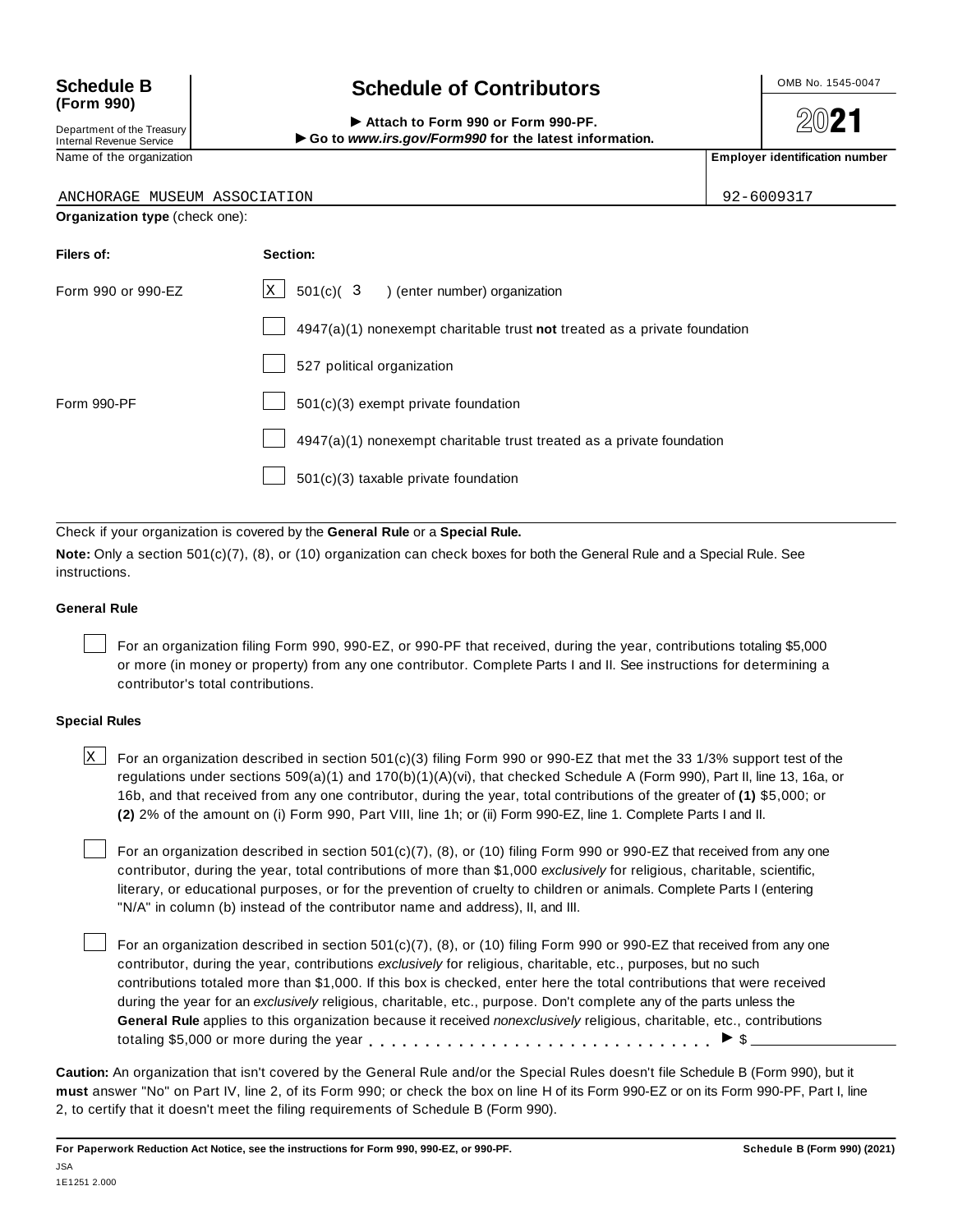| Part I     | Contributors (see instructions). Use duplicate copies of Part I if additional space is needed. |                                   |                                                                                              |  |  |  |  |  |
|------------|------------------------------------------------------------------------------------------------|-----------------------------------|----------------------------------------------------------------------------------------------|--|--|--|--|--|
| (a)<br>No. | (b)<br>Name, address, and ZIP + 4                                                              | (c)<br><b>Total contributions</b> | (d)<br>Type of contribution                                                                  |  |  |  |  |  |
| 1          | N/A                                                                                            | \$<br>5, 356, 173.                | Χ<br>Person<br>Payroll<br><b>Noncash</b><br>(Complete Part II for<br>noncash contributions.) |  |  |  |  |  |
| (a)<br>No. | (b)<br>Name, address, and ZIP + 4                                                              | (c)<br><b>Total contributions</b> | (d)<br>Type of contribution                                                                  |  |  |  |  |  |
| 2          | N/A                                                                                            | \$<br>2, 354, 114.                | X<br>Person<br>Payroll<br><b>Noncash</b><br>(Complete Part II for<br>noncash contributions.) |  |  |  |  |  |
| (a)<br>No. | (b)<br>Name, address, and ZIP + 4                                                              | (c)<br><b>Total contributions</b> | (d)<br>Type of contribution                                                                  |  |  |  |  |  |
| 3          | N/A                                                                                            | \$<br>1,723,501.                  | X<br>Person<br>Payroll<br><b>Noncash</b><br>(Complete Part II for<br>noncash contributions.) |  |  |  |  |  |
| (a)<br>No. | (b)<br>Name, address, and ZIP + 4                                                              | (c)<br><b>Total contributions</b> | (d)<br>Type of contribution                                                                  |  |  |  |  |  |
| 4          | N/A                                                                                            | \$<br>1,059,303.                  | X<br>Person<br>Payroll<br><b>Noncash</b><br>(Complete Part II for<br>noncash contributions.) |  |  |  |  |  |
| (a)<br>No. | (b)<br>Name, address, and ZIP + 4                                                              | (c)<br><b>Total contributions</b> | (d)<br>Type of contribution                                                                  |  |  |  |  |  |
| 5          | N/A                                                                                            | \$<br>558,884.                    | X<br>Person<br>Payroll<br>Noncash<br>(Complete Part II for<br>noncash contributions.)        |  |  |  |  |  |
| (a)<br>No. | (b)<br>Name, address, and ZIP + 4                                                              | (c)<br><b>Total contributions</b> | (d)<br>Type of contribution                                                                  |  |  |  |  |  |
| 6          | N/A                                                                                            | \$<br>300,000.                    | X<br>Person<br>Payroll<br>Noncash<br>(Complete Part II for<br>noncash contributions.)        |  |  |  |  |  |

Schedule <sup>B</sup> (Form 990) (2021) Page **2**

ANCHORAGE MUSEUM ASSOCIATION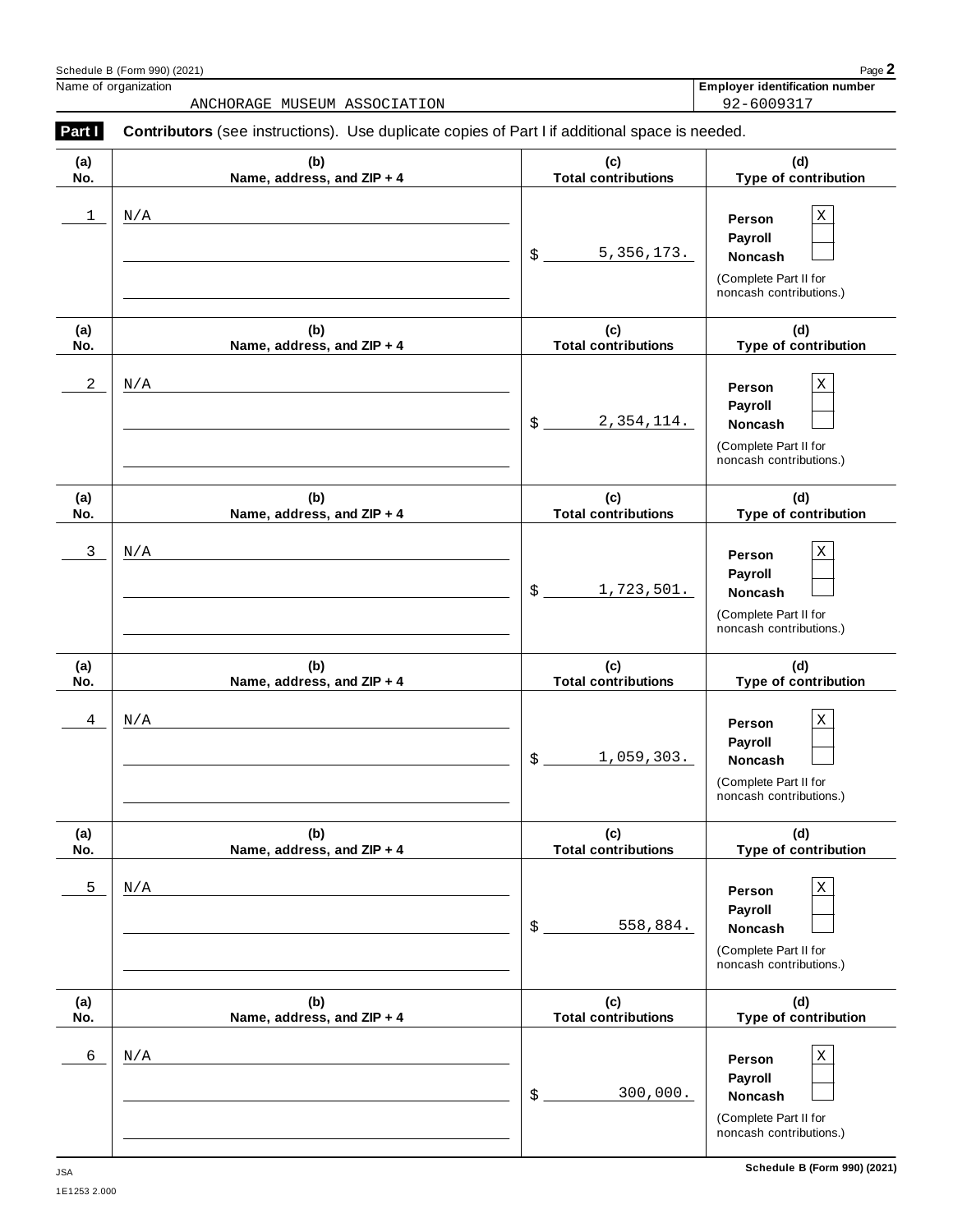|            | <b>SCHEDULE D</b> |
|------------|-------------------|
| (Form 990) |                   |

# CHEDULE D<br>
Supplemental Financial Statements<br>
Complete if the organization answered "Yes" on Form 990,<br>
Part IV, line 6, 7, 8, 9, 10, 11a, 11b, 11c, 11d, 11e, 11f, 12a, or 12b.<br>
Attach to Form 990.<br>
Open to Public

Part IV, line 6, 7, 8, 9, 10, 11a, 11b, 11c, 11d, 11e, 11f, 12a, or 12b.<br> **Department of the Treasury** I **Continuing the Section 1990.**<br> **Continuing and Continuing and the latest information** 

|              | Department of the Treasury            |                                                                                                                                                                                                                                                                                                                                  | Attach to Form 990.                                                    |                                                | <b>Open to Public</b>                              |
|--------------|---------------------------------------|----------------------------------------------------------------------------------------------------------------------------------------------------------------------------------------------------------------------------------------------------------------------------------------------------------------------------------|------------------------------------------------------------------------|------------------------------------------------|----------------------------------------------------|
|              | <b>Internal Revenue Service</b>       |                                                                                                                                                                                                                                                                                                                                  | Go to www.irs.gov/Form990 for instructions and the latest information. |                                                | <b>Inspection</b>                                  |
|              | Name of the organization              |                                                                                                                                                                                                                                                                                                                                  |                                                                        | <b>Employer identification number</b>          |                                                    |
|              | ANCHORAGE MUSEUM ASSOCIATION          | Organizations Maintaining Donor Advised Funds or Other Similar Funds or Accounts.                                                                                                                                                                                                                                                |                                                                        | 92-6009317                                     |                                                    |
|              | Part I                                | Complete if the organization answered "Yes" on Form 990, Part IV, line 6.                                                                                                                                                                                                                                                        |                                                                        |                                                |                                                    |
|              |                                       |                                                                                                                                                                                                                                                                                                                                  | (a) Donor advised funds                                                |                                                | (b) Funds and other accounts                       |
|              |                                       |                                                                                                                                                                                                                                                                                                                                  |                                                                        |                                                |                                                    |
| 1            |                                       | Total number at end of year manufacturers.                                                                                                                                                                                                                                                                                       |                                                                        |                                                |                                                    |
| 2<br>3       |                                       | Aggregate value of contributions to (during year)<br>Aggregate value of grants from (during year)                                                                                                                                                                                                                                |                                                                        |                                                |                                                    |
| 4            |                                       | Aggregate value at end of year                                                                                                                                                                                                                                                                                                   |                                                                        |                                                |                                                    |
| 5            |                                       | Did the organization inform all donors and donor advisors in writing that the assets held in donor advised                                                                                                                                                                                                                       |                                                                        |                                                |                                                    |
|              |                                       | funds are the organization's property, subject to the organization's exclusive legal control?                                                                                                                                                                                                                                    |                                                                        |                                                | Yes<br>No                                          |
| 6            |                                       | Did the organization inform all grantees, donors, and donor advisors in writing that grant funds can be used                                                                                                                                                                                                                     |                                                                        |                                                |                                                    |
|              |                                       | only for charitable purposes and not for the benefit of the donor or donor advisor, or for any other purpose                                                                                                                                                                                                                     |                                                                        |                                                |                                                    |
|              |                                       |                                                                                                                                                                                                                                                                                                                                  |                                                                        |                                                | <b>Yes</b><br>No                                   |
|              | Part II                               | <b>Conservation Easements.</b>                                                                                                                                                                                                                                                                                                   |                                                                        |                                                |                                                    |
|              |                                       | Complete if the organization answered "Yes" on Form 990, Part IV, line 7.                                                                                                                                                                                                                                                        |                                                                        |                                                |                                                    |
| 1            |                                       | Purpose(s) of conservation easements held by the organization (check all that apply).                                                                                                                                                                                                                                            |                                                                        |                                                |                                                    |
|              |                                       | Preservation of land for public use (for example, recreation or education)                                                                                                                                                                                                                                                       |                                                                        |                                                | Preservation of a historically important land area |
|              |                                       | Protection of natural habitat                                                                                                                                                                                                                                                                                                    |                                                                        | Preservation of a certified historic structure |                                                    |
|              |                                       | Preservation of open space                                                                                                                                                                                                                                                                                                       |                                                                        |                                                |                                                    |
| $\mathbf{2}$ |                                       | Complete lines 2a through 2d if the organization held a qualified conservation contribution in the form of a conservation                                                                                                                                                                                                        |                                                                        |                                                | Held at the End of the Tax Year                    |
|              |                                       | easement on the last day of the tax year.                                                                                                                                                                                                                                                                                        |                                                                        |                                                |                                                    |
| a            |                                       |                                                                                                                                                                                                                                                                                                                                  |                                                                        | 2a                                             |                                                    |
| b            |                                       |                                                                                                                                                                                                                                                                                                                                  |                                                                        | 2 <sub>b</sub><br>2c                           |                                                    |
| c<br>d       |                                       | Number of conservation easements on a certified historic structure included in (a)<br>Number of conservation easements included in (c) acquired after 7/25/06, and not on a                                                                                                                                                      |                                                                        |                                                |                                                    |
|              |                                       | historic structure listed in the National Register                                                                                                                                                                                                                                                                               |                                                                        | <b>2d</b>                                      |                                                    |
| 3            |                                       | Number of conservation easements modified, transferred, released, extinguished, or terminated by the organization during the                                                                                                                                                                                                     |                                                                        |                                                |                                                    |
|              | tax year $\blacktriangleright$ $\_\_$ |                                                                                                                                                                                                                                                                                                                                  |                                                                        |                                                |                                                    |
| 4            |                                       | Number of states where property subject to conservation easement is located ▶ ___                                                                                                                                                                                                                                                |                                                                        |                                                |                                                    |
| 5            |                                       | Does the organization have a written policy regarding the periodic monitoring, inspection, handling of                                                                                                                                                                                                                           |                                                                        |                                                |                                                    |
|              |                                       | violations, and enforcement of the conservation easements it holds?                                                                                                                                                                                                                                                              |                                                                        |                                                | Yes<br>Nο                                          |
| 6            |                                       | Staff and volunteer hours devoted to monitoring, inspecting, handling of violations, and enforcing conservation easements during the year                                                                                                                                                                                        |                                                                        |                                                |                                                    |
|              |                                       |                                                                                                                                                                                                                                                                                                                                  |                                                                        |                                                |                                                    |
| 7            |                                       | Amount of expenses incurred in monitoring, inspecting, handling of violations, and enforcing conservation easements during the year                                                                                                                                                                                              |                                                                        |                                                |                                                    |
|              |                                       |                                                                                                                                                                                                                                                                                                                                  |                                                                        |                                                |                                                    |
| 8            |                                       | Does each conservation easement reported on line 2(d) above satisfy the requirements of section 170(h)(4)(B)(i)                                                                                                                                                                                                                  |                                                                        |                                                |                                                    |
|              |                                       |                                                                                                                                                                                                                                                                                                                                  |                                                                        |                                                | <b>Yes</b><br><b>No</b>                            |
| 9            |                                       | In Part XIII, describe how the organization reports conservation easements in its revenue and expense statement and<br>balance sheet, and include, if applicable, the text of the footnote to the organization's financial statements that describes the                                                                         |                                                                        |                                                |                                                    |
|              |                                       | organization's accounting for conservation easements.                                                                                                                                                                                                                                                                            |                                                                        |                                                |                                                    |
|              | Part III                              | Organizations Maintaining Collections of Art, Historical Treasures, or Other Similar Assets.                                                                                                                                                                                                                                     |                                                                        |                                                |                                                    |
|              |                                       | Complete if the organization answered "Yes" on Form 990, Part IV, line 8.                                                                                                                                                                                                                                                        |                                                                        |                                                |                                                    |
| 1a           |                                       |                                                                                                                                                                                                                                                                                                                                  |                                                                        |                                                |                                                    |
|              |                                       | If the organization elected, as permitted under FASB ASC 958, not to report in its revenue statement and balance sheet works of art, historical treasures, or other similar assets held for public exhibition, education, or r                                                                                                   |                                                                        |                                                |                                                    |
| b            |                                       | If the organization elected, as permitted under FASB ASC 958, to report in its revenue statement and balance sheet works of<br>art, historical treasures, or other similar assets held for public exhibition, education, or research in furtherance of public service,<br>provide the following amounts relating to these items: |                                                                        |                                                |                                                    |
|              |                                       |                                                                                                                                                                                                                                                                                                                                  |                                                                        |                                                |                                                    |
|              |                                       |                                                                                                                                                                                                                                                                                                                                  |                                                                        |                                                |                                                    |
| $\mathbf{2}$ |                                       | If the organization received or held works of art, historical treasures, or other similar assets for financial gain, provide the                                                                                                                                                                                                 |                                                                        |                                                |                                                    |
|              |                                       | following amounts required to be reported under FASB ASC 958 relating to these items:                                                                                                                                                                                                                                            |                                                                        |                                                |                                                    |
| а            |                                       |                                                                                                                                                                                                                                                                                                                                  |                                                                        |                                                |                                                    |
| b            |                                       |                                                                                                                                                                                                                                                                                                                                  |                                                                        |                                                |                                                    |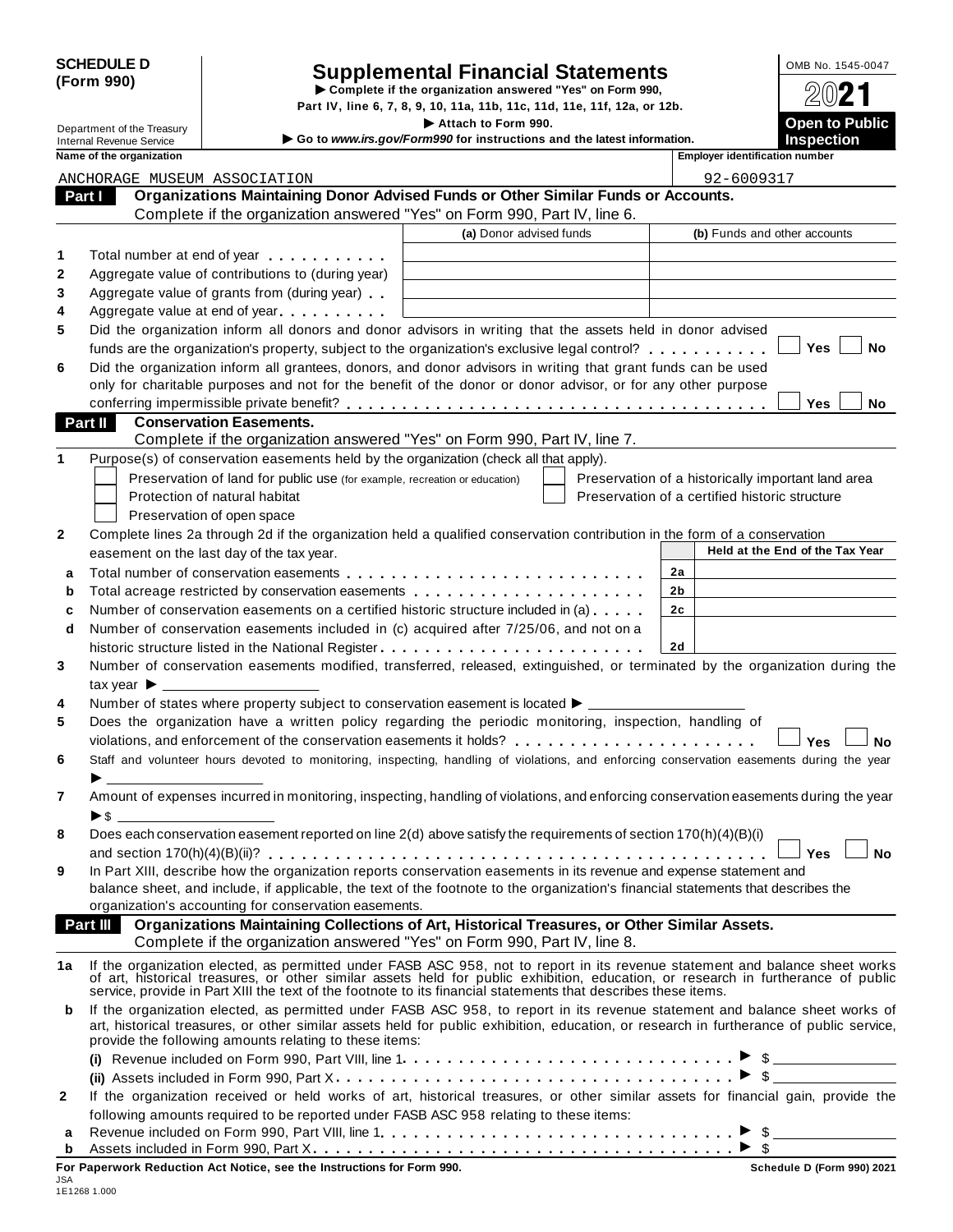|    | Schedule D (Form 990) 2021                                                                                                                                                                                                         |                                            |                |                          |    |                                                                                                                                                                                                                                      |        |                     |     | Page 2    |
|----|------------------------------------------------------------------------------------------------------------------------------------------------------------------------------------------------------------------------------------|--------------------------------------------|----------------|--------------------------|----|--------------------------------------------------------------------------------------------------------------------------------------------------------------------------------------------------------------------------------------|--------|---------------------|-----|-----------|
|    | Part III Organizations Maintaining Collections of Art, Historical Treasures, or Other Similar Assets (continued)                                                                                                                   |                                            |                |                          |    |                                                                                                                                                                                                                                      |        |                     |     |           |
| 3  | Using the organization's acquisition, accession, and other records, check any of the following that make significant use of its                                                                                                    |                                            |                |                          |    |                                                                                                                                                                                                                                      |        |                     |     |           |
|    | collection items (check all that apply):                                                                                                                                                                                           |                                            |                |                          |    |                                                                                                                                                                                                                                      |        |                     |     |           |
| a  | Public exhibition<br>$\mathbf X$                                                                                                                                                                                                   |                                            | X<br>d         | Loan or exchange program |    |                                                                                                                                                                                                                                      |        |                     |     |           |
| b  | Scholarly research<br>$\mathbf{x}$                                                                                                                                                                                                 |                                            | е              |                          |    | Other <u>in the contract of the contract of the contract of the contract of the contract of the contract of the contract of the contract of the contract of the contract of the contract of the contract of the contract of the </u> |        |                     |     |           |
| c  | $x$ Preservation for future generations                                                                                                                                                                                            |                                            |                |                          |    |                                                                                                                                                                                                                                      |        |                     |     |           |
| 4  | Provide a description of the organization's collections and explain how they further the organization's exempt purpose in Part                                                                                                     |                                            |                |                          |    |                                                                                                                                                                                                                                      |        |                     |     |           |
|    | XIII.                                                                                                                                                                                                                              |                                            |                |                          |    |                                                                                                                                                                                                                                      |        |                     |     |           |
| 5  | During the year, did the organization solicit or receive donations of art, historical treasures, or other similar                                                                                                                  |                                            |                |                          |    |                                                                                                                                                                                                                                      |        |                     |     |           |
|    | assets to be sold to raise funds rather than to be maintained as part of the organization's collection?                                                                                                                            |                                            |                |                          |    |                                                                                                                                                                                                                                      |        | $\mathbf{x}$ Yes    |     | No        |
|    | <b>Escrow and Custodial Arrangements.</b><br><b>Part IV</b>                                                                                                                                                                        |                                            |                |                          |    |                                                                                                                                                                                                                                      |        |                     |     |           |
|    | Complete if the organization answered "Yes" on Form 990, Part IV, line 9, or reported an amount on Form                                                                                                                            |                                            |                |                          |    |                                                                                                                                                                                                                                      |        |                     |     |           |
|    | 990, Part X, line 21.                                                                                                                                                                                                              |                                            |                |                          |    |                                                                                                                                                                                                                                      |        |                     |     |           |
|    | 1a Is the organization an agent, trustee, custodian or other intermediary for contributions or other assets not                                                                                                                    |                                            |                |                          |    |                                                                                                                                                                                                                                      |        |                     |     |           |
|    |                                                                                                                                                                                                                                    |                                            |                |                          |    |                                                                                                                                                                                                                                      |        | Yes                 |     | No        |
| b  | If "Yes," explain the arrangement in Part XIII and complete the following table:                                                                                                                                                   |                                            |                |                          |    |                                                                                                                                                                                                                                      |        |                     |     |           |
|    |                                                                                                                                                                                                                                    |                                            |                |                          |    |                                                                                                                                                                                                                                      | Amount |                     |     |           |
| c  |                                                                                                                                                                                                                                    |                                            |                |                          |    |                                                                                                                                                                                                                                      |        |                     |     |           |
|    |                                                                                                                                                                                                                                    |                                            |                |                          |    |                                                                                                                                                                                                                                      |        |                     |     |           |
|    |                                                                                                                                                                                                                                    |                                            |                |                          | 1e |                                                                                                                                                                                                                                      |        |                     |     |           |
|    | Ending balance $\ldots \ldots \ldots \ldots \ldots \ldots \ldots \ldots \ldots \ldots$                                                                                                                                             |                                            |                |                          |    |                                                                                                                                                                                                                                      |        |                     |     |           |
| 2a | Did the organization include an amount on Form 990, Part X, line 21, for escrow or custodial account liability?                                                                                                                    |                                            |                |                          |    |                                                                                                                                                                                                                                      |        | <b>Yes</b>          |     | <b>No</b> |
|    | <b>b</b> If "Yes," explain the arrangement in Part XIII. Check here if the explanation has been provided on Part XIII                                                                                                              |                                            |                |                          |    |                                                                                                                                                                                                                                      |        |                     |     |           |
|    | <b>Endowment Funds.</b><br>Part V                                                                                                                                                                                                  |                                            |                |                          |    |                                                                                                                                                                                                                                      |        |                     |     |           |
|    | Complete if the organization answered "Yes" on Form 990, Part IV, line 10.                                                                                                                                                         |                                            |                |                          |    |                                                                                                                                                                                                                                      |        |                     |     |           |
|    |                                                                                                                                                                                                                                    | (a) Current year                           | (b) Prior year | (c) Two years back       |    | (d) Three years back                                                                                                                                                                                                                 |        | (e) Four years back |     |           |
|    |                                                                                                                                                                                                                                    |                                            |                |                          |    |                                                                                                                                                                                                                                      |        |                     |     |           |
| 1а | Beginning of year balance                                                                                                                                                                                                          |                                            |                |                          |    |                                                                                                                                                                                                                                      |        |                     |     |           |
| b  | Contributions                                                                                                                                                                                                                      |                                            |                |                          |    |                                                                                                                                                                                                                                      |        |                     |     |           |
| c  | Net investment earnings, gains,                                                                                                                                                                                                    |                                            |                |                          |    |                                                                                                                                                                                                                                      |        |                     |     |           |
|    | and losses                                                                                                                                                                                                                         |                                            |                |                          |    |                                                                                                                                                                                                                                      |        |                     |     |           |
| d  | Grants or scholarships                                                                                                                                                                                                             |                                            |                |                          |    |                                                                                                                                                                                                                                      |        |                     |     |           |
| е  | Other expenditures for facilities                                                                                                                                                                                                  |                                            |                |                          |    |                                                                                                                                                                                                                                      |        |                     |     |           |
|    | and programs                                                                                                                                                                                                                       | <u> 1989 - Johann Barn, mars ann an t-</u> |                |                          |    |                                                                                                                                                                                                                                      |        |                     |     |           |
|    | Administrative expenses                                                                                                                                                                                                            |                                            |                |                          |    |                                                                                                                                                                                                                                      |        |                     |     |           |
| g  | End of year balance expansion of the latest                                                                                                                                                                                        |                                            |                |                          |    |                                                                                                                                                                                                                                      |        |                     |     |           |
| 2  | Provide the estimated percentage of the current year end balance (line 1g, column (a)) held as:                                                                                                                                    |                                            |                |                          |    |                                                                                                                                                                                                                                      |        |                     |     |           |
| a  | Board designated or quasi-endowment >                                                                                                                                                                                              |                                            | $\frac{0}{0}$  |                          |    |                                                                                                                                                                                                                                      |        |                     |     |           |
| b  | Permanent endowment ▶                                                                                                                                                                                                              | ℅                                          |                |                          |    |                                                                                                                                                                                                                                      |        |                     |     |           |
| c  | Term endowment ▶                                                                                                                                                                                                                   | $\frac{0}{0}$                              |                |                          |    |                                                                                                                                                                                                                                      |        |                     |     |           |
|    | The percentages on lines 2a, 2b, and 2c should equal 100%.                                                                                                                                                                         |                                            |                |                          |    |                                                                                                                                                                                                                                      |        |                     |     |           |
|    | 3a Are there endowment funds not in the possession of the organization that are held and administered for the                                                                                                                      |                                            |                |                          |    |                                                                                                                                                                                                                                      |        |                     |     |           |
|    | organization by:                                                                                                                                                                                                                   |                                            |                |                          |    |                                                                                                                                                                                                                                      |        |                     | Yes | No        |
|    |                                                                                                                                                                                                                                    |                                            |                |                          |    |                                                                                                                                                                                                                                      |        | 3a(i)               |     |           |
|    |                                                                                                                                                                                                                                    |                                            |                |                          |    |                                                                                                                                                                                                                                      |        | 3a(ii)              |     |           |
|    | If "Yes" on line 3a(ii), are the related organizations listed as required on Schedule R?                                                                                                                                           |                                            |                |                          |    |                                                                                                                                                                                                                                      |        | 3 <sub>b</sub>      |     |           |
| 4  | Describe in Part XIII the intended uses of the organization's endowment funds.                                                                                                                                                     |                                            |                |                          |    |                                                                                                                                                                                                                                      |        |                     |     |           |
|    | Land, Buildings, and Equipment.<br><b>Part VI</b><br>Complete if the organization answered "Yes" on Form 990, Part IV, line 11a. See Form 990, Part X, line 10.                                                                    |                                            |                |                          |    |                                                                                                                                                                                                                                      |        |                     |     |           |
|    | Description of property                                                                                                                                                                                                            | (a) Cost or other basis                    |                | (b) Cost or other basis  |    | (c) Accumulated                                                                                                                                                                                                                      |        | (d) Book value      |     |           |
|    |                                                                                                                                                                                                                                    |                                            | (investment)   | (other)                  |    | depreciation                                                                                                                                                                                                                         |        |                     |     |           |
| 1a |                                                                                                                                                                                                                                    |                                            |                |                          |    |                                                                                                                                                                                                                                      |        |                     |     |           |
| b  | Buildings <b>Example 20</b> and the set of the set of the set of the set of the set of the set of the set of the set of the set of the set of the set of the set of the set of the set of the set of the set of the set of the set |                                            |                |                          |    |                                                                                                                                                                                                                                      |        |                     |     |           |
| c  | Leasehold improvements <b>Leasehold</b> improvements                                                                                                                                                                               |                                            |                |                          |    |                                                                                                                                                                                                                                      |        |                     |     |           |
| d  | Equipment                                                                                                                                                                                                                          |                                            |                |                          |    |                                                                                                                                                                                                                                      |        |                     |     |           |
| е  |                                                                                                                                                                                                                                    |                                            |                |                          |    |                                                                                                                                                                                                                                      |        |                     |     |           |
|    | Total. Add lines 1a through 1e. (Column (d) must equal Form 990, Part X, column (B), line 10c.).                                                                                                                                   |                                            |                |                          |    | ▶                                                                                                                                                                                                                                    |        |                     |     |           |

**Schedule D (Form 990) 2021**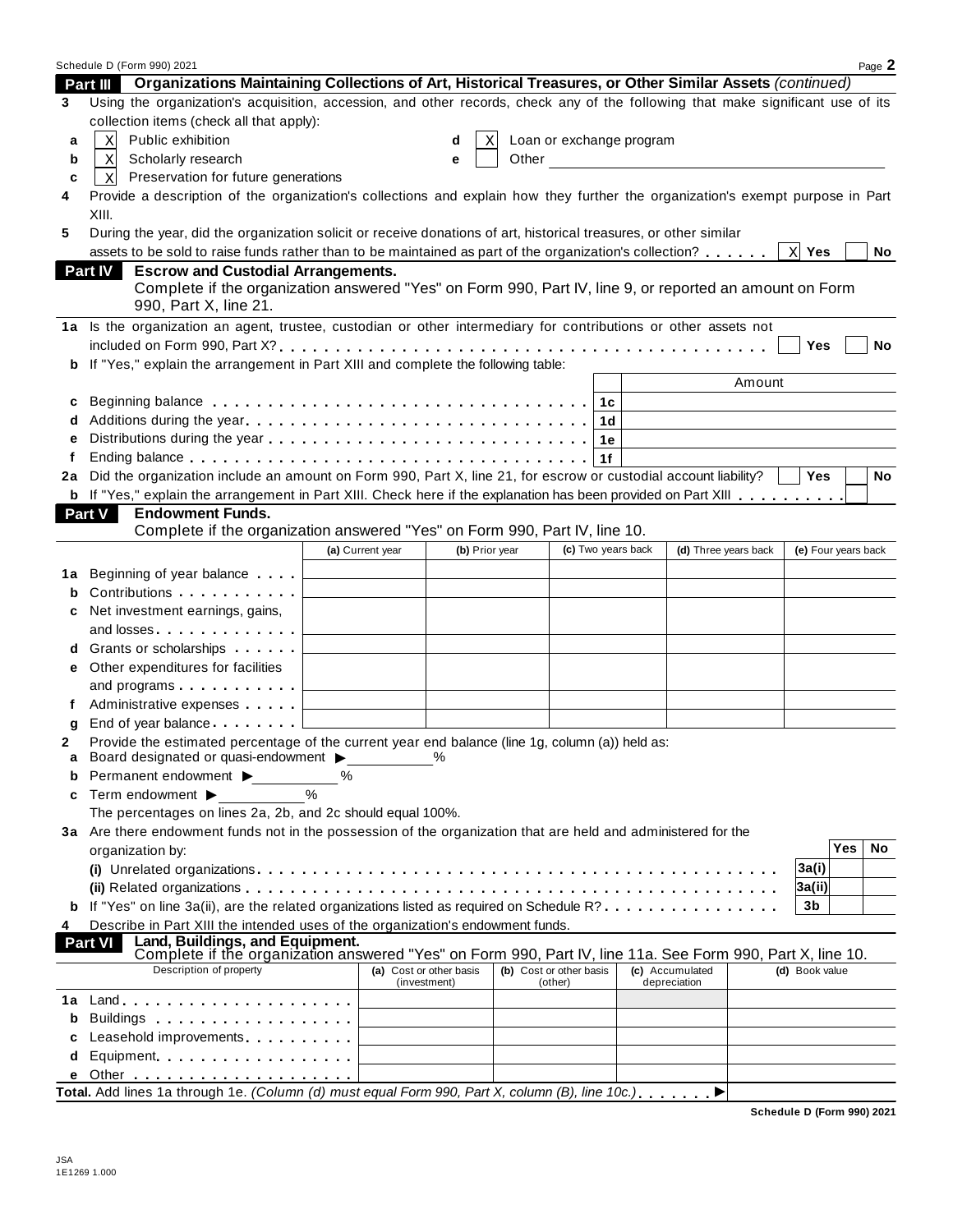| <b>Part VII</b>  | <b>Investments - Other Securities.</b><br>Complete if the organization answered "Yes" on Form 990, Part IV, line 11b. See Form 990, Part X, line 12. |                              |                                  |                |
|------------------|------------------------------------------------------------------------------------------------------------------------------------------------------|------------------------------|----------------------------------|----------------|
|                  | (a) Description of security or category                                                                                                              | (b) Book value               | (c) Method of valuation:         |                |
|                  | (including name of security)                                                                                                                         |                              | Cost or end-of-year market value |                |
|                  | (1) Financial derivatives                                                                                                                            |                              |                                  |                |
|                  | (2) Closely held equity interests                                                                                                                    |                              |                                  |                |
| (A)              | $(3)$ Other                                                                                                                                          |                              |                                  |                |
| (B)              |                                                                                                                                                      |                              |                                  |                |
| (C)              |                                                                                                                                                      |                              |                                  |                |
| (D)              |                                                                                                                                                      |                              |                                  |                |
| (E)              |                                                                                                                                                      |                              |                                  |                |
| (F)              |                                                                                                                                                      |                              |                                  |                |
| (G)              |                                                                                                                                                      |                              |                                  |                |
| (H)              |                                                                                                                                                      |                              |                                  |                |
|                  | Total. (Column (b) must equal Form 990, Part X, col. (B) line 12.) $\blacktriangleright$                                                             |                              |                                  |                |
| <b>Part VIII</b> | <b>Investments - Program Related.</b>                                                                                                                |                              |                                  |                |
|                  | Complete if the organization answered "Yes" on Form 990, Part IV, line 11c. See Form 990, Part X, line 13.                                           |                              |                                  |                |
|                  | (a) Description of investment                                                                                                                        | (b) Book value               | (c) Method of valuation:         |                |
|                  |                                                                                                                                                      |                              | Cost or end-of-year market value |                |
| (1)              |                                                                                                                                                      |                              |                                  |                |
| (2)              |                                                                                                                                                      |                              |                                  |                |
| (3)              |                                                                                                                                                      |                              |                                  |                |
| (4)              |                                                                                                                                                      |                              |                                  |                |
| (5)              |                                                                                                                                                      |                              |                                  |                |
| (6)              |                                                                                                                                                      |                              |                                  |                |
| (7)              |                                                                                                                                                      |                              |                                  |                |
| (8)              |                                                                                                                                                      |                              |                                  |                |
| (9)              |                                                                                                                                                      |                              |                                  |                |
|                  | Total. (Column (b) must equal Form 990, Part X, col. (B) line 13.) $\blacktriangleright$                                                             |                              |                                  |                |
| Part IX          | Other Assets.                                                                                                                                        |                              |                                  |                |
|                  | Complete if the organization answered "Yes" on Form 990, Part IV, line 11d. See Form 990, Part X, line 15.                                           |                              |                                  |                |
|                  |                                                                                                                                                      | (a) Description              |                                  | (b) Book value |
| (1)              |                                                                                                                                                      |                              |                                  |                |
| (2)              |                                                                                                                                                      |                              |                                  |                |
| (3)              |                                                                                                                                                      |                              |                                  |                |
| (4)              |                                                                                                                                                      |                              |                                  |                |
| (5)              |                                                                                                                                                      |                              |                                  |                |
| (6)              |                                                                                                                                                      |                              |                                  |                |
| (7)              |                                                                                                                                                      |                              |                                  |                |
| (8)              |                                                                                                                                                      |                              |                                  |                |
| (9)              |                                                                                                                                                      |                              |                                  |                |
|                  |                                                                                                                                                      |                              |                                  |                |
| Part X           | <b>Other Liabilities.</b>                                                                                                                            |                              |                                  |                |
|                  | Complete if the organization answered "Yes" on Form 990, Part IV, line 11e or 11f. See Form 990, Part X,                                             |                              |                                  |                |
|                  | line 25.                                                                                                                                             |                              |                                  |                |
| 1.               |                                                                                                                                                      | (a) Description of liability |                                  | (b) Book value |
| (1)              | Federal income taxes                                                                                                                                 |                              |                                  |                |
| (2)              |                                                                                                                                                      |                              |                                  |                |
| (3)              |                                                                                                                                                      |                              |                                  |                |
| (4)              |                                                                                                                                                      |                              |                                  |                |
| (5)              |                                                                                                                                                      |                              |                                  |                |
| (6)              |                                                                                                                                                      |                              |                                  |                |
| (7)              |                                                                                                                                                      |                              |                                  |                |
| (8)              |                                                                                                                                                      |                              |                                  |                |
| (9)              |                                                                                                                                                      |                              |                                  |                |
|                  |                                                                                                                                                      |                              |                                  |                |
|                  | 2. Liability for uncertain tax positions. In Part XIII, provide the text of the footnote to the organization's financial statements that reports the |                              |                                  |                |

organization's liability for uncertain tax positions under FASB ASC 740. Check here if the text of the footnote has been provided in Part XIII

 $\vert x \vert$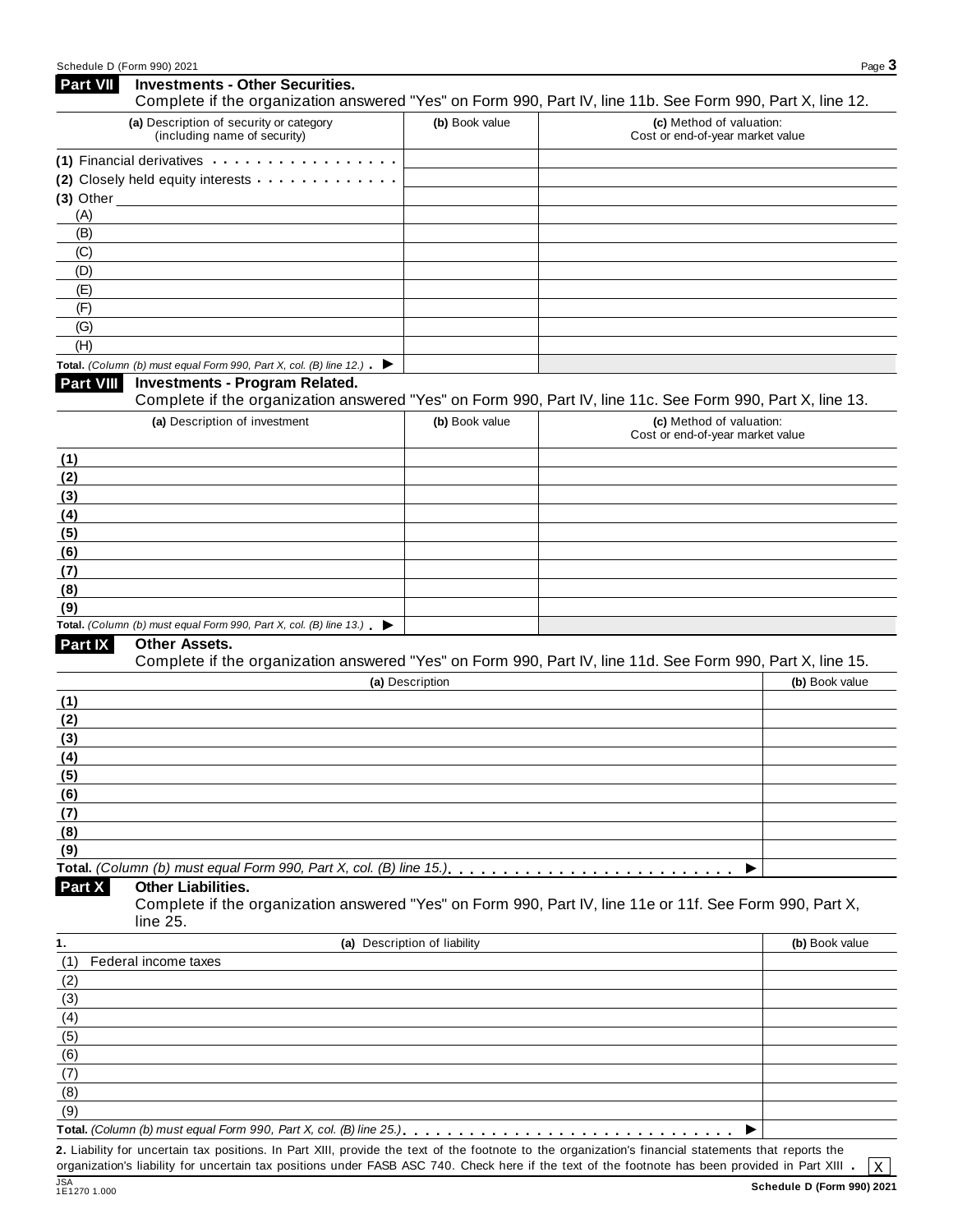|              | Schedule D (Form 990) 2021                                                                                                                                           |                      | Page 4      |
|--------------|----------------------------------------------------------------------------------------------------------------------------------------------------------------------|----------------------|-------------|
| Part XI      | Reconciliation of Revenue per Audited Financial Statements With Revenue per Return.<br>Complete if the organization answered "Yes" on Form 990, Part IV, line 12a.   |                      |             |
| 1            | Total revenue, gains, and other support per audited financial statements                                                                                             | $\blacktriangleleft$ | 15,582,551. |
| $\mathbf{2}$ | Amounts included on line 1 but not on Form 990, Part VIII, line 12:                                                                                                  |                      |             |
| a            | 209,788.<br>2a                                                                                                                                                       |                      |             |
| b            | 20,930.<br>2 <sub>b</sub>                                                                                                                                            |                      |             |
| c            | 2c                                                                                                                                                                   |                      |             |
| d            | 615,592.                                                                                                                                                             |                      |             |
| е            |                                                                                                                                                                      | 2e                   | 846,310.    |
| 3            |                                                                                                                                                                      | 3                    | 14,736,241. |
| 4            | Amounts included on Form 990, Part VIII, line 12, but not on line 1:                                                                                                 |                      |             |
| a            | Investment expenses not included on Form 990, Part VIII, line 7b 4a                                                                                                  |                      |             |
| b            |                                                                                                                                                                      |                      |             |
| C            |                                                                                                                                                                      | 4с                   |             |
| 5            | Total revenue. Add lines 3 and 4c. (This must equal Form 990, Part I, line 12.)                                                                                      | 5                    | 14,736,241. |
| Part XII     | Reconciliation of Expenses per Audited Financial Statements With Expenses per Return.<br>Complete if the organization answered "Yes" on Form 990, Part IV, line 12a. |                      |             |
| $\mathbf{1}$ |                                                                                                                                                                      | $\mathbf 1$          | 10,860,582. |
| $\mathbf{2}$ | Amounts included on line 1 but not on Form 990, Part IX, line 25:                                                                                                    |                      |             |
| a            | 2a<br>20,930.<br>Donated services and use of facilities <b>container and all the services</b> and use of facilities <b>container and all the services</b>            |                      |             |
| b            | 2 <sub>b</sub>                                                                                                                                                       |                      |             |
| c            | 2c                                                                                                                                                                   |                      |             |
| d            | 615,592.                                                                                                                                                             |                      |             |
| е            |                                                                                                                                                                      | 2e                   | 636,522.    |
| 3            |                                                                                                                                                                      | 3                    | 10,224,060. |
| 4            | Amounts included on Form 990, Part IX, line 25, but not on line 1:                                                                                                   |                      |             |
| a            | 4a<br>Investment expenses not included on Form 990, Part VIII, line 7b                                                                                               |                      |             |
| b            | 4 <b>b</b><br>Other (Describe in Part XIII.) <b>Container and School Containers</b> Dental Antenna Luis and Dental Antenna Luis Conta                                |                      |             |
| C            |                                                                                                                                                                      | 4c                   |             |
| 5.           | Total expenses. Add lines 3 and 4c. (This must equal Form 990, Part I, line 18.).                                                                                    | 5                    | 10,224,060. |
|              | Part XIII Supplemental Information.                                                                                                                                  |                      |             |
|              | Drouble the decembrians required for Dart II, lines 2, E, and 0; Dart III, lines 10, and 1; Dart IV, lines 1b, and 2b; Dart V, line, 1; Dart V, line                 |                      |             |

Provide the descriptions required for Part II, lines 3, 5, and 9; Part III, lines 1a and 4; Part IV, lines 1b and 2b; Part V, line 4; Part X, line 2; Part XI, lines 2d and 4b; and Part XII, lines 2d and 4b. Also complete this part to provide any additional information.

SEE SUPPLEMENTAL PAGE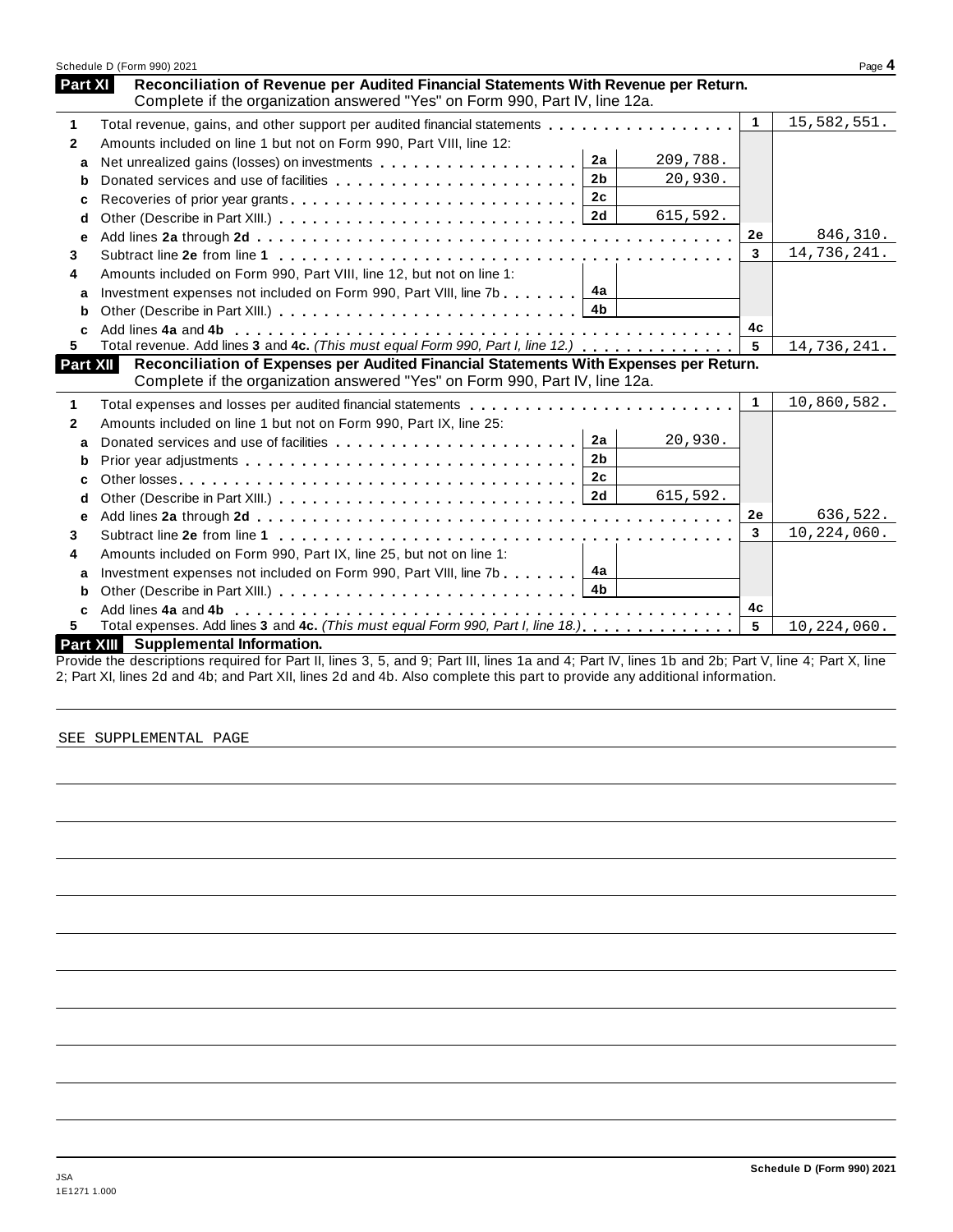#### **Part XIII Supplemental Information** *(continued)*

FORM 990, SCHEDULE D, PART III:

THE MUSEUM'S COLLECTION OF ART, ARTIFACTS AND ARCHIVAL MATERIALS ARE UNDER THE CARE OF THE ASSOCIATION BUT ARE ASSETS OF THE MUNICIPALITY OF ANCHORAGE. THE ASSOCIATION MAKES PURCHASES FOR ADDITIONS TO THE COLLECTION AS GUIDED BY THE COLLECTIONS COMMITTEE, AN ADVISORY GROUP COMPRISED OF MEMBERS OF THE COMMUNITY, BOARD MEMBERS AND STAFF. THE COST OF ITEMS ADDED TO THE COLLECTION FOR THE YEAR ENDED DECEMBER 31, 2021 WAS \$354,525. THE PURCHASED ITEMS ACCESSIONED INTO THE COLLECTIONS INCLUDE ITEMS PURCHASED THROUGH PROJECTS (AS AN EXAMPLE THE SEED LAB), CAPITAL PROJECTS (AS AN EXAMPLE THE ALASKA EXHIBITION), AND ALSO MAY INCLUDE ARTWORKS THAT WERE PAID IN A PREVIOUS TAX YEAR. DONATIONS ARE BROUGHT TO THE COLLECTIONS COMMITTEE, WHICH RECOMMENDS ACCEPTANCE OR REFUSAL. THE VALUE OF ITEMS ADDED TO THE COLLECTION FROM SUCH DONATIONS IS NOT RECORDED IN THE SUPPORT OR EXPENSES OF THE ASSOCIATION. THE COLLECTIONS COMMITTEE ALSO HAS THE RESPONSIBILITY FOR RECOMMENDING TO THE ASSOCIATION'S BOARD OF DIRECTORS AND THE MUNICIPALITY OF ANCHORAGE ITEMS THAT NEED TO BE REMOVED OR DE-ACCESSIONED FROM THE COLLECTION. PROCEEDS RECEIVED FROM THE SALE OF DE-ACCESSIONED ITEMS ARE RESTRICTED FOR THE PURPOSE OF ACQUIRING ITEMS FOR THE COLLECTION IN THE FUTURE AND WOULD BE INCLUDED IN TEMPORARILY RESTRICTED NET ASSETS. THERE WERE NO PROCEEDS FROM THE SALE OF DE-ACCESSIONED ITEMS IN THE YEAR ENDED DECEMBER 31, 2021.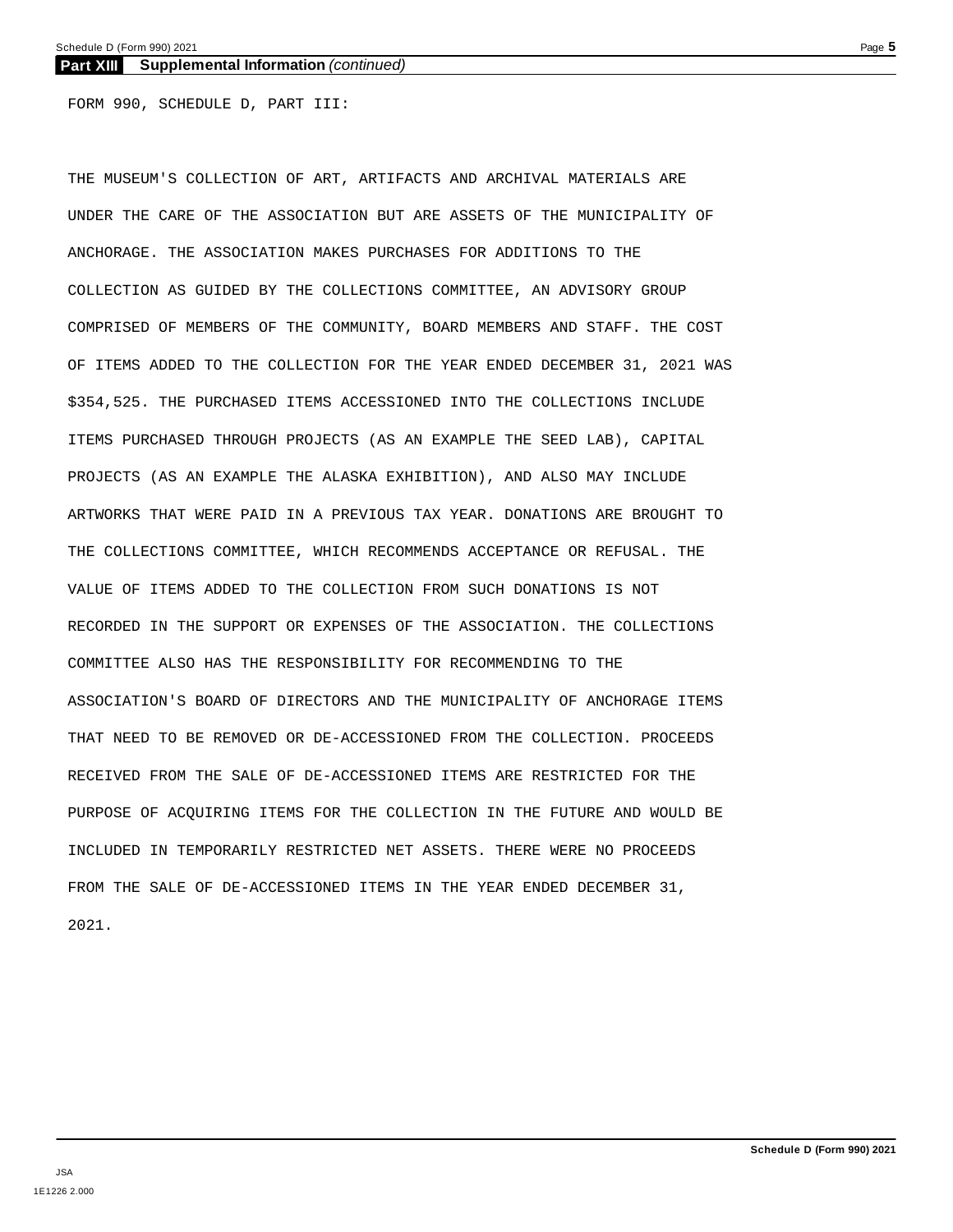#### **Part XIII Supplemental Information** *(continued)*

FORM 990, SCHEDULE D, PART III, LINE 4:

THE ANCHORAGE MUSEUM'S COLLECTIONS CONSIST PRIMARILY OF ARCHIVAL MATERIALS, ARTWORK, AND ARTIFACTS OF THE CIRCUMPOLAR NORTH WITH AN EMPHASIS ON THE ART, ETHNOGRAPHY, AND HISTORY OF ALASKA. THE COLLECTIONS ARE MAINTAINED FOR PUBLIC EXHIBITION, SCHOLARLY RESEARCH, PRESERVATION FOR FUTURE GENERATIONS, AND TO SUPPORT EDUCATIONAL PROGRAMMING. THE MUSEUM HAS A SIGNIFICANT PORTION OF ITS COLLECTION ON PUBLIC DISPLAY AT ALL TIMES.

FORM 990, SCHEDULE D, PART X, LINE 2:

THE ASSOCIATION APPLIES THE PROVISIONS OF TOPIC 740 OF THE FASB ACCOUNTING STANDARDS CODIFICATION RELATING TO ACCOUNTING FOR UNCERTAINTY IN INCOME TAXES. THE ASSOCIATION ANNUALLY REVIEWS ITS TAX POSITIONS TAKEN IN ACCORDANCE WITH THE RECOGNITION STANDARDS. THE ASSOCIATION BELIEVES THAT IT HAS NO UNCERTAIN TAX POSITIONS WHICH WOULD REQUIRE DISCLOSURE OR ADJUSTMENT IN THESE FINANCIAL STATEMENTS. THE ASSOCIATION'S FEDERAL AND STATE INCOME TAX RETURNS FOR TAX YEARS 2018, 2019, AND 2020 ARE SUBJECT TO EXAMINATION BY FEDERAL, STATE AND LOCAL TAXING AUTHORITIES, GENERALLY FOR THREE YEARS AFTER THEY ARE FILED.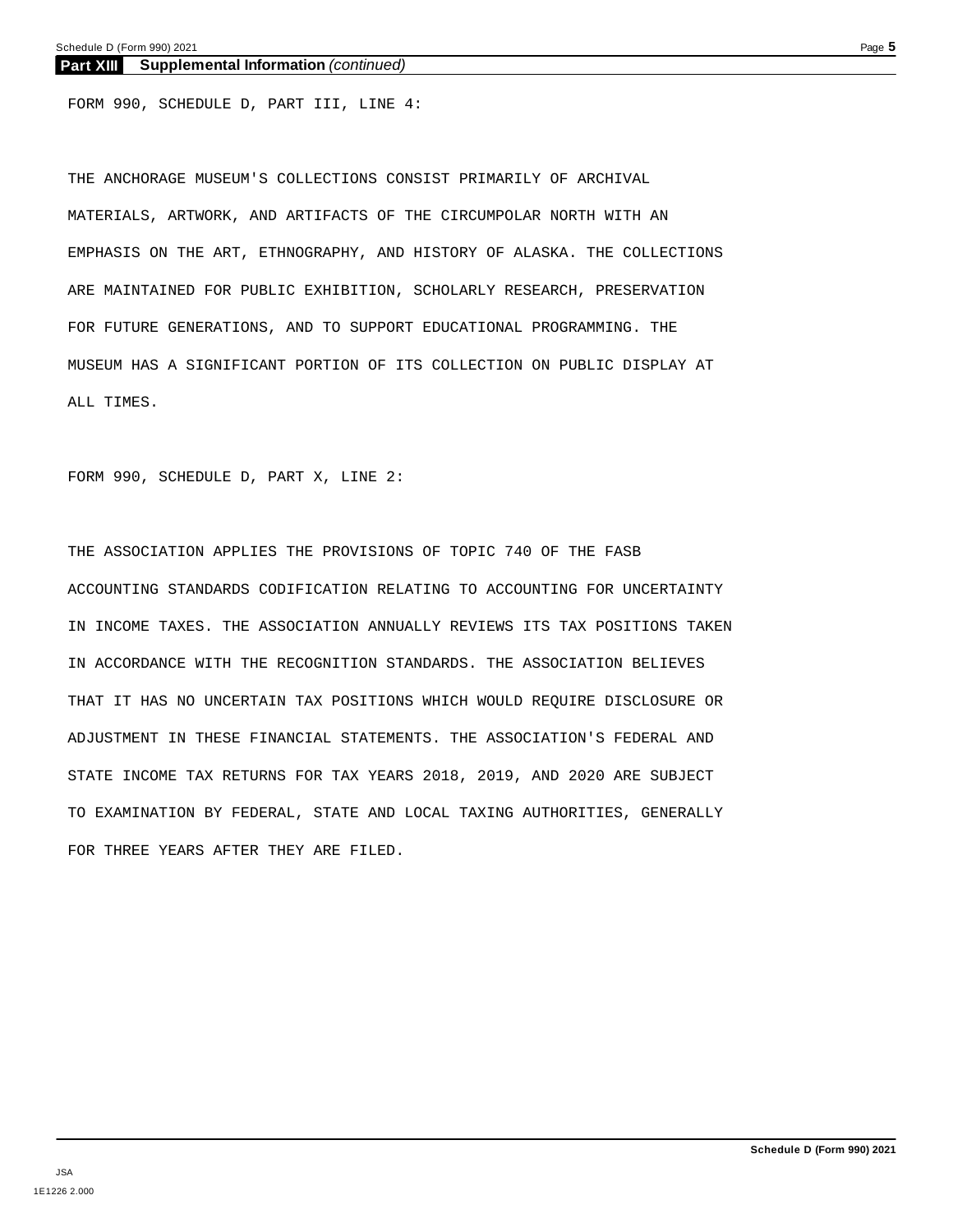## **Part XIII Supplemental Information** *(continued)*

FORM 990, SCHEDULE D, PART XI, LINE 2D:

EXPENSES FROM FUNDRAISING EVENTS, STORE, AND FACILITIES SHOWN ON THE AUDITED FINANCIALS WHEREAS SHOWN AS NET ON THE 990.

OTHER SUPPORTING SERVICES  $$615,592$ 

FORM 990, SCHEDULE D, PART XII, LINE 4B:

EXPENSES FROM FUNDRAISING EVENTS, STORE, AND FACILITIES SHOWN ON THE AUDITED FINANCIALS WHEREAS SHOWN AS NET ON THE 990.

OTHER SUPPORTING SERVICES  $$615,592$ 

JSA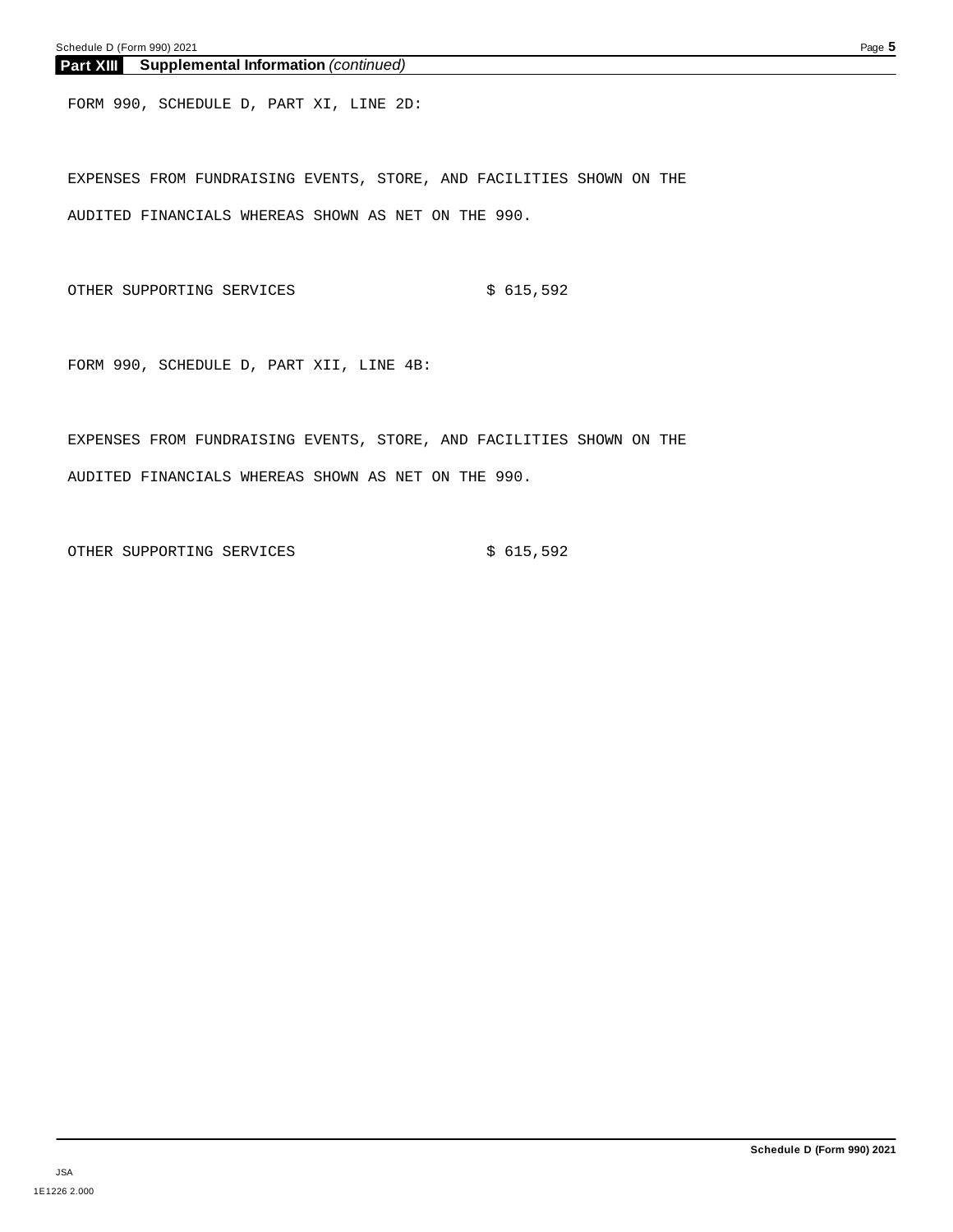| <b>SCHEDULE J</b><br><b>Compensation Information</b><br>(Form 990)<br>For certain Officers, Directors, Trustees, Key Employees, and Highest<br><b>Compensated Employees</b><br>Complete if the organization answered "Yes" on Form 990, Part IV, line 23. |                                                      |                                                                                                                      |                                | OMB No. 1545-0047     |             |
|-----------------------------------------------------------------------------------------------------------------------------------------------------------------------------------------------------------------------------------------------------------|------------------------------------------------------|----------------------------------------------------------------------------------------------------------------------|--------------------------------|-----------------------|-------------|
|                                                                                                                                                                                                                                                           |                                                      |                                                                                                                      |                                |                       |             |
|                                                                                                                                                                                                                                                           | Department of the Treasury                           | Attach to Form 990.                                                                                                  |                                | <b>Open to Public</b> |             |
|                                                                                                                                                                                                                                                           | Internal Revenue Service<br>Name of the organization | Go to www.irs.gov/Form990 for instructions and the latest information.                                               | Employer identification number | <b>Inspection</b>     |             |
|                                                                                                                                                                                                                                                           |                                                      |                                                                                                                      |                                |                       |             |
|                                                                                                                                                                                                                                                           |                                                      | ANCHORAGE MUSEUM ASSOCIATION<br><b>Questions Regarding Compensation</b>                                              | 92-6009317                     |                       |             |
| Part I                                                                                                                                                                                                                                                    |                                                      |                                                                                                                      |                                | <b>Yes</b>            | No          |
|                                                                                                                                                                                                                                                           |                                                      | 1a Check the appropriate box(es) if the organization provided any of the following to or for a person listed on Form |                                |                       |             |
|                                                                                                                                                                                                                                                           |                                                      | 990, Part VII, Section A, line 1a. Complete Part III to provide any relevant information regarding these items.      |                                |                       |             |
|                                                                                                                                                                                                                                                           |                                                      | First-class or charter travel<br>Housing allowance or residence for personal use                                     |                                |                       |             |
|                                                                                                                                                                                                                                                           |                                                      | Travel for companions<br>Payments for business use of personal residence                                             |                                |                       |             |
|                                                                                                                                                                                                                                                           |                                                      | Tax indemnification and gross-up payments<br>Health or social club dues or initiation fees                           |                                |                       |             |
|                                                                                                                                                                                                                                                           |                                                      | Discretionary spending account<br>Personal services (such as maid, chauffeur, chef)                                  |                                |                       |             |
|                                                                                                                                                                                                                                                           |                                                      |                                                                                                                      |                                |                       |             |
|                                                                                                                                                                                                                                                           |                                                      | If any of the boxes on line 1a are checked, did the organization follow a written policy regarding payment           |                                |                       |             |
|                                                                                                                                                                                                                                                           |                                                      | or reimbursement or provision of all of the expenses described above? If "No," complete Part III to                  |                                | 1b                    |             |
| $\mathbf{2}$                                                                                                                                                                                                                                              |                                                      | Did the organization require substantiation prior to reimbursing or allowing expenses incurred by all                |                                |                       |             |
|                                                                                                                                                                                                                                                           |                                                      | directors, trustees, and officers, including the CEO/Executive Director, regarding the items checked on line         |                                |                       |             |
|                                                                                                                                                                                                                                                           |                                                      |                                                                                                                      |                                | $\mathbf{2}$          |             |
| 3                                                                                                                                                                                                                                                         |                                                      | Indicate which, if any, of the following the organization used to establish the compensation of the                  |                                |                       |             |
|                                                                                                                                                                                                                                                           |                                                      | organization's CEO/Executive Director. Check all that apply. Do not check any boxes for methods used by a            |                                |                       |             |
|                                                                                                                                                                                                                                                           |                                                      | related organization to establish compensation of the CEO/Executive Director, but explain in Part III.               |                                |                       |             |
|                                                                                                                                                                                                                                                           |                                                      | $\mathbf{X}$<br>Compensation committee<br>Written employment contract                                                |                                |                       |             |
|                                                                                                                                                                                                                                                           |                                                      | $\mathbf X$<br>Independent compensation consultant<br>Compensation survey or study                                   |                                |                       |             |
|                                                                                                                                                                                                                                                           |                                                      | $\,$ X<br>Form 990 of other organizations<br>Approval by the board or compensation committee                         |                                |                       |             |
| 4                                                                                                                                                                                                                                                         |                                                      | During the year, did any person listed on Form 990, Part VII, Section A, line 1a, with respect to the filing         |                                |                       |             |
|                                                                                                                                                                                                                                                           |                                                      | organization or a related organization:                                                                              |                                |                       |             |
|                                                                                                                                                                                                                                                           |                                                      |                                                                                                                      |                                | 4a                    | Χ           |
|                                                                                                                                                                                                                                                           |                                                      | Participate in or receive payment from a supplemental nonqualified retirement plan?                                  |                                | 4b                    | $\mathbf X$ |
| c                                                                                                                                                                                                                                                         |                                                      | Participate in or receive payment from an equity-based compensation arrangement?                                     |                                | 4c                    | $\mathbf X$ |
|                                                                                                                                                                                                                                                           |                                                      | If "Yes" to any of lines 4a-c, list the persons and provide the applicable amounts for each item in Part III.        |                                |                       |             |
|                                                                                                                                                                                                                                                           |                                                      |                                                                                                                      |                                |                       |             |
|                                                                                                                                                                                                                                                           |                                                      | Only section $501(c)(3)$ , $501(c)(4)$ , and $501(c)(29)$ organizations must complete lines 5-9.                     |                                |                       |             |
| 5                                                                                                                                                                                                                                                         |                                                      | For persons listed on Form 990, Part VII, Section A, line 1a, did the organization pay or accrue any                 |                                |                       |             |
|                                                                                                                                                                                                                                                           |                                                      | compensation contingent on the revenues of:                                                                          |                                |                       |             |
|                                                                                                                                                                                                                                                           |                                                      |                                                                                                                      |                                | 5a                    | Χ           |
| b                                                                                                                                                                                                                                                         |                                                      |                                                                                                                      |                                | 5b                    | Χ           |
|                                                                                                                                                                                                                                                           |                                                      | If "Yes" on line 5a or 5b, describe in Part III.                                                                     |                                |                       |             |
| 6                                                                                                                                                                                                                                                         |                                                      | For persons listed on Form 990, Part VII, Section A, line 1a, did the organization pay or accrue any                 |                                |                       |             |
|                                                                                                                                                                                                                                                           |                                                      | compensation contingent on the net earnings of:                                                                      |                                |                       |             |
| a                                                                                                                                                                                                                                                         |                                                      |                                                                                                                      |                                | 6a                    | X           |
| b                                                                                                                                                                                                                                                         |                                                      |                                                                                                                      |                                | 6b                    | Χ           |
|                                                                                                                                                                                                                                                           |                                                      | If "Yes" on line 6a or 6b, describe in Part III.                                                                     |                                |                       |             |
| 7                                                                                                                                                                                                                                                         |                                                      | For persons listed on Form 990, Part VII, Section A, line 1a, did the organization provide any nonfixed              |                                |                       |             |
|                                                                                                                                                                                                                                                           |                                                      | payments not described on lines 5 and 6? If "Yes," describe in Part III.                                             |                                | $\overline{7}$        | Χ           |
| 8                                                                                                                                                                                                                                                         |                                                      | Were any amounts reported on Form 990, Part VII, paid or accrued pursuant to a contract that was subject             |                                |                       |             |
|                                                                                                                                                                                                                                                           |                                                      | to the initial contract exception described in Regulations section 53.4958-4(a)(3)? If "Yes," describe               |                                |                       |             |
|                                                                                                                                                                                                                                                           |                                                      |                                                                                                                      |                                | 8                     | Χ           |
| 9                                                                                                                                                                                                                                                         |                                                      | If "Yes" on line 8, did the organization also follow the rebuttable presumption procedure described in               |                                |                       |             |
|                                                                                                                                                                                                                                                           |                                                      | For Paperwork Reduction Act Notice, see the Instructions for Form 990.                                               | Schedule J (Form 990) 2021     | 9                     |             |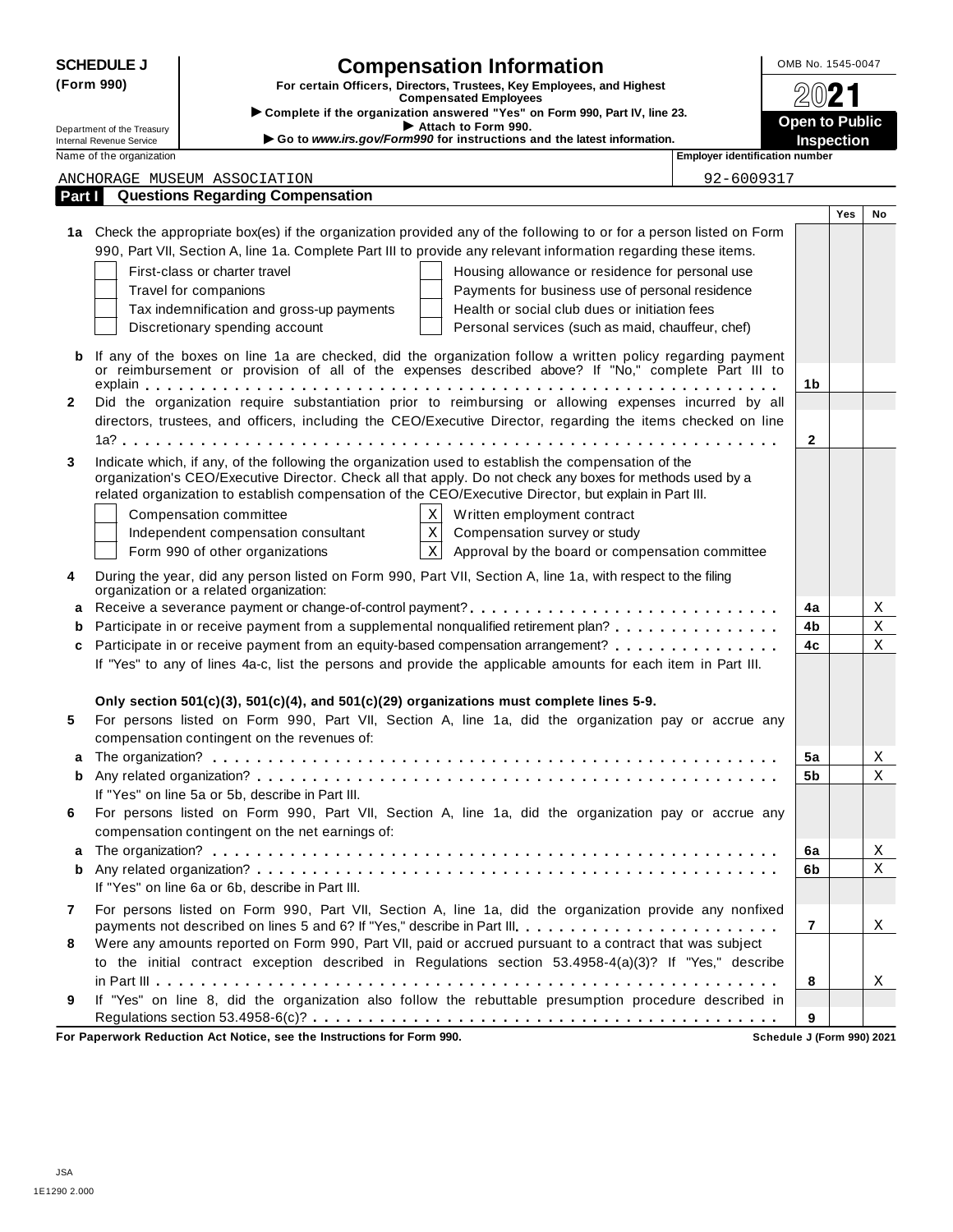#### Schedule J (Form 990) 2021<br>**Part II** Officers, Directors, Trustees, Key Employees, and Highest Compensated Employees. Use duplicate copies if additional space is needed. **Part II Officers, Directors, Trustees, Key Employees, and Highest Compensated Employees.** Use duplicate copies ifadditional space is needed.

For each individual whose compensation must be reported on Schedule J, report compensation from the organization on row (i) and from related organizations, described in the instructions, on row (ii). Do not list any individuals that aren't listed on Form 990, Part VII.

Note: The sum of columns (B)(i)-(iii) for each listed individual must equal the total amount of Form 990, Part VII, Section A, line 1a, applicable column (D) and (E) amounts for that individual.

| (A) Name and Title      |      |                          | (B) Breakdown of W-2 and/or 1099-MISC and/or 1099-NEC compensation |                                                                             | (C) Retirement and | (D) Nontaxable | (E) Total of columns | (F) Compensation                                           |
|-------------------------|------|--------------------------|--------------------------------------------------------------------|-----------------------------------------------------------------------------|--------------------|----------------|----------------------|------------------------------------------------------------|
|                         |      | (i) Base<br>compensation | (ii) Bonus & incentive<br>compensation                             | other deferred<br>(iii) Other<br>compensation<br>reportable<br>compensation |                    | benefits       | $(B)(i)-(D)$         | in column (B) reported<br>as deferred on prior<br>Form 990 |
| JULIE DECKER            | (i)  | 256,902.                 | 15,000.                                                            |                                                                             | 28,290             | 5,925.         | 306,117.             |                                                            |
| 1 CEO                   | (i)  |                          |                                                                    |                                                                             |                    |                |                      |                                                            |
|                         | (i)  |                          |                                                                    |                                                                             |                    |                |                      |                                                            |
| $\overline{\mathbf{2}}$ | (i)  |                          |                                                                    |                                                                             |                    |                |                      |                                                            |
|                         | (i)  |                          |                                                                    |                                                                             |                    |                |                      |                                                            |
| $\mathbf{3}$            | (i)  |                          |                                                                    |                                                                             |                    |                |                      |                                                            |
|                         | (i)  |                          |                                                                    |                                                                             |                    |                |                      |                                                            |
| 4                       | (i)  |                          |                                                                    |                                                                             |                    |                |                      |                                                            |
|                         | (i)  |                          |                                                                    |                                                                             |                    |                |                      |                                                            |
| 5                       | (i)  |                          |                                                                    |                                                                             |                    |                |                      |                                                            |
|                         | (i)  |                          |                                                                    |                                                                             |                    |                |                      |                                                            |
| 6                       | (i)  |                          |                                                                    |                                                                             |                    |                |                      |                                                            |
|                         | (i)  |                          |                                                                    |                                                                             |                    |                |                      |                                                            |
| $\overline{7}$          | (i)  |                          |                                                                    |                                                                             |                    |                |                      |                                                            |
|                         | (i)  |                          |                                                                    |                                                                             |                    |                |                      |                                                            |
| 8                       | (i)  |                          |                                                                    |                                                                             |                    |                |                      |                                                            |
|                         | (i)  |                          |                                                                    |                                                                             |                    |                |                      |                                                            |
| 9                       | (i)  |                          |                                                                    |                                                                             |                    |                |                      |                                                            |
|                         | (i)  |                          |                                                                    |                                                                             |                    |                |                      |                                                            |
| 10                      | (i)  |                          |                                                                    |                                                                             |                    |                |                      |                                                            |
|                         | (i)  |                          |                                                                    |                                                                             |                    |                |                      |                                                            |
| $11$                    | (ii) |                          |                                                                    |                                                                             |                    |                |                      |                                                            |
|                         | (i)  |                          |                                                                    |                                                                             |                    |                |                      |                                                            |
| 12                      | (i)  |                          |                                                                    |                                                                             |                    |                |                      |                                                            |
|                         | (i)  |                          |                                                                    |                                                                             |                    |                |                      |                                                            |
| 13                      | (i)  |                          |                                                                    |                                                                             |                    |                |                      |                                                            |
|                         | (i)  |                          |                                                                    |                                                                             |                    |                |                      |                                                            |
| 14                      | (i)  |                          |                                                                    |                                                                             |                    |                |                      |                                                            |
|                         | (i)  |                          |                                                                    |                                                                             |                    |                |                      |                                                            |
| 15                      | (i)  |                          |                                                                    |                                                                             |                    |                |                      |                                                            |
|                         | (i)  |                          |                                                                    |                                                                             |                    |                |                      |                                                            |
| 16                      | (i)  |                          |                                                                    |                                                                             |                    |                |                      |                                                            |

**Schedule J (Form 990) 2021**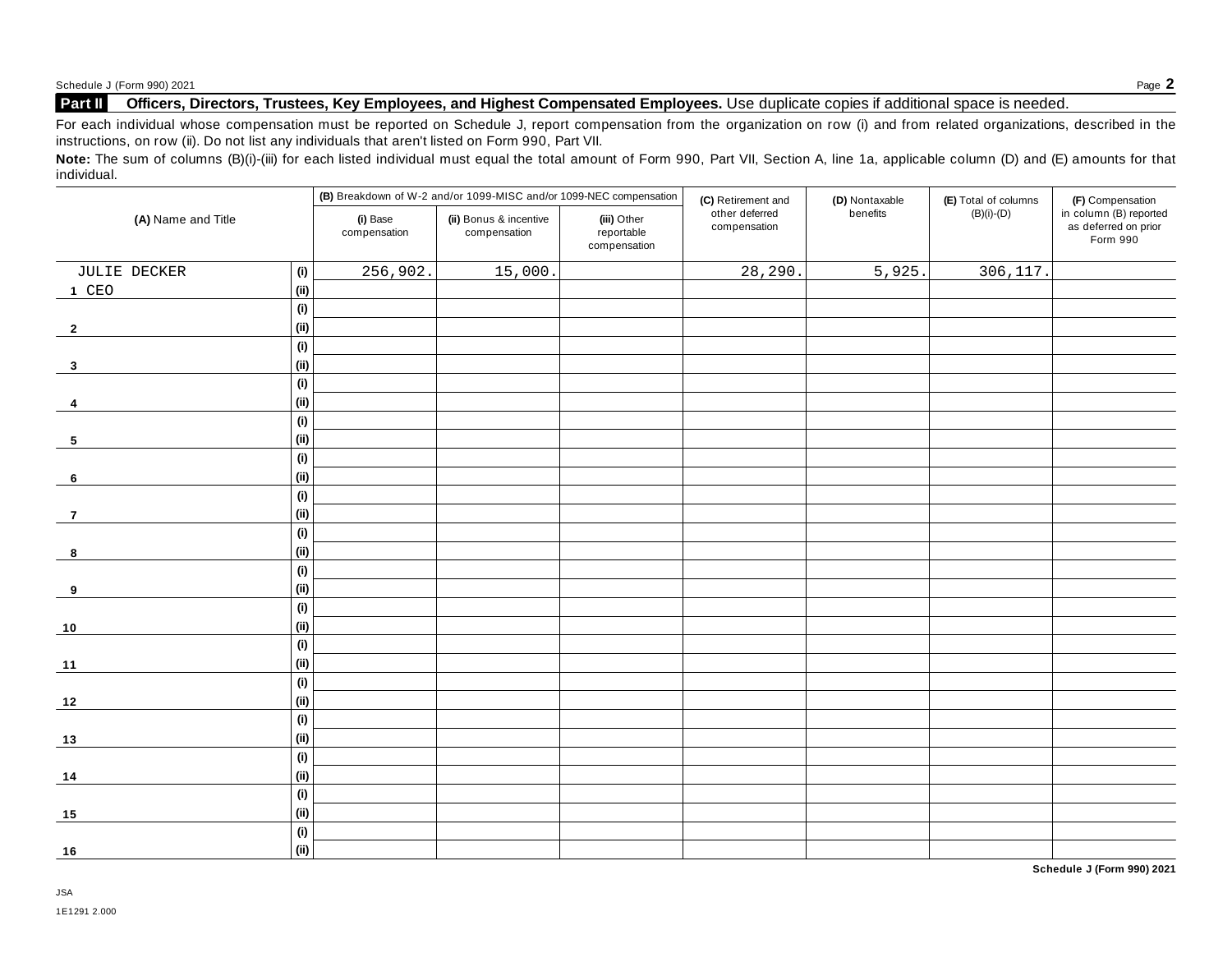# SCHEDULE M<br>
(Form 990) **Schedule Moncash Contributions**<br>  $\begin{array}{r} \boxed{\text{OMB No. 1545-0047}} \\ \text{Form 990 Part IV lines 29 or 30} \end{array}$

**Department of the Treasury<br>Internal Revenue Service** 

**Examplete** if the organizations answered "Yes" on Form 990, Part Ⅳ, lines 29 or 30. 
<br>● Attach to Form 990. **Department of the Treasury ▶ Attach to Form 990.**<br>Internal Revenue Service ▶ Go to *www.irs.gov/Form990* for instructions and the latest information.<br>Nome of the organization aumhor



Name of the organization **intervalse and the organization intervalse and the organization number intervalse and the organization number** 

#### ANCHORAGE MUSEUM ASSOCIATION 92-6009317

| Part I       | <b>Types of Property</b>                                                                                           |                               |                                                        |                                                                                    |                                                              |
|--------------|--------------------------------------------------------------------------------------------------------------------|-------------------------------|--------------------------------------------------------|------------------------------------------------------------------------------------|--------------------------------------------------------------|
|              |                                                                                                                    | (a)<br>Check if<br>applicable | (b)<br>Number of contributions or<br>items contributed | (c)<br>Noncash contribution<br>amounts reported on<br>Form 990, Part VIII, line 1g | (d)<br>Method of determining<br>noncash contribution amounts |
| 1.           | Art - Works of art [19]                                                                                            |                               |                                                        |                                                                                    |                                                              |
| $\mathbf{2}$ | Art - Historical treasures                                                                                         | X                             | 19                                                     | 22,100.                                                                            | VALUATION                                                    |
| 3            | Art - Fractional interests                                                                                         |                               |                                                        |                                                                                    |                                                              |
| 4            | Books and publications entering and publications                                                                   |                               |                                                        |                                                                                    |                                                              |
| 5            | Clothing and household                                                                                             |                               |                                                        |                                                                                    |                                                              |
|              |                                                                                                                    |                               |                                                        |                                                                                    |                                                              |
| 6            | Cars and other vehicles <b>Cars</b> and other vehicles                                                             |                               |                                                        |                                                                                    |                                                              |
| 7            |                                                                                                                    |                               |                                                        |                                                                                    |                                                              |
| 8            |                                                                                                                    |                               |                                                        |                                                                                    |                                                              |
| 9            | Securities - Publicly traded [100]                                                                                 | Χ                             | $\mathbf{3}$                                           | 49,069.                                                                            | AVE. HIGH/LOW COST                                           |
| 10           | Securities - Closely held stock [15]                                                                               |                               |                                                        |                                                                                    |                                                              |
| 11           | Securities - Partnership, LLC,                                                                                     |                               |                                                        |                                                                                    |                                                              |
|              | or trust interests [1]                                                                                             |                               |                                                        |                                                                                    |                                                              |
| 12           | Securities - Miscellaneous                                                                                         |                               |                                                        |                                                                                    |                                                              |
| 13           | Qualified conservation                                                                                             |                               |                                                        |                                                                                    |                                                              |
|              | contribution - Historic                                                                                            |                               |                                                        |                                                                                    |                                                              |
|              | structures                                                                                                         |                               |                                                        |                                                                                    |                                                              |
| 14           | Qualified conservation                                                                                             |                               |                                                        |                                                                                    |                                                              |
|              | contribution - Other                                                                                               |                               |                                                        |                                                                                    |                                                              |
| 15           | Real estate - Residential New York                                                                                 |                               |                                                        |                                                                                    |                                                              |
| 16           | Real estate - Commercial                                                                                           |                               |                                                        |                                                                                    |                                                              |
| 17           | Real estate - Other <b>Call 2018</b>                                                                               |                               |                                                        |                                                                                    |                                                              |
| 18           | Collectibles <u>  _ _ _ _</u>                                                                                      |                               |                                                        |                                                                                    |                                                              |
| 19           | Food inventory entertainment in the late                                                                           |                               |                                                        |                                                                                    |                                                              |
| 20           | Drugs and medical supplies <b>Fig. 1.1 Fig. 1.1</b>                                                                |                               |                                                        |                                                                                    |                                                              |
| 21           |                                                                                                                    |                               |                                                        |                                                                                    |                                                              |
| 22           |                                                                                                                    |                               |                                                        |                                                                                    |                                                              |
| 23           | Scientific specimens [1994]                                                                                        |                               |                                                        |                                                                                    |                                                              |
| 24           | Archeological artifacts [1995]                                                                                     |                               |                                                        |                                                                                    |                                                              |
| 25           | Other $\blacktriangleright$ ( $\_\_\_\_\_\_\_\_\_$ )                                                               |                               |                                                        |                                                                                    |                                                              |
| 26           | Other $\blacktriangleright$ ( $\_\_\_\_\_\_\_\_$ )                                                                 |                               |                                                        |                                                                                    |                                                              |
| 27           | Other $\blacktriangleright$ ( $\qquad \qquad$                                                                      |                               |                                                        |                                                                                    |                                                              |
|              | 28 Other $\blacktriangleright$ (                                                                                   |                               |                                                        |                                                                                    |                                                              |
| 29           | Number of Forms 8283 received by the organization during the tax year for contributions for                        |                               |                                                        |                                                                                    |                                                              |
|              | which the organization completed Form 8283, Part V, Donee Acknowledgement                                          |                               |                                                        |                                                                                    | 29                                                           |
|              |                                                                                                                    |                               |                                                        |                                                                                    | <b>Yes</b><br>No                                             |
|              | 30a During the year, did the organization receive by contribution any property reported in Part I, lines 1 through |                               |                                                        |                                                                                    |                                                              |
|              | 28, that it must hold for at least three years from the date of the initial contribution, and which isn't required |                               |                                                        |                                                                                    |                                                              |
|              | to be used for exempt purposes for the entire holding period?                                                      |                               |                                                        |                                                                                    | 30a<br>Χ                                                     |
|              | <b>b</b> If "Yes," describe the arrangement in Part II.                                                            |                               |                                                        |                                                                                    |                                                              |
| 31           | Does the organization have a gift acceptance policy that requires the review of any nonstandard                    |                               |                                                        |                                                                                    |                                                              |
|              |                                                                                                                    |                               |                                                        |                                                                                    | Χ<br>31                                                      |
|              | 32a Does the organization hire or use third parties or related organizations to solicit, process, or sell noncash  |                               |                                                        |                                                                                    |                                                              |
|              |                                                                                                                    |                               |                                                        |                                                                                    | Χ<br>32a                                                     |
|              | <b>b</b> If "Yes," describe in Part II.                                                                            |                               |                                                        |                                                                                    |                                                              |
| 33           | If the organization didn't report an amount in column (c) for a type of property for which column (a) is checked,  |                               |                                                        |                                                                                    |                                                              |
|              | describe in Part II.                                                                                               |                               |                                                        |                                                                                    |                                                              |

**For Paperwork Reduction Act Notice, see the Instructions for Form 990. Schedule M (Form 990) 2021**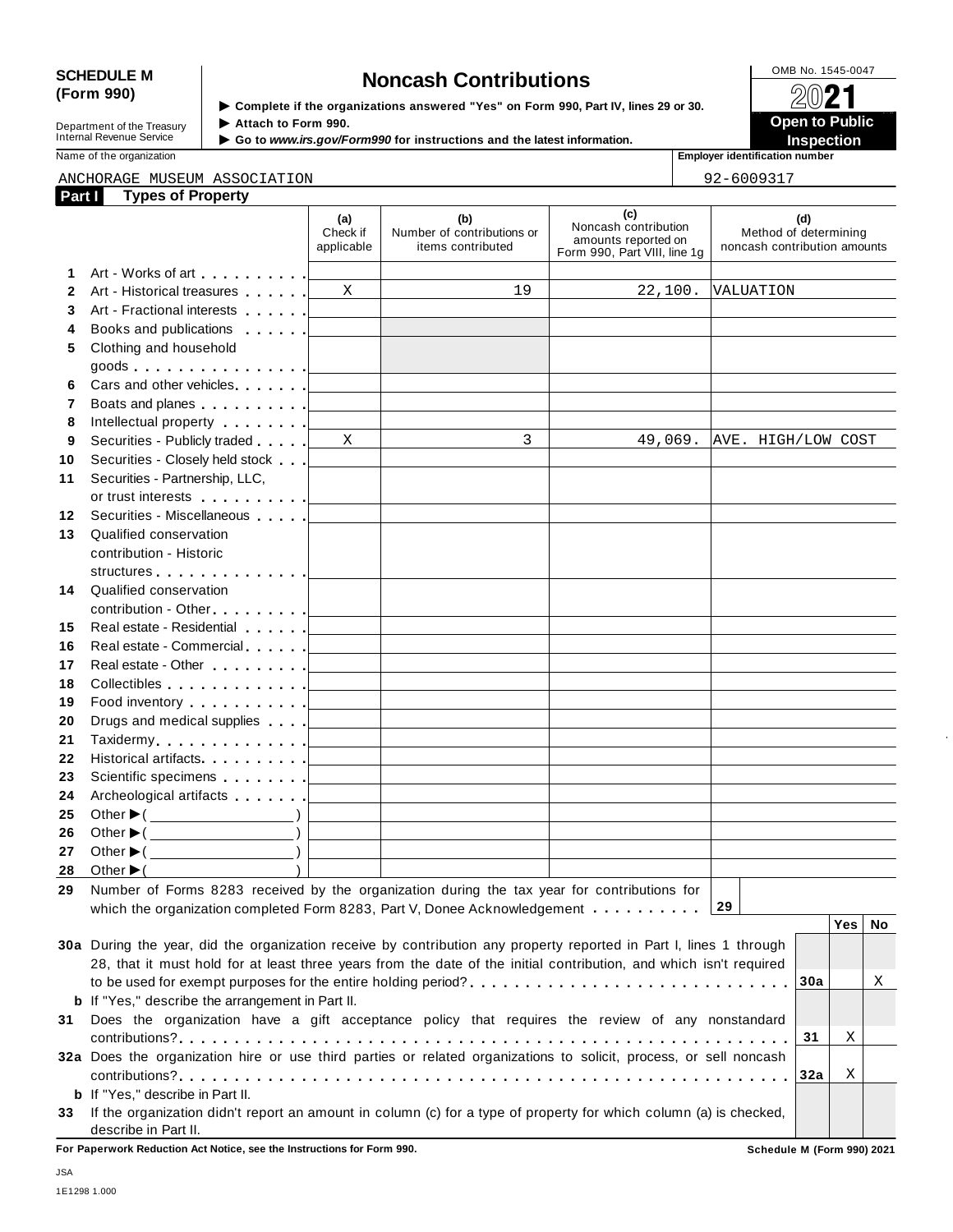### **SCHEDULE O** Supplemental Information to Form 990 or 990-EZ DOMB No. 1545-0047

**(Form 990 or 990-EZ) Complete to provide information for responses to specific questions on** plete to provide information for responses to specific questions on  $\bigotimes_{\mathbb{Z}}\mathbb{Q}$  21 I **Attach to Form <sup>990</sup> or 990-EZ. Open to Public** Department of the Treasury <br>Depen to Public<br>Name of the organization<br>Name of the organization<br>Name of the organization<br>Name of the organization



ANCHORAGE MUSEUM ASSOCIATION **192-6009317** 

#### **FORM 990, PART III, LINE 1:**

OUR MISSION: TO BE A MUSEUM FOR PEOPLE, PLACE, PLANET, AND POTENTIAL, IN SERVICE OF A SUSTAINABLE AND EQUITABLE NORTH, WITH CREATIVITY AND IMAGINATION FOR WHAT IS POSSIBLE.

OUR VISION: A PLACE OF IDEAS AND TRANSFORMATION, NARRATIVES AND PERSPECTIVES, RESILIENT AND RELEVANT COMMUNITIES, RESPONSIVE TO A RAPIDLY CHANGING WORLD TOWARD A BETTER FUTURE FOR ALL. THE ANCHORAGE MUSEUM ASSOCIATION HOLDS A CONTRACT WITH THE MUNICIPALITY OF ANCHORAGE, WHICH OWNS THE FACILITY AND THE COLLECTION. THE ANCHORAGE MUSEUM ASSOCIATION IS A PRIVATE NONPROFIT THAT HAS SOLE AUTHORITY TO OPERATE THE MUSEUM, MAINTAIN THE FACILITY, RAISE FUNDS, AND DELIVER PROGRAMS IN ACCORDANCE WITH THE MISSION.

#### **FORM 990, PART VI, LINE 11B:**

THE ASSOCIATION HAS THE COMPLETED FORM 990 REVIEWED BY THE TREASURER AFTER THE CFO HAS COMPLETED THE PRE-FILING REVIEW OF THE COMPLETED RETURN. DRAFTS OF THE RETURN ARE REVIEWED BY ONE OR MORE MEMBERS OF THE FINANCE COMMITTEE PRIOR TO FILING.

#### **FORM 990, PART VI, LINE 12C:**

AN ANNUAL QUESTIONNAIRE IS GIVEN TO EACH BOARD OF DIRECTORS TO UPDATE INCLUDING A CONFLICT OF INTEREST STATEMENT.

#### **FORM 990, PART VI, LINE 15A:**

BOARD MEMBERS ARE NOT COMPENSATED, BUT COMPENSATION AND BENEFITS FOR THE MUSEUM DIRECTOR ARE SET BY THE BOARD. THE MUSEUM DIRECTOR IS CURRENTLY WORKING UNDER A FIVE-YEAR CONTRACT THAT STIPULATES THE PROCESS OF PERFORMANCE EVALUATION AND DETERMINING COMPENSATION CHANGES.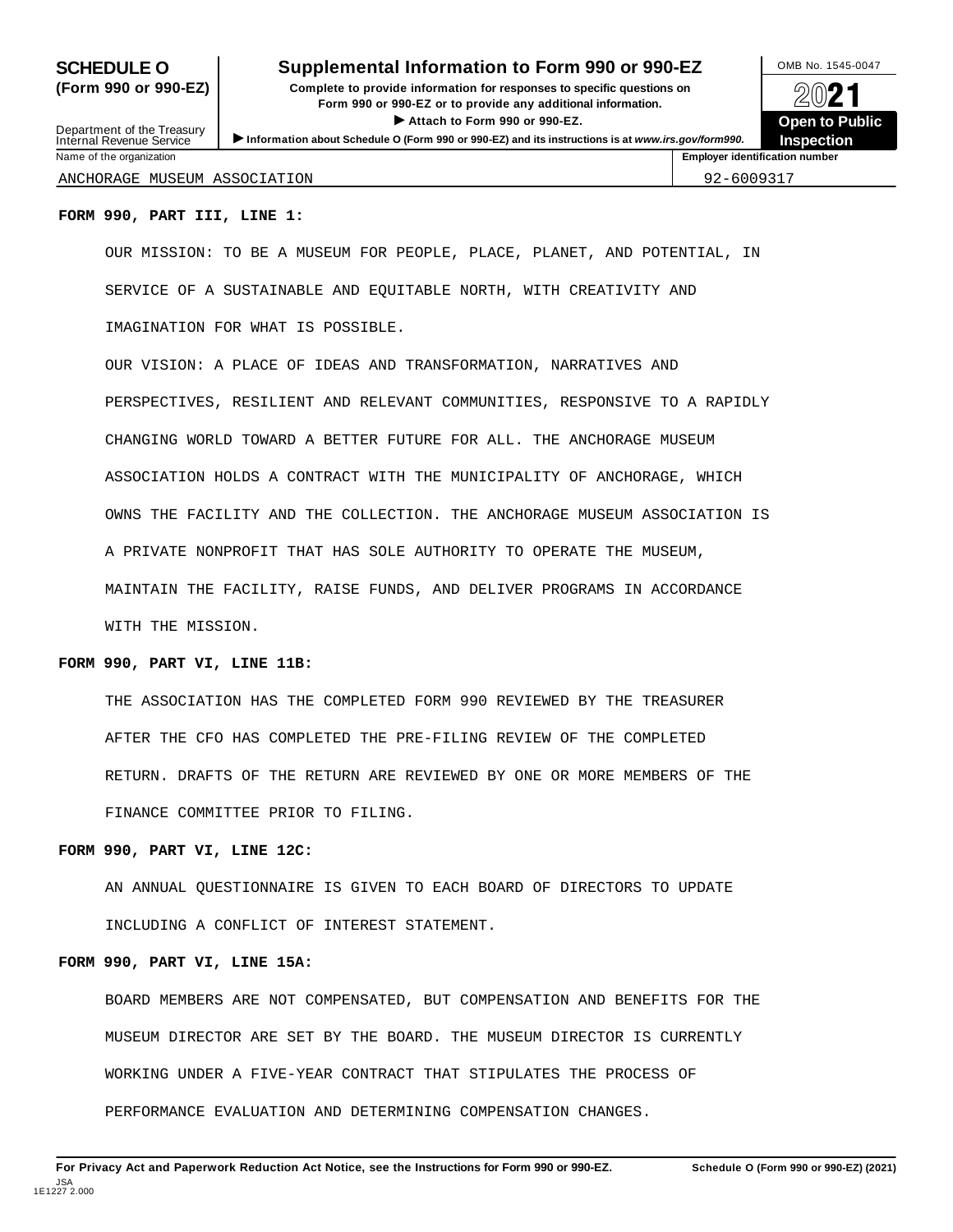## **SCHEDULE O** Supplemental Information to Form 990 or 990-EZ DAMB No. 1545-0047

**(Form 990 or 990-EZ) Complete to provide information for responses to specific questions on Form** 990 or 990-EZ or to provide any additional information. <br>
Attach to Form 990 or 990-EZ. **Dem** to Public  $\blacktriangleright$  Attach to Form 990 or 990-EZ.



Department of the Treasury<br>Internal Revenue Service Infernal Revenue Service<br>Inspection about Schedule O (Form 990 or 990-EZ) and its instructions is at www.irs.gov/form990.<br>Name of the organization number

**FORM 990, PART VI, LINE 19:**

THE GOVERNING DOCUMENTS ARE AVAILABLE UPON REQUEST.

### **FORM 990, PART VIII & IX:**

COVID-19 CONTINUED TO IMPACT THE ASSOCIATION'S OPERATIONS, PROGRAMS AND EXHIBITIONS WITH SIGNIFICANT REDUCTIONS TO EARNED INCOME AGAIN IN 2021. THE ASSOCIATION WAS AWARDED FUNDING FROM THE CARES, ARPA, THE SBA SHUTTERED VENUE GRANT AND THE PAYROLL PROTECTION PLAN, FOR A TOTAL OF \$5,596,028 OVER A TWO-YEAR PERIOD. THIS FUNDING, ALONG WITH STRATEGIC COST ALIGNMENTS, ALLOWED THE ASSOCIATION TO RETAIN STAFF AND PIVOT PROGRAMMING WHILE IT CONTINUED TO MEET ITS MISSION TO THE COMMUNITY THROUGH ITS EXHIBITIONS AND EDUCATIONAL AND COMMUNITY PROGRAMS. THE FUNDING RECEIVED WILL BE APPLIED OVER THE NEXT THREE TO FIVE YEARS TO OPERATIONS.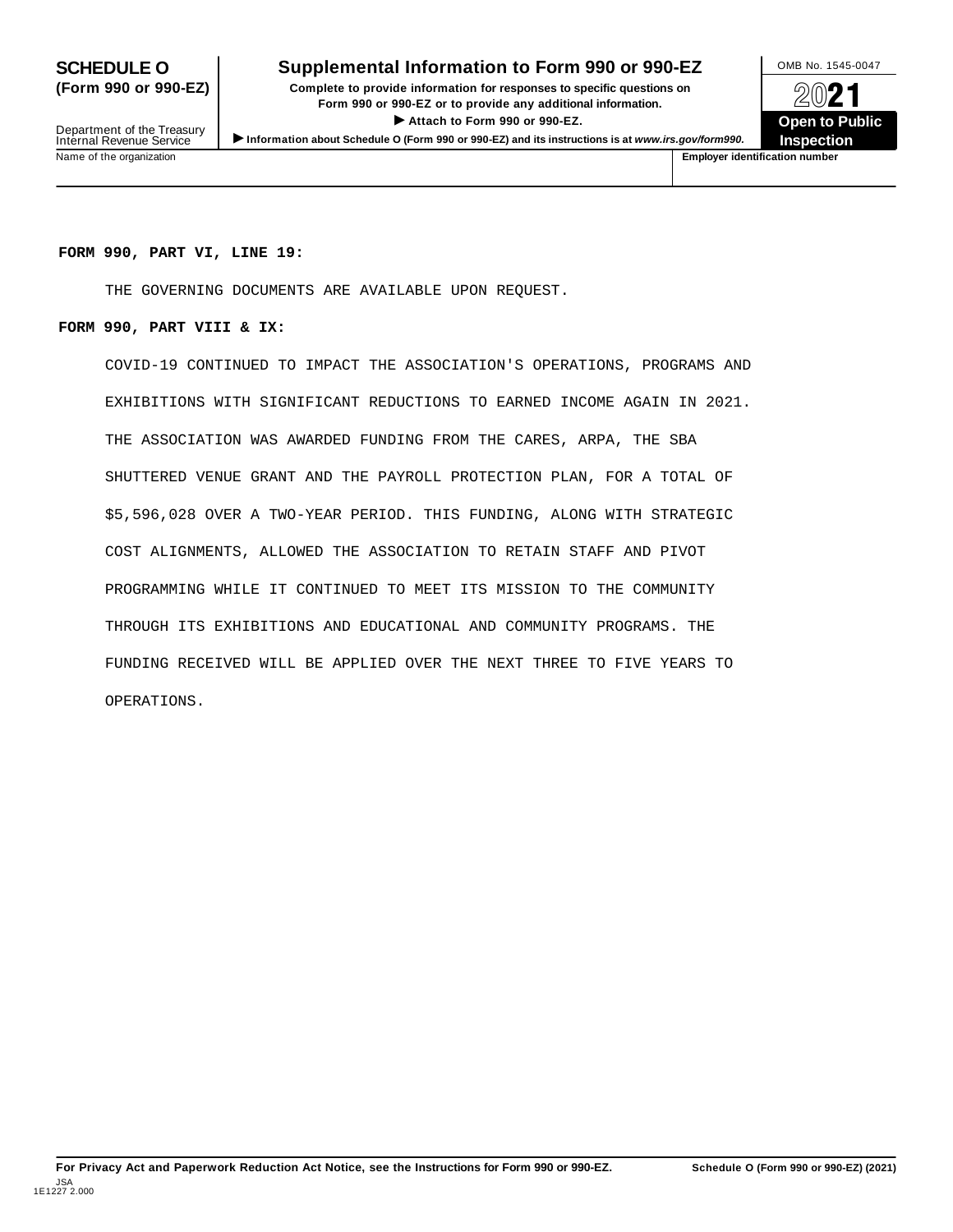| Page 2<br>Schedule O (Form 990 or 990-EZ) 2021       |        |                                       |            |  |  |  |  |  |  |  |
|------------------------------------------------------|--------|---------------------------------------|------------|--|--|--|--|--|--|--|
| Name of the organization                             |        | <b>Employer identification number</b> |            |  |  |  |  |  |  |  |
| 92-6009317<br>ANCHORAGE MUSEUM ASSOCIATION           |        |                                       |            |  |  |  |  |  |  |  |
|                                                      |        |                                       |            |  |  |  |  |  |  |  |
| FORM 990, PART III, LINE 4D - OTHER PROGRAM SERVICES |        |                                       |            |  |  |  |  |  |  |  |
| DESCRIPTION                                          | GRANTS | EXPENSES                              | REVENUE    |  |  |  |  |  |  |  |
|                                                      |        |                                       |            |  |  |  |  |  |  |  |
| CAPITAL EXPENDITURE FOR 2021                         |        | 354,105.                              |            |  |  |  |  |  |  |  |
| VISITOR SERVICES                                     |        | 429,849.                              | 1,328,594. |  |  |  |  |  |  |  |
| TOTALS                                               |        | 783,954.                              | 1,328,594. |  |  |  |  |  |  |  |
|                                                      |        | .========                             |            |  |  |  |  |  |  |  |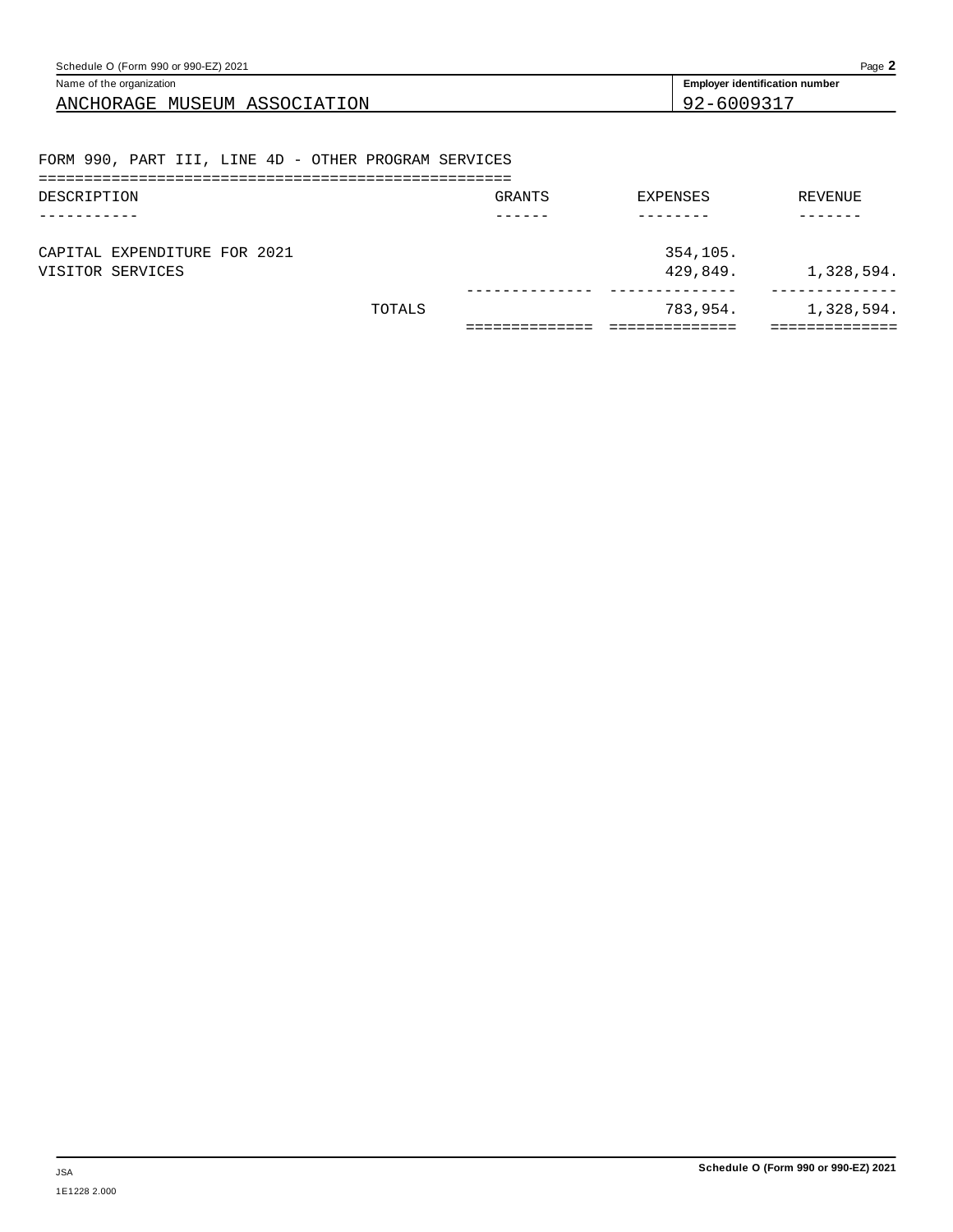| Schedule O (Form 990 or 990-EZ) 2021                                               |                                                    | Page 2                                |
|------------------------------------------------------------------------------------|----------------------------------------------------|---------------------------------------|
| Name of the organization                                                           |                                                    | <b>Employer identification number</b> |
| ANCHORAGE MUSEUM ASSOCIATION                                                       | 92-6009317                                         |                                       |
|                                                                                    |                                                    |                                       |
| FORM 990, PART VII-COMPENSATION OF THE 5 HIGHEST PAID IND. CONTRACTORS             |                                                    |                                       |
| NAME AND ADDRESS<br>.                                                              | DESCRIPTION OF SERVICES<br>----------------------- | COMPENSATION<br>------------          |
| NANA MANAGEMENT SERVICES<br>800 E DIMOND BLVD, SUITE 3-450<br>ANCHORAGE, AK 99515  | SECURITY                                           | 604, 426.                             |
| MR CLEAN JANITORIAL SERVICES<br>P.O. BOX 241493<br>ANCHORAGE, AK 99524             | JANITORIAL SERVICES                                | 238,702.                              |
| SUPERIOR MECHANICAL SERVICES<br>2220 E 88TH AVENUE<br>ANCHORAGE, AK 99507          | MECHANICAL SERVICES                                | 212,513.                              |
| PINNACLE MECHANICAL<br>5821 ARCTIC BLVD., UNIT D<br>ANCHORAGE, AK 99518            | MECHANICAL SERVICES                                | 179,948.                              |
| DAWLEY & ASSOCIATES, INC.<br>1020 1ST AVENUE SOUTH, SUITE 205<br>SEATTLE, WA 98134 | WEBSITE SERVICES                                   | 146,635.                              |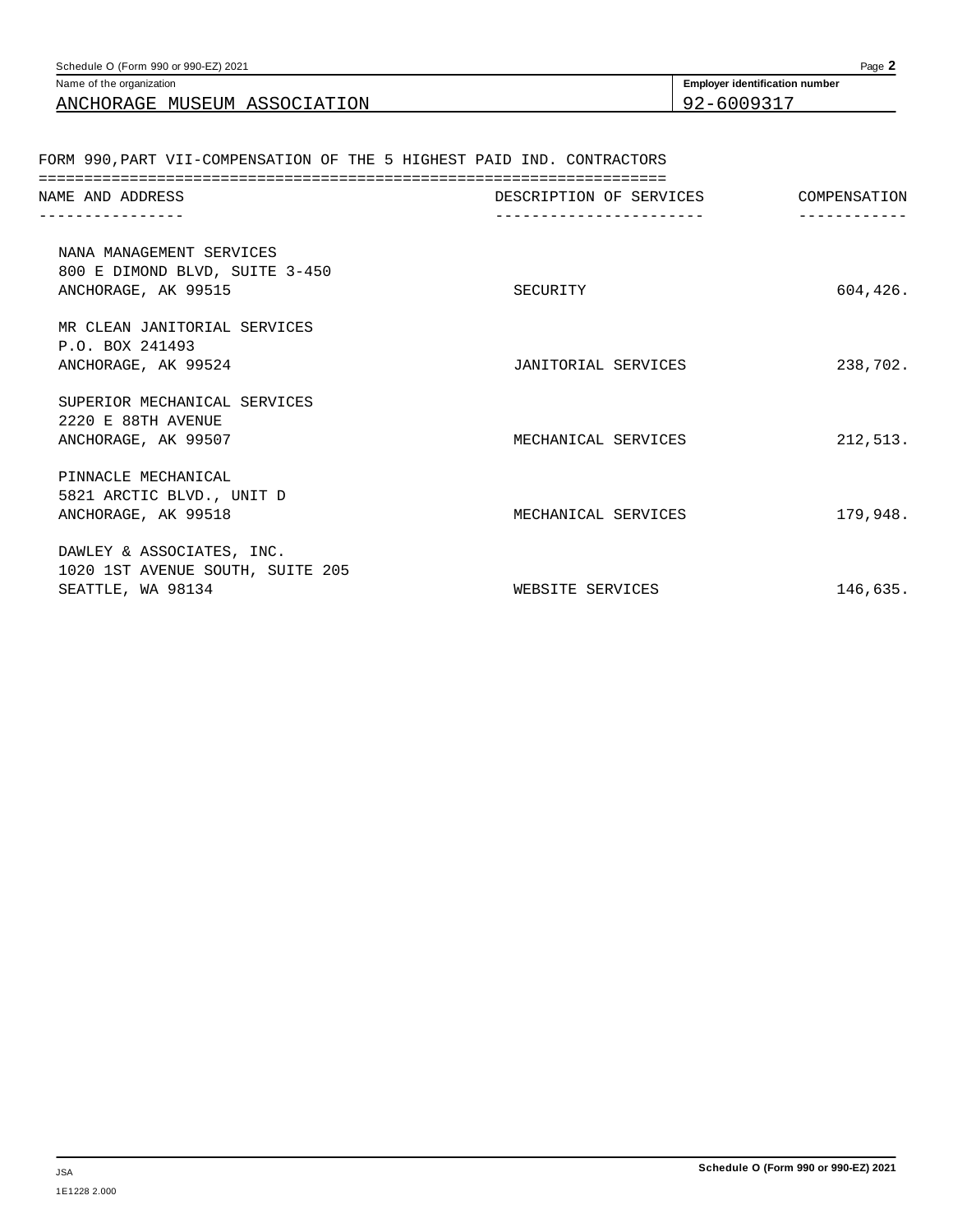# OMB No. 1545-0047 **SCHEDULE R (Form 990) Related Organizations and Unrelated Partnerships**

 $\triangleright$  Complete if the organization answered "Yes" on Form 990, Part IV, line 33, 34, 35b, 36, or 37.  $\angle$  **COLP**  $\angle$  **Public Form 990. COLP <b>Dependent in the state of the state of the state of the state of the state of the state of the state of the state of the state of the state of the state of the state of the s** 

Department of the Treasury<br>
Internal Revenue Service<br>
Name of the organization<br>
Name of the organization<br>
Name of the organization<br> **Name of the organization** 

Department of the Treasury<br>Internal Revenue Service

ANCHORAGE MUSEUM ASSOCIATION 92-6009317

#### **Part I Identification of Disregarded Entities.** Complete if the organization answered "Yes" on Form 990, Part IV, line 33.

| (a)<br>Name, address, and EIN (if applicable) of disregarded entity | (b)<br>Primary activity | (c)<br>Legal domicile (state<br>or foreign country) | (d)<br>Total income | (e)<br>End-of-year assets | (f)<br>Direct controlling<br>entity |
|---------------------------------------------------------------------|-------------------------|-----------------------------------------------------|---------------------|---------------------------|-------------------------------------|
| (1)                                                                 |                         |                                                     |                     |                           |                                     |
| (2)                                                                 |                         |                                                     |                     |                           |                                     |
| (3)                                                                 |                         |                                                     |                     |                           |                                     |
| (4)                                                                 |                         |                                                     |                     |                           |                                     |
| (5)                                                                 |                         |                                                     |                     |                           |                                     |
| (6)                                                                 |                         |                                                     |                     |                           |                                     |

**Identification of Related Tax-Exempt Organizations.** Complete if the organization answered "Yes" on Form 990, Part IV, line 34, because it had **Part II** one or more related tax-exempt organizations during the tax year.

| (a)<br>Name, address, and EIN of related organization |                     | (b)<br>Primary activity | (c)<br>Legal domicile (state  <br>or foreign country) | (d)<br>Exempt Code section | (e)<br>Public charity status<br>(if section $501(c)(3)$ ) | (f)<br>Direct controlling<br>entity | (g)<br>Section $512(b)(13)$<br>controlled<br>entity? |           |
|-------------------------------------------------------|---------------------|-------------------------|-------------------------------------------------------|----------------------------|-----------------------------------------------------------|-------------------------------------|------------------------------------------------------|-----------|
|                                                       |                     |                         |                                                       |                            |                                                           |                                     | Yes                                                  | <b>No</b> |
| (1) ANCHORAGE MUSEUM FOUNDATION                       | 92-0129376          |                         |                                                       |                            |                                                           |                                     |                                                      |           |
| 625 C STREET                                          | ANCHORAGE, AK 99501 | SEE STMT                | AK                                                    | 501(C)3                    | LINE 12D                                                  | AMA                                 | X                                                    |           |
| (2)                                                   |                     |                         |                                                       |                            |                                                           |                                     |                                                      |           |
|                                                       |                     |                         |                                                       |                            |                                                           |                                     |                                                      |           |
| (3)                                                   |                     |                         |                                                       |                            |                                                           |                                     |                                                      |           |
|                                                       |                     |                         |                                                       |                            |                                                           |                                     |                                                      |           |
| (4)                                                   |                     |                         |                                                       |                            |                                                           |                                     |                                                      |           |
|                                                       |                     |                         |                                                       |                            |                                                           |                                     |                                                      |           |
| (5)                                                   |                     |                         |                                                       |                            |                                                           |                                     |                                                      |           |
|                                                       |                     |                         |                                                       |                            |                                                           |                                     |                                                      |           |
| (6)                                                   |                     |                         |                                                       |                            |                                                           |                                     |                                                      |           |
|                                                       |                     |                         |                                                       |                            |                                                           |                                     |                                                      |           |
| (7)                                                   |                     |                         |                                                       |                            |                                                           |                                     |                                                      |           |
|                                                       |                     |                         |                                                       |                            |                                                           |                                     |                                                      |           |

**For Paperwork Reduction Act Notice, see the Instructions for Form 990. Schedule R (Form 990) 2021**

**Inspection**

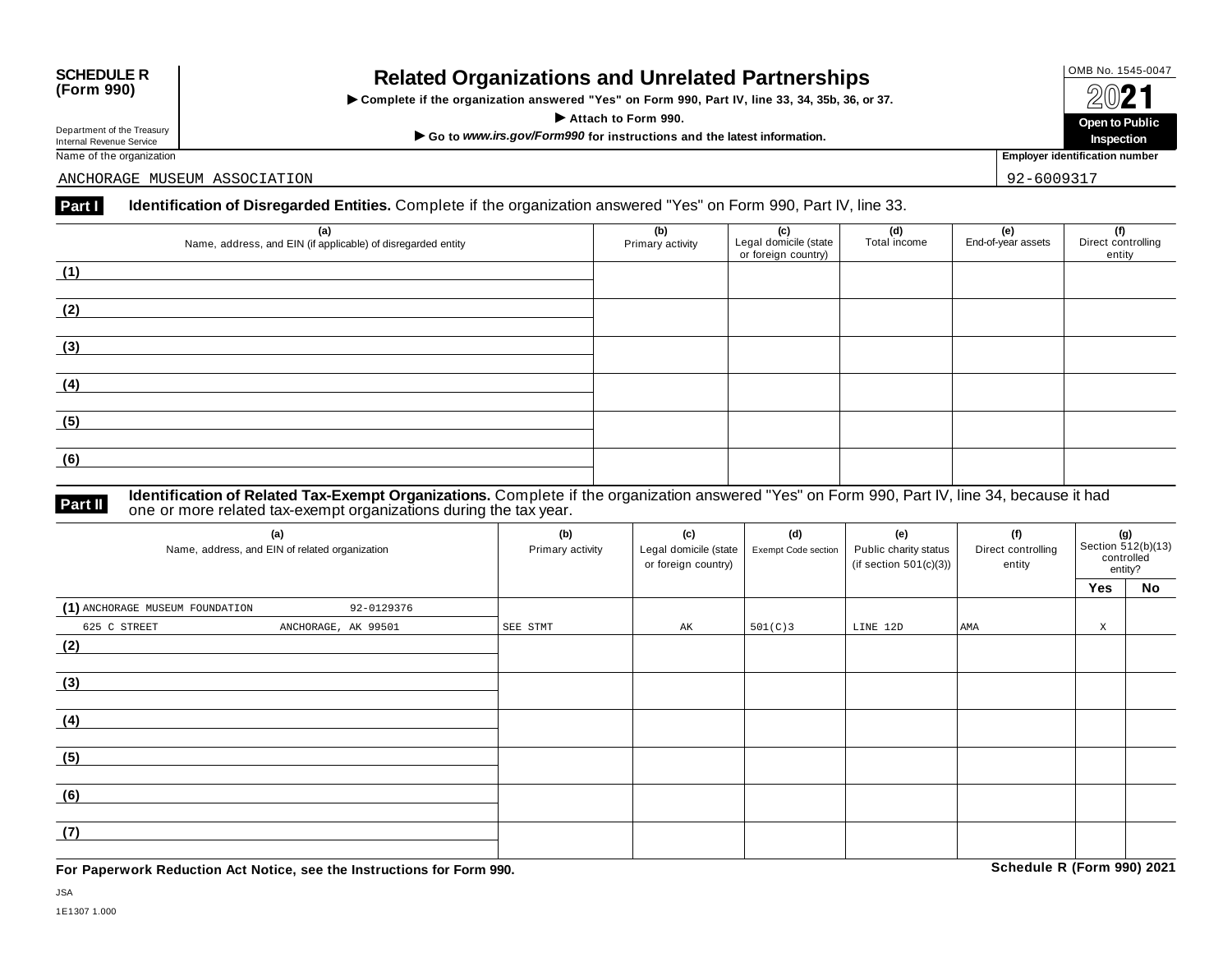Schedule <sup>R</sup> (Form 990) <sup>2021</sup> Page **2**

**Identification of Related Organizations Taxable as a Partnership.** Complete if the organization answered "Yes" on Form 990, Part IV, line 34, **because it had one or more related organizations Taxable as a Partnership.** Complete it the organizations treated as a partnership during the tax year.

| (a)<br>Name, address, and EIN of<br>related organization | (b)<br>Primary activity | (f)<br>(d)<br>(e)<br>Predominant<br>(c)<br>Direct controlling<br>Legal<br>Share of total<br>income (related,<br>unrelated,<br>excluded from<br>domicile<br>entity<br>income<br>(state or<br>foreign<br>tax under<br>sections 512 - 514)<br>country) |  | (g)<br>Share of end-of-<br>year assets |  | (h)<br>Disproportionate<br>allocations? | (i)<br>Code V - UBI<br>amount in box 20<br>of Schedule K-1<br>(Form 1065) | (i)<br>General or<br>managing<br>partner? |  | (k)<br>Percentage<br>ownership |  |
|----------------------------------------------------------|-------------------------|-----------------------------------------------------------------------------------------------------------------------------------------------------------------------------------------------------------------------------------------------------|--|----------------------------------------|--|-----------------------------------------|---------------------------------------------------------------------------|-------------------------------------------|--|--------------------------------|--|
|                                                          |                         |                                                                                                                                                                                                                                                     |  |                                        |  | Yes No                                  |                                                                           |                                           |  | Yes No                         |  |
| (1)                                                      |                         |                                                                                                                                                                                                                                                     |  |                                        |  |                                         |                                                                           |                                           |  |                                |  |
| (2)                                                      |                         |                                                                                                                                                                                                                                                     |  |                                        |  |                                         |                                                                           |                                           |  |                                |  |
| (3)                                                      |                         |                                                                                                                                                                                                                                                     |  |                                        |  |                                         |                                                                           |                                           |  |                                |  |
| (4)                                                      |                         |                                                                                                                                                                                                                                                     |  |                                        |  |                                         |                                                                           |                                           |  |                                |  |
| (5)                                                      |                         |                                                                                                                                                                                                                                                     |  |                                        |  |                                         |                                                                           |                                           |  |                                |  |
| (6)                                                      |                         |                                                                                                                                                                                                                                                     |  |                                        |  |                                         |                                                                           |                                           |  |                                |  |
| (7)                                                      |                         |                                                                                                                                                                                                                                                     |  |                                        |  |                                         |                                                                           |                                           |  |                                |  |

# **Part IV** Identification of Related Organizations Taxable as a Corporation or Trust. Complete if the organization answered "Yes" on Form 990, Part IV,<br>line 34, because it had one or more related organizations treated as a

| (a)<br>Name, address, and EIN of related organization | (b)<br>Primary activity | (c)<br>Legal domicile<br>(state or foreign<br>country) | (d)<br>Direct controlling<br>entity | (e)<br>Type of entity<br>(C corp, S corp, or trust) | (f)<br>Share of total<br>income | (g) (h) $\frac{1}{2}$ (i) $\frac{1}{2}$ (i) $\frac{1}{2}$ (i) $\frac{1}{2}$ (i) $\frac{1}{2}$ (b)(13) $\frac{1}{2}$ end-of-year assets ownership $\frac{1}{2}$ (c)(b)(13) $\frac{1}{2}$ entity? |        |
|-------------------------------------------------------|-------------------------|--------------------------------------------------------|-------------------------------------|-----------------------------------------------------|---------------------------------|-------------------------------------------------------------------------------------------------------------------------------------------------------------------------------------------------|--------|
| (1)                                                   |                         |                                                        |                                     |                                                     |                                 |                                                                                                                                                                                                 | Yes No |
| (2)                                                   |                         |                                                        |                                     |                                                     |                                 |                                                                                                                                                                                                 |        |
| (3)                                                   |                         |                                                        |                                     |                                                     |                                 |                                                                                                                                                                                                 |        |
| (4)                                                   |                         |                                                        |                                     |                                                     |                                 |                                                                                                                                                                                                 |        |
| (5)                                                   |                         |                                                        |                                     |                                                     |                                 |                                                                                                                                                                                                 |        |
| (6)                                                   |                         |                                                        |                                     |                                                     |                                 |                                                                                                                                                                                                 |        |
| (7)                                                   |                         |                                                        |                                     |                                                     |                                 |                                                                                                                                                                                                 |        |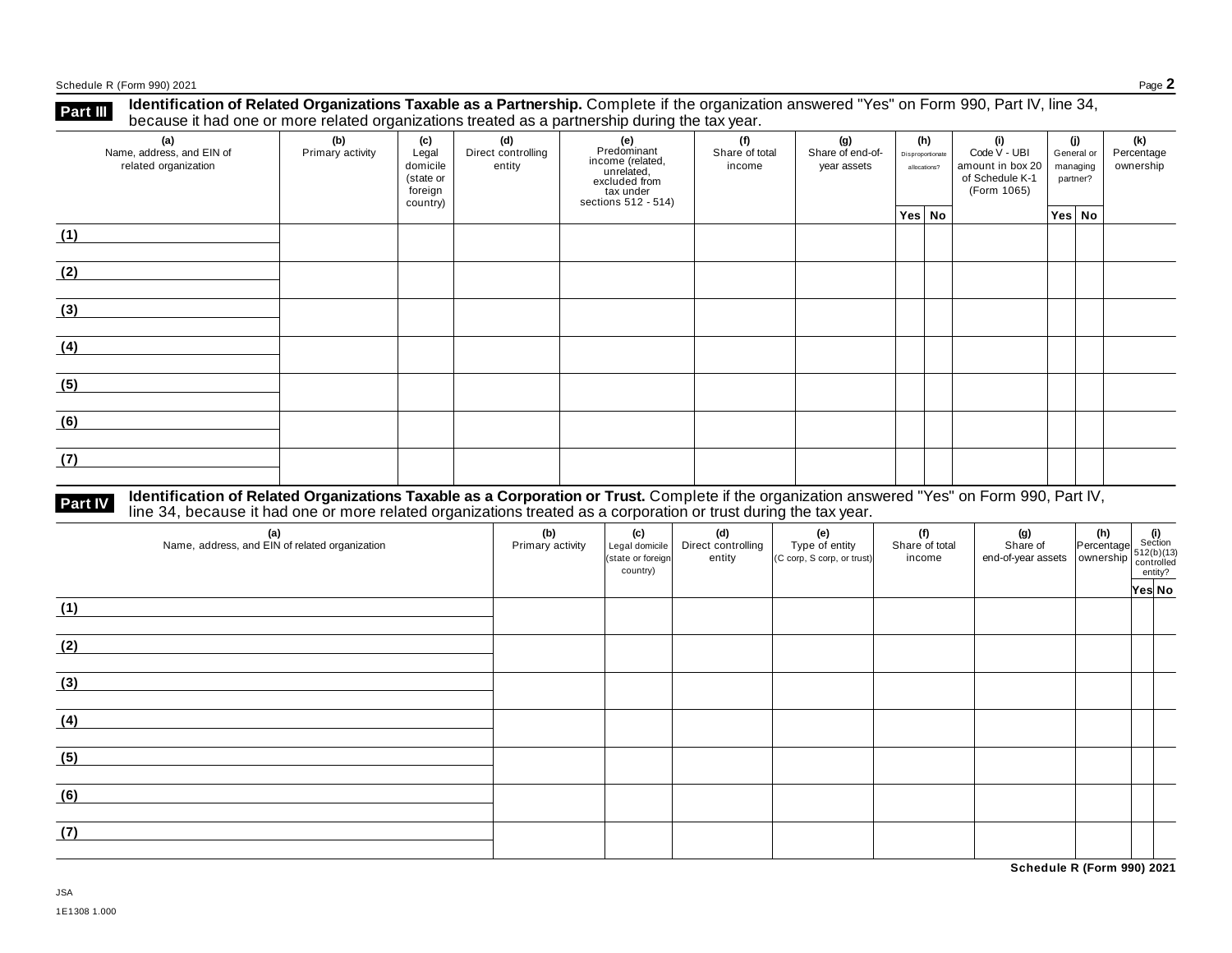| <b>Part V</b> | Transactions With Related Organizations. Complete if the organization answered "Yes" on Form 990, Part IV, line 34, 35b, or 36.                                              |                            |                 |                                          |                    |              |  |  |  |  |
|---------------|------------------------------------------------------------------------------------------------------------------------------------------------------------------------------|----------------------------|-----------------|------------------------------------------|--------------------|--------------|--|--|--|--|
|               | Note: Complete line 1 if any entity is listed in Parts II, III, or IV of this schedule.                                                                                      |                            |                 |                                          |                    | Yes No       |  |  |  |  |
|               | During the tax year, did the organization engage in any of the following transactions with one or more related organizations listed in Parts II-IV?                          |                            |                 |                                          |                    |              |  |  |  |  |
| a             |                                                                                                                                                                              |                            |                 | 1a                                       |                    | $\mathbf X$  |  |  |  |  |
| b             |                                                                                                                                                                              |                            |                 | 1 <sub>b</sub>                           |                    | $\mathbf{X}$ |  |  |  |  |
| C             |                                                                                                                                                                              |                            |                 |                                          | $\,$ X<br>1c       |              |  |  |  |  |
|               |                                                                                                                                                                              |                            |                 | 1d                                       |                    | X            |  |  |  |  |
|               |                                                                                                                                                                              |                            |                 | 1e                                       |                    | $\mathbf X$  |  |  |  |  |
|               | Dividends from related organization(s) enterpresent research resources and providends from related organization(s)                                                           |                            |                 | 1f                                       |                    |              |  |  |  |  |
| g             |                                                                                                                                                                              |                            |                 |                                          |                    |              |  |  |  |  |
|               |                                                                                                                                                                              |                            |                 | 1 <sub>h</sub>                           |                    | $\mathbf X$  |  |  |  |  |
|               |                                                                                                                                                                              |                            |                 | 11                                       |                    | $\mathbf X$  |  |  |  |  |
|               |                                                                                                                                                                              |                            |                 | 1j                                       |                    | $\mathbf X$  |  |  |  |  |
|               |                                                                                                                                                                              |                            |                 | 1k                                       |                    | X            |  |  |  |  |
|               |                                                                                                                                                                              |                            |                 |                                          | $\mathbf{x}$<br>11 |              |  |  |  |  |
|               |                                                                                                                                                                              |                            |                 | 1m                                       |                    | $\mathbf{X}$ |  |  |  |  |
|               |                                                                                                                                                                              |                            |                 |                                          | $1n \mid X$        |              |  |  |  |  |
|               |                                                                                                                                                                              |                            |                 |                                          | $10 \mid X$        |              |  |  |  |  |
| p             |                                                                                                                                                                              |                            |                 | 1p                                       |                    | X            |  |  |  |  |
| a             |                                                                                                                                                                              |                            |                 |                                          | $1q \mid X$        |              |  |  |  |  |
|               |                                                                                                                                                                              |                            |                 | 1r                                       |                    | X            |  |  |  |  |
|               |                                                                                                                                                                              |                            |                 | 1s                                       |                    | $\mathbf{X}$ |  |  |  |  |
|               | If the answer to any of the above is "Yes," see the instructions for information on who must complete this line, including covered relationships and transaction thresholds. |                            |                 |                                          |                    |              |  |  |  |  |
|               | (a)                                                                                                                                                                          | (b)                        | (c)             | (d)                                      |                    |              |  |  |  |  |
|               | Name of related organization                                                                                                                                                 | Transaction<br>$type(a-s)$ | Amount involved | Method of determining<br>amount involved |                    |              |  |  |  |  |
|               |                                                                                                                                                                              |                            |                 |                                          |                    |              |  |  |  |  |
| (1)           | ANCHORAGE MUSEUM FOUNDATION                                                                                                                                                  | C                          | 1,723,501.      | CASH                                     |                    |              |  |  |  |  |
| (2)           |                                                                                                                                                                              |                            |                 |                                          |                    |              |  |  |  |  |
| (3)           |                                                                                                                                                                              |                            |                 |                                          |                    |              |  |  |  |  |
|               |                                                                                                                                                                              |                            |                 |                                          |                    |              |  |  |  |  |
| (4)           |                                                                                                                                                                              |                            |                 |                                          |                    |              |  |  |  |  |
| (5)           |                                                                                                                                                                              |                            |                 |                                          |                    |              |  |  |  |  |
| (6)           |                                                                                                                                                                              |                            |                 |                                          |                    |              |  |  |  |  |
| <b>JSA</b>    |                                                                                                                                                                              |                            |                 | Schedule R (Form 990) 2021               |                    |              |  |  |  |  |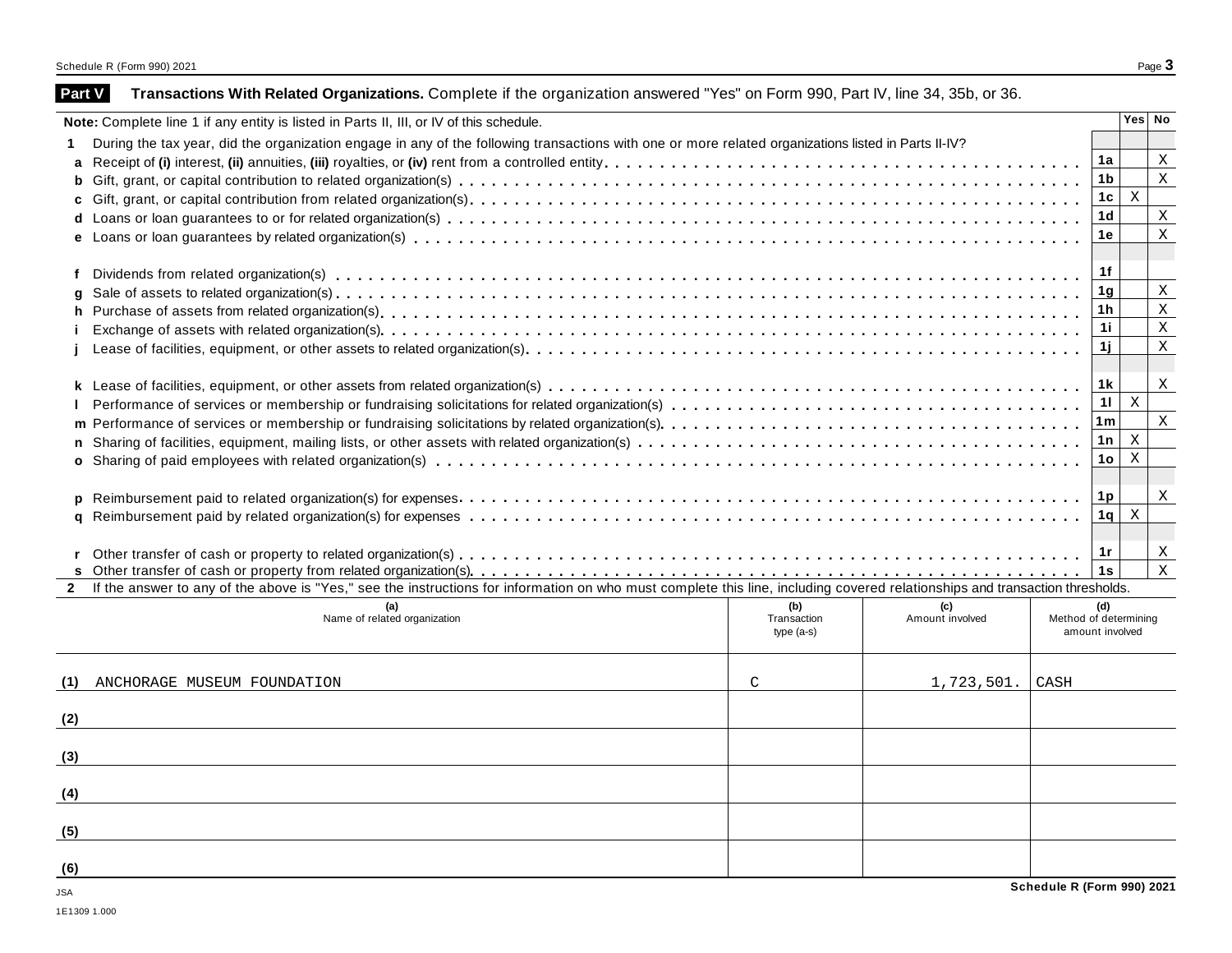## **Part VI Unrelated Organizations Taxable as a Partnership.** Complete if the organization answered "Yes" on Form 990, Part IV, line 37.

Provide the following information for each entity taxed as a partnership through which the organization conducted more than five percent of its activities (measured by total assets or gross revenue) that was not a related organization. See instructions regarding exclusion for certain investment partnerships.

| $\tilde{}$<br>$\sim$<br>(a)<br>Name, address, and EIN of entity | (b)<br>Primary activity | (c)<br>Legal domicile<br>(state or foreign<br>country) | (d)<br>Predominant<br>income (related,<br>unrelated, excluded<br>from tax under<br>sections 512 - 514)<br>Yes No |  | (f)<br>Share of<br>total income | (g)<br>Share of<br>end-of-year<br>assets | (h)<br>Disproportionate<br>allocations? |               | (i)<br>Code $V - UBI$<br>amount in box 20<br>of Schedule K-1<br>(Form 1065) |               | managing<br>partner? | (i)<br>General or Percentage<br>managing ownership |
|-----------------------------------------------------------------|-------------------------|--------------------------------------------------------|------------------------------------------------------------------------------------------------------------------|--|---------------------------------|------------------------------------------|-----------------------------------------|---------------|-----------------------------------------------------------------------------|---------------|----------------------|----------------------------------------------------|
|                                                                 |                         |                                                        |                                                                                                                  |  |                                 |                                          |                                         | $Yes \mid No$ |                                                                             | $Yes \mid No$ |                      |                                                    |
| (1)                                                             |                         |                                                        |                                                                                                                  |  |                                 |                                          |                                         |               |                                                                             |               |                      |                                                    |
| (2)                                                             |                         |                                                        |                                                                                                                  |  |                                 |                                          |                                         |               |                                                                             |               |                      |                                                    |
| (3)                                                             |                         |                                                        |                                                                                                                  |  |                                 |                                          |                                         |               |                                                                             |               |                      |                                                    |
| (4)                                                             |                         |                                                        |                                                                                                                  |  |                                 |                                          |                                         |               |                                                                             |               |                      |                                                    |
| (5)                                                             |                         |                                                        |                                                                                                                  |  |                                 |                                          |                                         |               |                                                                             |               |                      |                                                    |
| (6)                                                             |                         |                                                        |                                                                                                                  |  |                                 |                                          |                                         |               |                                                                             |               |                      |                                                    |
| (7)                                                             |                         |                                                        |                                                                                                                  |  |                                 |                                          |                                         |               |                                                                             |               |                      |                                                    |
| (8)                                                             |                         |                                                        |                                                                                                                  |  |                                 |                                          |                                         |               |                                                                             |               |                      |                                                    |
| (9)                                                             |                         |                                                        |                                                                                                                  |  |                                 |                                          |                                         |               |                                                                             |               |                      |                                                    |
| (10)                                                            |                         |                                                        |                                                                                                                  |  |                                 |                                          |                                         |               |                                                                             |               |                      |                                                    |
| (11)                                                            |                         |                                                        |                                                                                                                  |  |                                 |                                          |                                         |               |                                                                             |               |                      |                                                    |
| (12)                                                            |                         |                                                        |                                                                                                                  |  |                                 |                                          |                                         |               |                                                                             |               |                      |                                                    |
| (13)                                                            |                         |                                                        |                                                                                                                  |  |                                 |                                          |                                         |               |                                                                             |               |                      |                                                    |
| (14)                                                            |                         |                                                        |                                                                                                                  |  |                                 |                                          |                                         |               |                                                                             |               |                      |                                                    |
| (15)                                                            |                         |                                                        |                                                                                                                  |  |                                 |                                          |                                         |               |                                                                             |               |                      |                                                    |
| (16)                                                            |                         |                                                        |                                                                                                                  |  |                                 |                                          |                                         |               |                                                                             |               |                      |                                                    |

**Schedule R (Form 990) 2021**